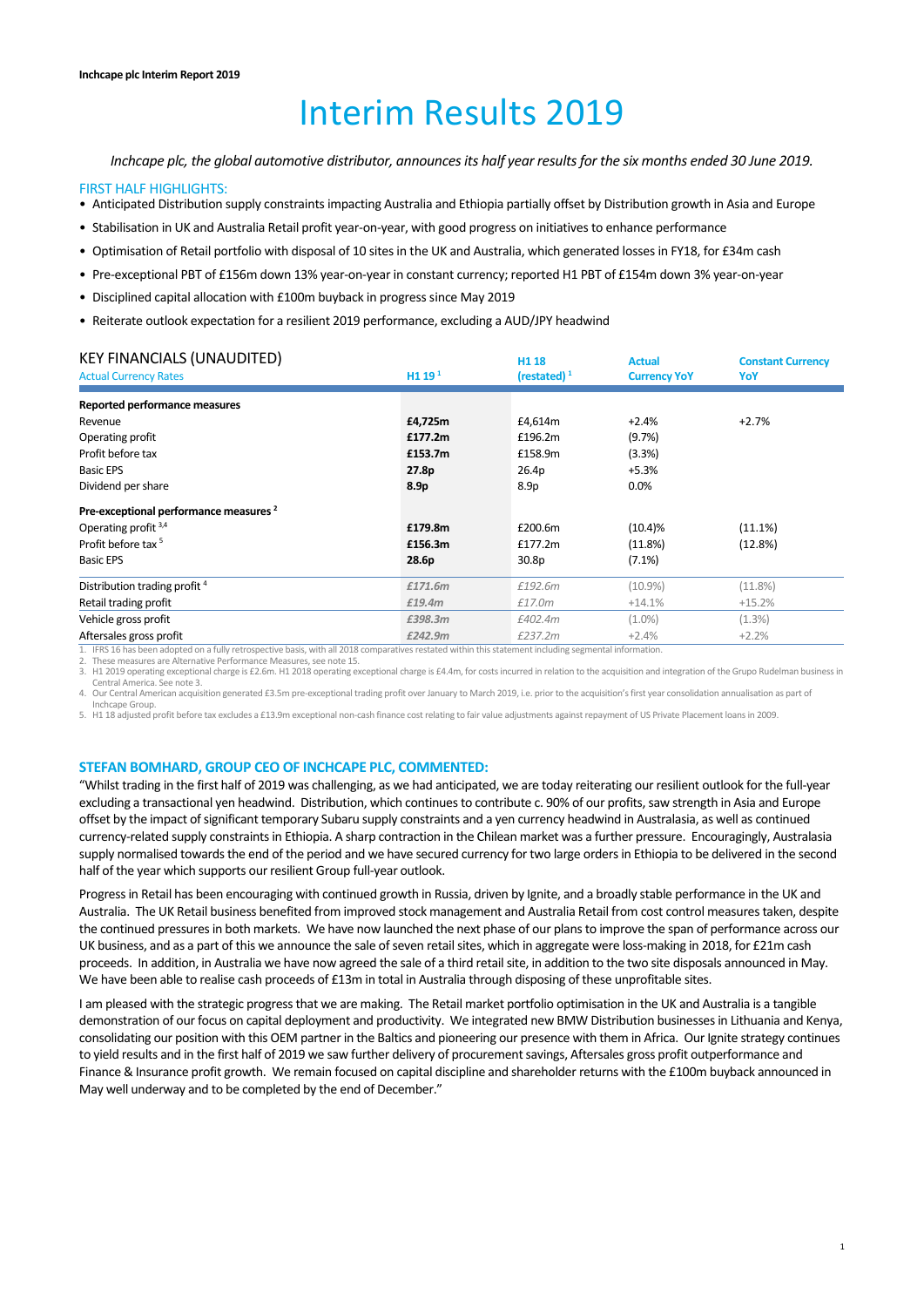## **OPERATIONAL REVIEW**

## Key Performance Indicators – results

|                                                        | Six months to<br>30.06.19<br>£m | Six months to<br>30.06.18<br>(Restated)<br>£m | % change | % change in<br>constant<br>currency |
|--------------------------------------------------------|---------------------------------|-----------------------------------------------|----------|-------------------------------------|
| Revenue                                                | 4,725.1                         | 4,613.5                                       | $+2.4%$  | $+2.7%$                             |
| Operating profit before exceptional items <sup>1</sup> | 179.8                           | 200.6                                         | (10.4%)  | (11.1%)                             |
| Operating margin before exceptional items <sup>1</sup> | 3.8%                            | 4.3%                                          | (50bp)   | (60bp)                              |
| Profit before tax and exceptional items <sup>1</sup>   | 156.3                           | 177.2                                         | (11.8%)  | (12.8%)                             |
| Profit before tax                                      | 153.7                           | 158.9                                         | (3.3%)   |                                     |
| Free Cash Flow <sup>1</sup>                            | 25.0                            | 67.5                                          | (63.0%)  |                                     |
| Return on capital employed <sup>2</sup>                | 19%                             |                                               |          |                                     |

1. See note 15 for definition of Key Performance Indicators and other Alternative Performance Measures.

2. IFRS 16 has been adopted from the 1<sup>st</sup> January 2018 and therefore a comparable H1 18 ROCE, which is a rolling 12-month measure, is unavailable. Our FY18 ROCE, on an IFRS 16 basis, was 22%.

## PERFORMANCE REVIEW

Our performance in the first half of 2019 was in‐line with our expected phasing for the year. Whilst there was a decline in profits this can be largely explained by factors in two specific markets, namely Australasia and Ethiopia, and strategic progress was encouraging over the period.

Group revenue of £4.7bn is up 2.4% year-on-year in actual currency and 2.7% in constant currency. Asia was supported by market share gains and a supportive Commercial Vehicle market in Singapore, as well as good growth in some of the smaller Asia markets. The European business benefited from growth in the Balkans and Baltics. Russia drove Emerging Markets growth and was further supported by a recovery in Peru but was partially offset by economic weakness in Chile. Together revenue growth in each of these regional segments was offset by a meaningful decline in Australasia, given anticipated Subaru supply constraints in the market over January to April.

The Group delivered an operating profit before exceptional items of £179.8m, down 10.4% year-on-year in actual currency and down 11.1% in constant currency. An 11.8% constant currency contraction in Distribution trading profit was the key contributor to the decrease. This reflected Australasia's supply constraints and a profit decline in Ethiopia which was driven by continued currency‐related supply constraints. Asia saw the largest profit increase over the period, with growth in both Singapore and Hong Kong, whilst Europe also grew year‐on‐year. Contraction in the Chile market was a further drag to the Emerging Markets region and to the Group. Looking to the second half, Australasia supply had already normalised towards the end of the first half and we have the currency availability to fulfil two large orders in Ethiopia over the second half. The benefit of the 2018 acquisition of the new Central American business which was incorporated into Inchcape at the end of March 2018 contributed 2% to H1 Distribution trading profit prior to its annualisation in April. Our Retail trading profit grew 15.2% at constant currency off a low base, with continued growth in Russia and a more stable performance in the UK and Australia Retail markets, despite continued market pressures. Overall, our Group operating margin for the year to date was 3.8% compared with 4.3% in the prior period driven by Distribution.

Profit before tax and exceptional items of £156.3m is down 11.8% year-on-year in actual currency and 12.8% in constant currency. The decline reflects the first half impact of Australasia's supply constraints, the currency-related supply constraints in Ethiopia and the £6m impact of the AUD/JPY exchange rate in Australasia. Excluding the effect of these factors, Group profit was broadly stable in comparison to the period last year. Reported profit before tax fell 3.3% year-on-year in actual currency. Over the first half of 2019, a £2.6m exceptional charge (H1 18 £4.4m) was incurred largely relating to costs associated with our site disposals and recent acquisitions, although partially offset by a gain on disposal of the Australia retail sites. H1 18 profit before tax also included a £13.9m exceptional non‐cash finance cost relating to fair value adjustments against repayment of US Private Placement loans in 2009.

The Group delivered Free Cash Flow of £25m, compared with £68m in the prior year. We continue to expect to generate our annual target Free Cash Flow conversion of 60-70% for the full year. The first half Free Cash Flow decline year-on-year reflected lower operating profit and an £11m exceptional pension cash inflow in the first half of 2018. A higher working capital outflow compared to the prior year, driven by timing effects, was partially offset through a lower capex spend. After adopting the new accounting standard IFRS 16 that capitalises our leases onto the balance sheet, we ended the period with net debt of £508m. Excluding these leases, net debt of £77m compares to £162m in the prior year. Our ROCE over the period was 19%, on an IFRS 16 basis. This compares to 22% for FY18 and is largely driven by the reduction in our profit year-on-year, as well as an increase in net assets given a higher working capital position.

#### STRATEGY UPDATE

We continued to make strategic progress over the first half of this year. Under our Ignite strategy we see meaningful opportunities to grow our Distribution business and become the OEM's partner of choice, and to improve the span of operational performance across the Group.

In‐line with our focus on optimal deployment of our capital and maximising returns, we agreed the sale of three unprofitable Australia retail sites within our Retail business. These three retail sites represented a mix of brands (Mitsubishi, Honda, VW) but did not add significant scale to our Distribution partnerships. We will receive £13m cash for these businesses, inclusive of the first tranche (two sites) announced in May, with the valuation achieved in‐line with our expectations and generating a small gain on disposal. Two of these site disposals completed during the period, in June, with £10m of the cash inflow already recognised within these results. Going forward we remain confident about the medium-term trading conditions and growth prospects for the Australian market and remain focused on driving our Distribution business in the region further.

Whilst we are pleased with the broadly stable performance in the UK, given the pressures which persist in the market, we have embarked on our next phase of productivity improvements. As part of this review, we have looked to optimise our portfolio of retail centres in regions where we have a less concentrated presence and are less able to leverage costs efficiently. As a result, we have sold seven VW and Audi sites for cash proceeds of £21m. These sites in total were loss-making in 2018 and the valuation reflects book value of the assets. The disposals will complete in the second half with the corresponding cash received at this time. While there may be further opportunities to realise the value of less profitable sites, greater focus will be placed on accelerating initiatives to improve revenue and cost optimisation.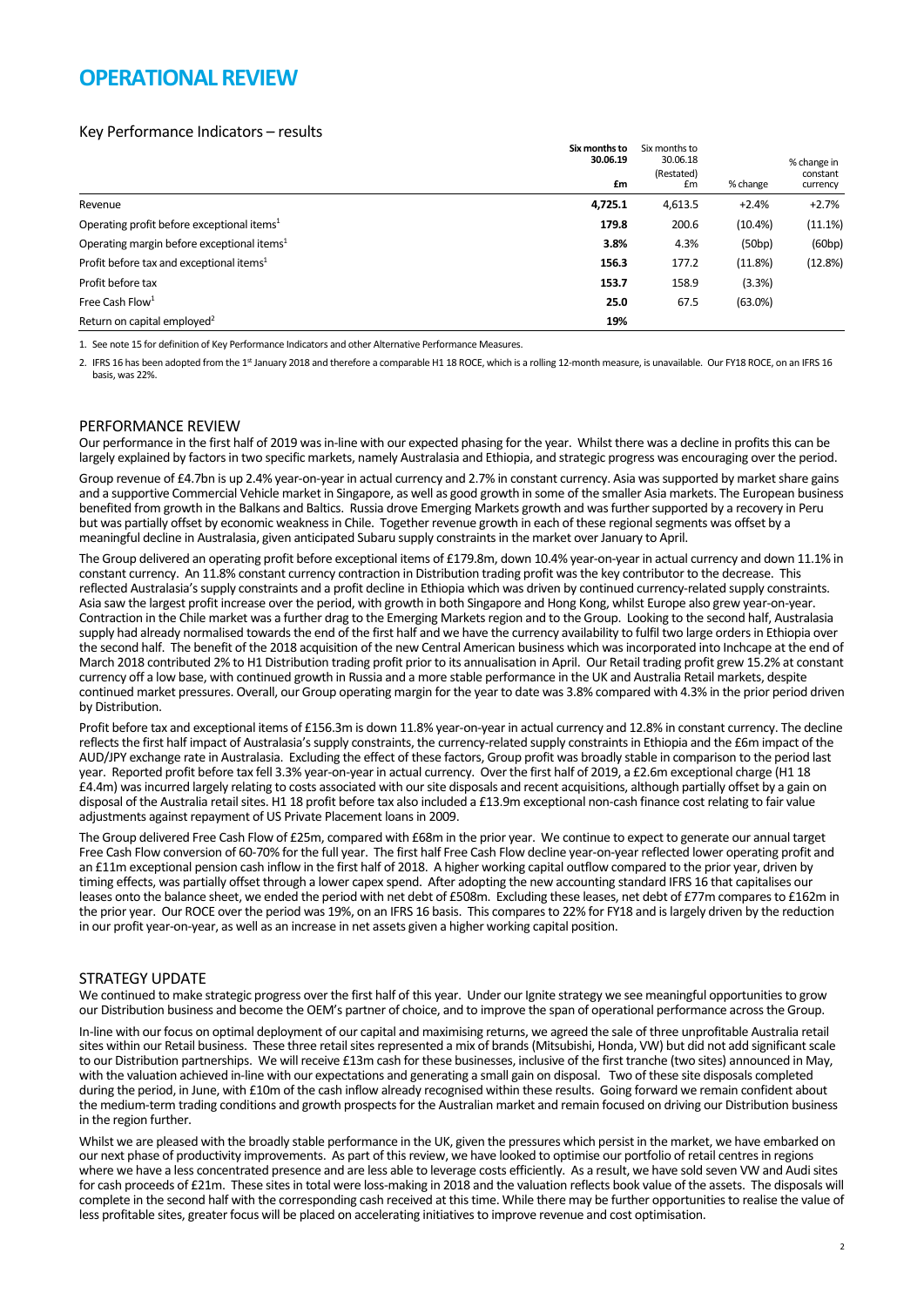During the period we were awarded the BMW Distribution contract in Lithuania, consolidating our position with BMW in the Baltics alongside our operations in Estonia and Latvia. We also continued to integrate our new Central America Suzuki‐focused business as well as our new JLR and BMW Kenya businesses. We remain excited about the consolidation opportunities we continue to see in our highly fragmented market and how our strong focus on being the OEM partner of choice and our commitment to be a leader in innovation can help strengthen our position in this context.

We also continue to focus on developing our capabilities to maximise the opportunities afforded by evolving trends in our industry. Digital capability is key and over the period we launched a data‐driven valuation trade‐in tool across our Subaru sites in Melbourne, and with the greater pricing transparency and quicker sales process developed, we have seen very positive customer feedback. Over the period, our Aftersales trial with Grab, the shared mobility market leader in South East Asia, was extended and we have also partnered with the National University of Singapore and a new manufacturer in a trial of autonomous transport. Whilst this is not an immediate driver of profits, we are convinced that being at the forefront of these developments is essential.

We saw Ignite-led success for Costa Rica and Panama, which were awarded first and second place respectively for Aftersales Management at the annual Suzuki distributors conference, held in Panama in May. This is significant, first as the honours were given based on a period during which we were integrating the former Grupo Rudelman operations which we acquired in March 2018, and second as the awards covered Suzuki's Distribution footprint worldwide including operations managed directly by the OEM.

We continued to optimise the span of performance across the business. Incremental profit from Finance & Insurance products (F&I) is on target to achieve our £30m target by the end of 2019, less than two years after the medium‐term target was launched. New vehicle care insurance products have been a key contributor to this growth. We also expect annualised cumulative procurement savings to reach £45m by the end of the year, with our new global procurement system having been rolled out across four countries to date. Savings achieved so far through our global procurement system suggest cash payback on investments within one year.

## CAPITAL ALLOCATION

We have a disciplined capital framework which strives for optimal allocation of funds to organic investments, value-creating acquisitions and cash returns to shareholders. In‐line with this policy, given the strength of our cash generation and strong balance sheet, we announced a £100m buyback in May to be completed by the end of December. By July 23 we had completed £37m of this buyback with £19m cash outflow already reported within the first half financial results. Consistent with our dividend policy the Board has declared an interim dividend of 8.9p (2018 H1: 8.9p). The Board sets its interim dividend at a third of the prior year's total dividend (2018 FY: 26.8p).

## **OUTLOOK**

Performance year to date is in‐line with our expectations. Whilst some of our markets have weakened we expect to achieve a resilient full year constant currency profit performance, excluding a c.£35m transactional AUD/JPY headwind. Our expectation of an improved H2 performance is underpinned by the normalisation in Australasia supply seen towards the end of the first half and our securing of currency for two large orders in Ethiopia to be delivered in the second half. We are confident of a continued broadly flat year‐on‐year performance in our UK Retail business and improved Australia Retail profitability compared to 2018, as delivered in the first half.

#### PEOPLE

With deep automotive experience across the Group, a strong ethos of operational discipline and an unrelenting focus on delivering outstanding customer service, Inchcape's people are central to our success. Management would like to express their sincere thanks to colleagues around the world for their commitment and dedication through the first half of the year.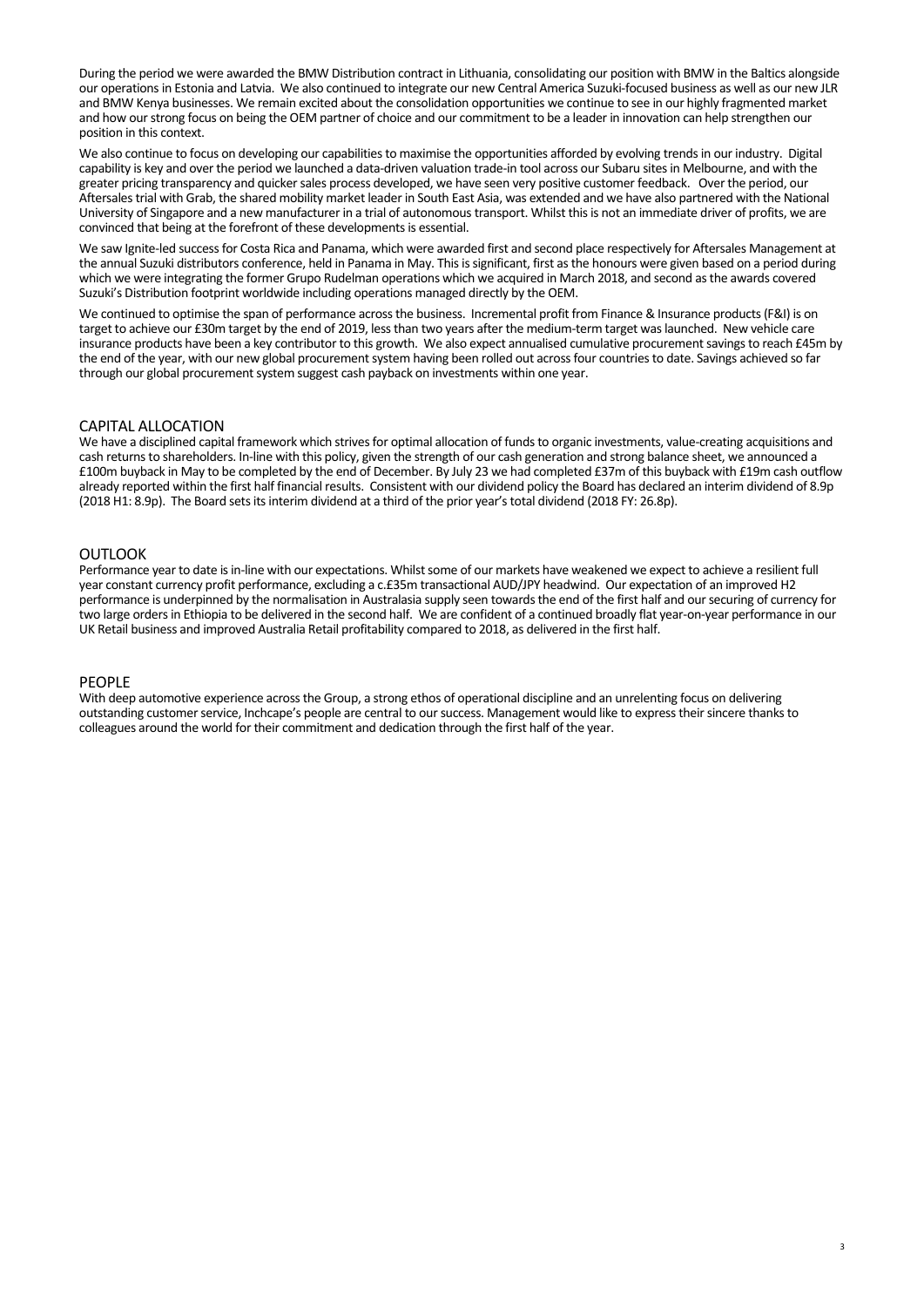## **OPERATING AND FINANCIAL REVIEW**

Our results are stated at actual rates of exchange. However, to enhance comparability we also present year-on-year changes in sales and trading profit in constant currency, thereby isolating the impact of translational exchange rate effects. Unless otherwise stated, changes in sales and trading profit in the operating review are at constant currency. The 2019 outlook commentary is also referenced at constant currency. Note that all our financials are now on an IFRS16 basis.

Segmental detail can also be found in Note 2 of the accounts, and our appendix contains the list of markets that fall within each region.

#### **DISTRIBUTION**

The Distribution segment delivered year‐on‐year revenue growth of 2.1%. Trading profit declined 11.8%. The Central America acquisition, until its one‐year annualisation as part of Inchcape, contributed 2% growth to both revenue and trading profit. Group Distribution trading margin declined 100bps to 6.9%, driven by margin decline in Australasia and our Emerging Markets business, both of which have been impacted by supply constraints.

|                              | Six months to<br>30.06.19 | Six months to<br>30.06.18 |                |                                  |
|------------------------------|---------------------------|---------------------------|----------------|----------------------------------|
|                              | £m                        | (restated)<br>£m          | % change       | % change in<br>constant currency |
| Revenue                      |                           |                           |                |                                  |
| Asia                         | 865.8                     | 789.1                     | $+9.7%$        | $+5.4%$                          |
| Australasia                  | 500.5                     | 621.4                     | (19.5%)        | (17.3%)                          |
| UK & Europe                  | 660.5                     | 576.2                     | $+14.6%$       | $+15.6%$                         |
| <b>Emerging Markets</b>      | 459.3                     | 439.6                     | $+4.5%$        | $+5.3%$                          |
| <b>Total Distribution</b>    | 2,486.1                   | 2,426.3                   | $+2.5%$        | $+2.1%$                          |
| <b>Trading profit</b>        |                           |                           |                |                                  |
| Asia                         | 93.2                      | 86.8                      | $+7.4%$        | $+3.1%$                          |
| Australasia                  | 32.2                      | 48.0                      | (32.9%)        | (31.2%)                          |
| UK & Europe                  | 21.0                      | 19.5                      | $+7.7%$        | $+9.1%$                          |
| <b>Emerging Markets</b>      | 25.2                      | 38.3                      | (34.2%)        | (33.9%)                          |
| <b>Total Distribution</b>    | 171.6                     | 192.6                     | (10.9%)        | (11.8%)                          |
| <b>Trading profit margin</b> |                           |                           |                |                                  |
| Asia                         | 10.8%                     | 11.0%                     | $(0.2$ ppt $)$ | $(0.2$ ppt $)$                   |
| Australasia                  | 6.4%                      | 7.7%                      | $(1.3$ ppt $)$ | $(1.3$ ppt $)$                   |
| UK & Europe                  | 3.2%                      | 3.4%                      | $(0.2$ ppt $)$ | $(0.2$ ppt $)$                   |
| <b>Emerging Markets</b>      | 5.5%                      | 8.7%                      | $(3.2$ ppt $)$ | $(3.3$ ppt $)$                   |
| <b>Total Distribution</b>    | 6.9%                      | 7.9%                      | $(1.0$ ppt $)$ | $(1.1$ ppt $)$                   |

- **Asia** revenue grew 5% and trading profit grew 3%, driven across markets within the segment. The Singapore market benefited from a Commercial Vehicle scrappage scheme that boosted sales ahead of an expected end to the programme in July and prior to an announcement of its extension for a further year in June. In addition, Passenger Vehicles were supported by product launches including the new Toyota Rav4. We continue to expect the Singapore market to decline 7% year-on-year over 2019, with the stronger start to the year anticipated. The Hong Kong market was a little weaker, down mid‐single digit over the period, but the launch of the Rav4 and new taxis supported performance. Costs were well managed with both the Singapore and Hong Kong businesses seeing profit progression, whilst Guam, Thailand and Brunei also contributed to growth. Trading profit margins declined by a modest 20bps to 10.8%, representing a continued strong performance.
- **Australasia** revenue declined by 17% and trading profit was down 31%. Whilst the weakness in the Australian market persisted over the period, the contraction in profit was driven by a temporary slowdown in Subaru supply over the January to April period, with Subaru's volume down 34% in those four months. Production issues were addressed, and supply resumed to a normal level from May, with profit meaningfully improved over the remaining two months of the period. This normalisation will support a comparative improvement in underlying trading over the second half. Australasia trading profit was further impacted by a c.£6m transactional currency headwind, as expected, given the AUD/JPY exchange rate and the lag generated by our hedging policy. We continue to expect a total c.£35m headwind over 2019. We have raised prices where possible to partially offset the headwind. Whilst Vehicles sales impacted growth, Aftersales was positive driven by parts. Trading profit margins declined 130bps, largely driven by the AUD/JPY exchange rate.
- **UK & Europe** revenue grew 16% and trading profit was up 9%. Growth in the Balkans benefited from strong market growth and market share gains in Romania, whilst the Baltics was similarly supported by market share gains and the inclusion of the new Lithuanian business. The Greek market continues to grow and support the region.
- **Emerging Markets** revenue increased 5% and declined 4% excluding the new Central America business prior to annualisation in March. Trading profit declined by 34%, and 43% excluding the Central America business for the first three months. Our South American business saw good performance in Peru following a more challenging 2018 but was impacted by an 8% volume contraction in the Chilean market, driven by economic weakness, after double digit growth in 2018. The Colombian market continues to see strong Commercial Vehicles growth. Ignite initiatives remain a focus for Latin America and in Peru we have seen strong growth in Aftersales, whilst Colombia has seen good Used growth. The organic performance of the Emerging Markets division was further impacted by continued profit decline in Ethiopia where limited currency availability has caused supply constraints to this high margin Aftersalesdriven business since 2018, despite demand remaining high. However, looking to the second half of the year we have secured the currency for two large orders which is expected to drive profit growth in Ethiopia over the next trading period.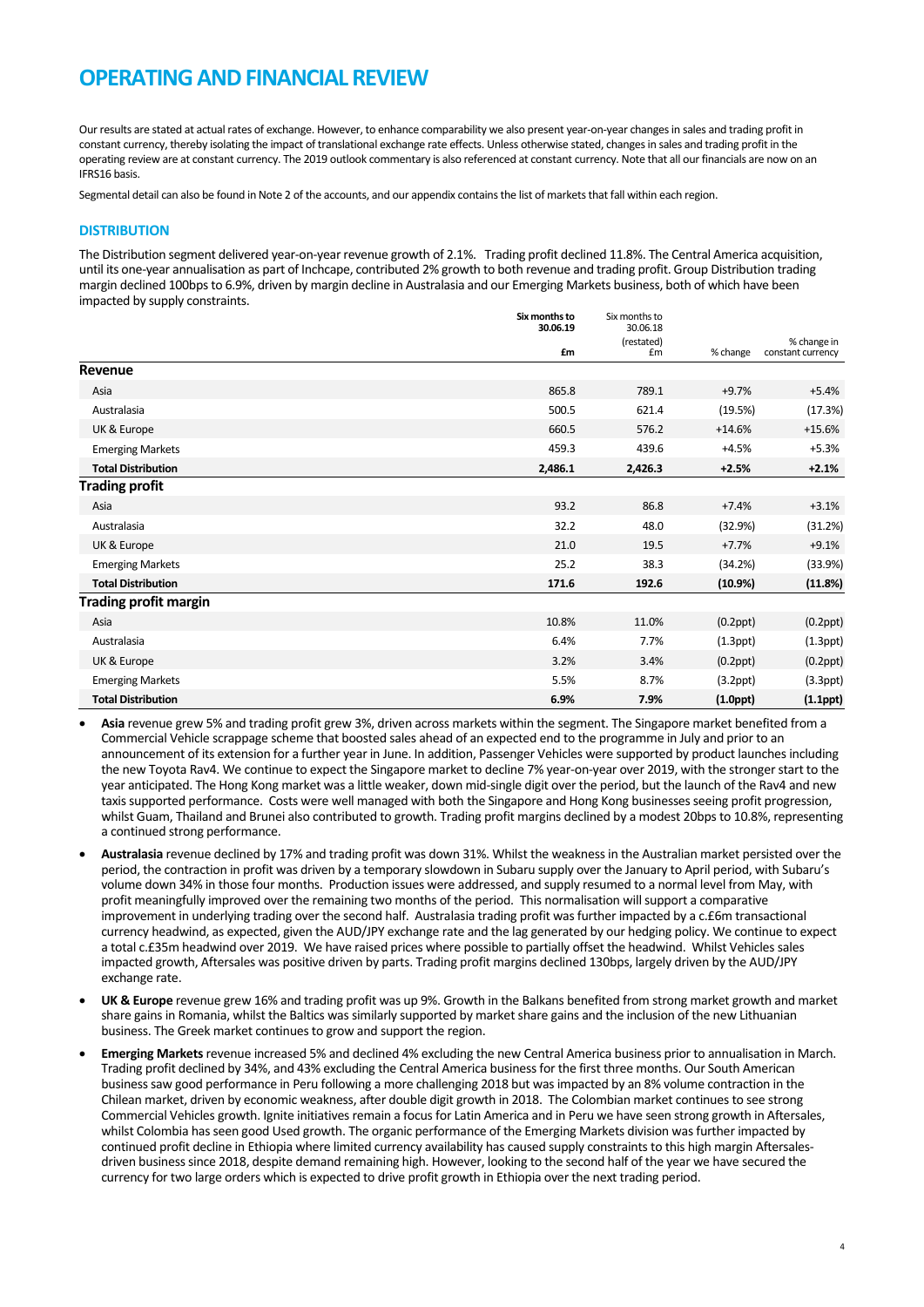The **Central America** acquisition made in March 2018 has contributed £41m of revenue and £3.5m of trading profit in the January to March 2019 period, prior to its annualisation as part of the Group. The business has continued to integrate well although the Costa Rica and Panama markets declined further over the first half. We are pleased with the progress we are making with the business and the strategic advantage it provides us longer term through greater scale with Suzuki and a market presence in Central America.

#### **RETAIL**

The Retail segment delivered a solid revenue performance, growing by 3.4%. Trading profit increased 15.2% year-on-year, from a low base, with margins up 10bps

year‐on‐year. The UK and Australia Retail businesses reported a broadly stable year‐on‐year profit performance after suffering meaningful declines in 2018.

|                              | Six months to<br>30.06.19 | Six months to<br>30.06.18<br>(restated) |                | % change in       |
|------------------------------|---------------------------|-----------------------------------------|----------------|-------------------|
|                              | £m                        | £m                                      | % change       | constant currency |
| Revenue                      |                           |                                         |                |                   |
| Australasia                  | 185.1                     | 198.3                                   | (6.7%)         | $(4.0\%)$         |
| UK & Europe                  | 1,610.7                   | 1,632.1                                 | (1.3%)         | (1.2%)            |
| <b>Emerging Markets</b>      | 443.2                     | 356.8                                   | $+24.2%$       | $+29.9%$          |
| <b>Total Retail</b>          | 2,239.0                   | 2,187.2                                 | $+2.4%$        | $+3.4%$           |
| <b>Trading profit</b>        |                           |                                         |                |                   |
| Australasia                  | 0.3                       | (2.8)                                   | <b>NM</b>      | <b>NM</b>         |
| UK & Europe                  | 11.7                      | 14.4                                    | (18.8%)        | (19.1%)           |
| <b>Emerging Markets</b>      | 7.4                       | 5.4                                     | +37.0%         | +43.6%            |
| <b>Total Retail</b>          | 19.4                      | 17.0                                    | $+14.1%$       | $+15.2%$          |
| <b>Trading profit margin</b> |                           |                                         |                |                   |
| Australasia                  | 0.2%                      | (1.4% )                                 | $+1.6$ ppt     | $+1.6$ ppt        |
| UK & Europe                  | 0.7%                      | 0.9%                                    | $(0.2$ ppt $)$ | $(0.2$ ppt $)$    |
| <b>Emerging Markets</b>      | 1.7%                      | 1.5%                                    | $+0.2$ ppt     | $+0.2$ ppt        |
| <b>Total Retail</b>          | 0.9%                      | 0.8%                                    | $+0.1$ ppt     | $+0.1$ ppt        |

 **Australasia** revenue declined 4% year‐on‐year but made a small profit over the period, compared to a small reported loss last year. The first half of 2019 has continued to see the impact from a cooling property market which has contributed to the passenger car market being down 8%, and we are therefore encouraged to see stabilisation in business performance as we focussed on controlling costs. Over the period we made three strategic business disposals and given the timing there is a negligible benefit to H1 trading.

- **UK and Europe** revenue declined 1% year‐on‐year and trading profit declined 19% off a small base. A £3m year‐on‐year profit decrease is a reasonable performance against the declines experienced over 2018 and amidst continuing UK market pressures. The UK market was down 3% in the first six months with diesel decreasing by a further 19% leading to a continued oversupply of New Car product in the market. Whilst the market remains unfavourable, we are encouraged to see that our improved opening inventory position and focus on driving all value drivers has helped to stabilise performance. We expect the next phase of our UK productivity plans, which include a further focus on costs and the disposal of seven less profitable sites in H2, to continue to stabilise the performance of the UK business. Poland Retail performed well over the period.
- **Emerging Markets**, which for Retail includes only Russia, saw 30% revenue growth in the reporting period and trading profit increase 44%. Given the Russian New Car market has been down slightly over the period, our strong performance continues to be driven by the Ignite strategy and our focus on Used cars, Aftersales and F&I.

#### **VALUE DRIVERS**

We provide disclosure on the value drivers behind our revenue and profit. We have restated these as per note 2. This includes:

- Gross profit attributable to Vehicles ‐ New Vehicles, Used Vehicles and the associated F&I income; and
- Gross profit attributable to Aftersales ‐ Service and Parts.

|                     |                 |                           |                           |           | % change in constant |
|---------------------|-----------------|---------------------------|---------------------------|-----------|----------------------|
|                     |                 |                           | Gross profit £m           | % change  | currency             |
|                     |                 | Six months to<br>30.06.19 | Six months to<br>30.06.18 |           |                      |
| Group               | <b>Vehicles</b> | 398.3                     | 402.4                     | $(1.0\%)$ | (1.3%)               |
|                     | Aftersales      | 242.9                     | 237.2                     | $+2.4%$   | $+2.2%$              |
|                     | <b>Total</b>    | 641.2                     | 639.6                     | $+0.3%$   | $+0.0%$              |
| <b>Distribution</b> | Vehicles        | 257.0                     | 267.7                     | $(4.0\%)$ | (4.8%)               |
|                     | Aftersales      | 157.2                     | 157.6                     | (0.3%)    | (1.1%)               |
|                     | <b>Total</b>    | 414.2                     | 425.3                     | (2.6%)    | (3.5%)               |
| Retail              | Vehicles        | 141.3                     | 134.7                     | $+4.9%$   | $+6.0%$              |
|                     | Aftersales      | 85.7                      | 79.6                      | $+7.7%$   | $+8.8%$              |
|                     | <b>Total</b>    | 227.0                     | 214.3                     | $+5.9%$   | $+7.0%$              |

Over the reporting period we saw a 1% decrease in Vehicle gross profit and a 2% increase in Aftersales gross profit. Excluding Central America prior to annualisation Vehicle gross profit declined 3% and Aftersales grew 1%. We operate across the automotive value chain and over the first half of 2019 generated 38% of gross profit through Aftersales.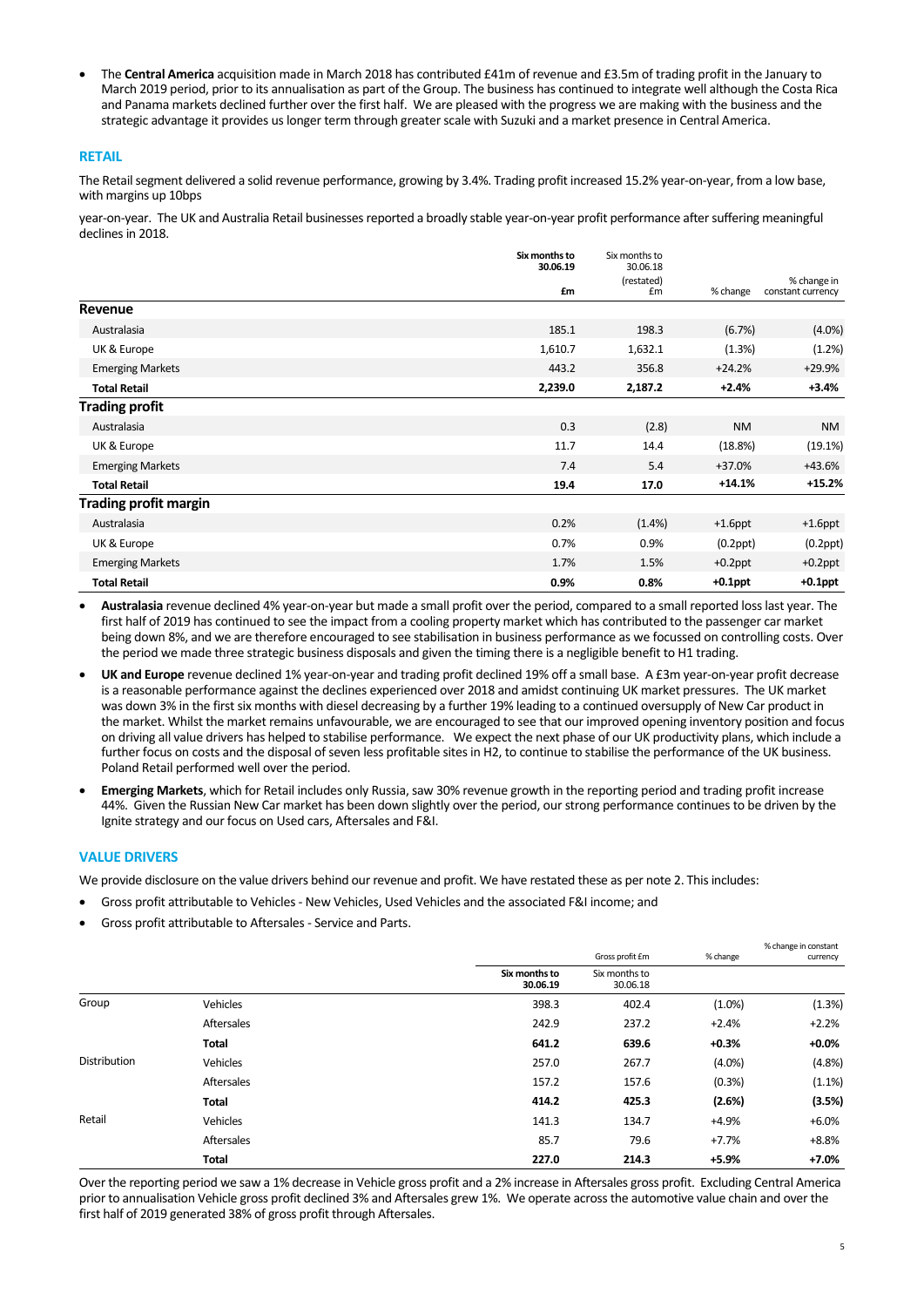Distribution Vehicles gross profit declined 5%, or 7% excluding the new Central American operations until annualisation in March. This largely reflects supply constraints and transactional AUD/JPY headwind in Australasia, as well as the weakness in Chile. Growth in Asia and Europe was good.

Distribution Aftersales gross profit was down 1%, or down 3% excluding the new Central American operations until annualisation. This value driver was impacted by supply constraints in Ethiopia which is a meaningful Aftersales business within the division.

The Retail business saw a 6% increase in Vehicles gross profit, driven by Russia. Retail Aftersales gross profit increased by 9% year‐on‐year. This reflects growth in Russia but also improvement in the UK.

#### **2019 OUTLOOK**

**Overall** for the Group, whilst some of our markets have weakened, we expect a resilient constant currency profit performance in 2019, excluding a large transactional AUD/JPY currency headwind of c.£35m. We remain focused on improving the efficiency of the business through our Ignite initiatives and controlling costs to manage the headwinds expected over the year. Cash generation remains a focus of the business and we anticipate conversion in‐line with target levels over the period, supported by a reduced capex level compared with the prior year.

**Distribution**: We expect 2019 to be a resilient year, excluding transactional AUD/JPY headwinds in Australasia. Given performance year‐to‐ date, and despite the expected TIV decline in Singapore, we now expect a solid performance in Asia, with continued profit progression for the rest of the year. With Australasia's supply's constraints well anticipated we continue to expect that region to see a resilient performance, excluding the yen headwind. Europe continues to look strong, driven by market share growth in the Baltics and Balkans, as well as continued momentum in Greece. Whilst we expect Ethiopia to see a meaningful pick up in performance in the second half, the weakness in the Chilean market drives a challenging outlook for the Emerging Markets region.

**Retail**: Growth in Russia is expected to remain strong despite a weaker market, driven by Ignite initiatives, while remaining broadly stable in the UK. Given performance year‐to‐date, we expect Australia Retail performance to improve compared to 2018. Any impact on trading from Brexit would, however, imply risk to this Retail performance.

6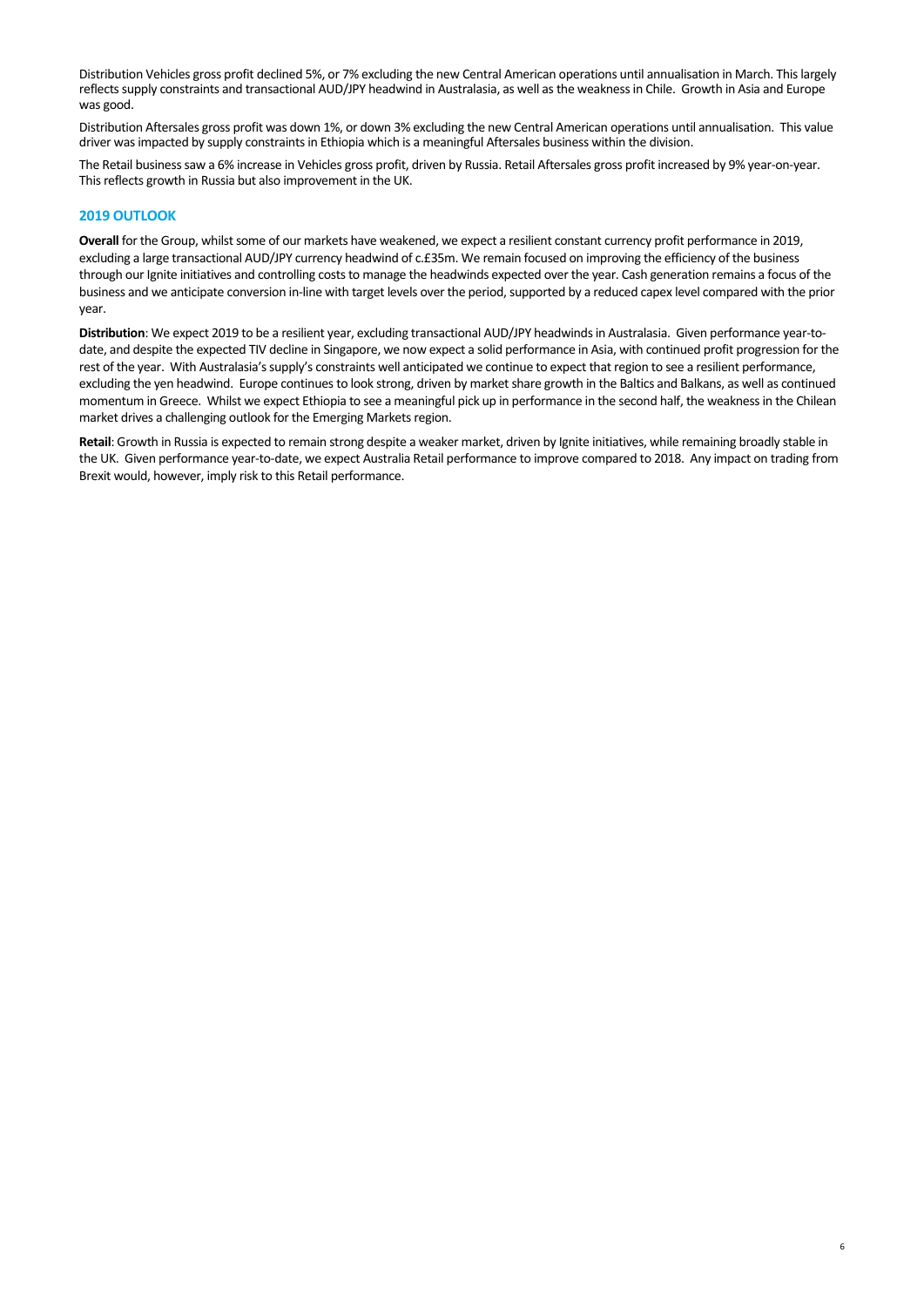#### **CENTRAL COSTS**

Unallocated central costs for the half year were £11.2m before exceptional items (H1 18: £9.0m). The increase in costs reflects one‐off benefits seen in the prior year relating to central insurance operations.

#### **OPERATING EXCEPTIONAL ITEMS**

In the first half of 2019, we have incurred £2.6m of exceptional operating costs which, while they include some acquisition and integration costs, are largely reflective of the disposals in the UK. The costs were offset by a small gain on the disposal of the Mitsubishi and Honda operations in Australia. In the first half of 2018, the Group recorded exceptional operating costs of £4.4m. These costs were incurred in relation to the acquisition and integration of the Grupo Rudelman business in Central America.

#### **NET FINANCING COSTS**

Net financing costs, before exceptional finance costs, were flat at £23.5m (H1 18: £23.4m). The interest charge is stated on an IFRS 16 basis and excluding interest relating to leases our net finance charge was £13.9m vs. £13.4m in the prior year.

In the first half of 2018 we incurred an exceptional finance cost of £13.9m. This represented a one-off correction to the fair value basis of assessment of the Group's US\$ Private Placement Loan Notes. This amount was reported as an exceptional item in order to provide additional useful information regarding the Group's underlying business performance.

#### **TAX**

The effective tax rate for the period before exceptional items is 22.5% (H1 18: 25.7% restated), driven in part by deferred tax assets being recognised in respect of tax losses in some business units as a result of improved trading performance.

We now expect the effective rate to be 22‐23% in 2019 compared to prior guidance of 23‐24%.

#### **NON‐CONTROLLING INTERESTS**

Profits attributable to our non‐controlling interests were £3.0m in the first half of 2019 (H1 18: £3.9m). The Group's non‐controlling interests principally comprise a 33% minority holding in UAB Vitvela in Lithuania, a 30% share in NBT Brunei, a 10% share of Subaru Australia and 6% of the Motor Engineering Company of Ethiopia.

#### **FOREIGN CURRENCY**

During the half, the Group benefitted from a gain of £3.2m (H1 18: a loss of £12.5m) from the translation of its overseas profits before tax into sterling at the average exchange rate over the first 6 month when compared with the average exchange rates used over the comparable period for translation in 2018.

### **DIVIDEND**

The interim dividend will be paid on 4 September 2019 to shareholders on the register at close of business on 2 August 2019. The Dividend Reinvestment Plan is available to ordinary shareholders and the final date for receipt of elections to participate is 13 August 2019.

#### **PENSIONS**

At 30 June 2019, the IAS 19 net post‐retirement surplus was £63.5m (31 December 2018: £81.9m). In the first half of the year and in‐line with the funding programme agreed with the Trustees, the Group made additional cash contributions to the UK pension schemes amounting to £1.6m (H1 18: £1.5m).

#### **ACQUISITIONS AND DISPOSALS**

During the first six months of 2019 Inchcape acquired the BMW business in Lithuania from Modus Group for a total cash consideration of £17.1m including cash acquired of £1.1m. The business was acquired to strengthen the Group's partnership with BMW in Northern Europe.

The disposal of the Honda and Mitsubishi Retail operations in Australia in the first half of the year generated disposal proceeds of £10m and small profit on disposal. The further announced VW site disposal will complete in H2 and will generate a further £3m cash inflow.

In the UK, the disposal of seven retail sites representing Audi and VW completed in July and so are disclosed as assets and liabilities held for sale. The corresponding cash inflow of £21m will be received in H2. Profit on disposal will be broadly neutral.

In March 2018, the Group acquired Grupo Rudelman, a Suzuki focused Distribution business with integrated Retail assets operating in Costa Rica and Panama. The total cost of this acquisition was £156m including cash acquired of £9m. During 2018 the Group also entered into a Distribution contract with Jaguar Land Rover to distribute the Jaguar and Land Rover brands in Kenya and acquired one Lexus site in the UK.

#### **FINANCING**

Driven by upcoming maturities, in February 2019 we refinanced our core Revolving Credit Facility. This has increased our committed facilities from £620m to £700m at improved rates which drives a broadly neutral impact to our interest charge. The facility extends over the period to 2024, with options to extend to 2026 at the discretion of lenders. In 2017 Inchcape issued US Private Placement loan notes totalling £210m with maturities phased over 2024, 2027 and 2029.

#### **CAPITAL EXPENDITURE**

Net capital expenditure in the first half of 2019 was £30.8m (H1 18: £55.3m). The outlook for the full year is reduced compared to the level of expenditure in 2018. We expect net capital expenditure to be 'up to £65m' in 2019 compared to prior guidance of 'up to £75m'.

#### **CASH FLOW AND NET DEBT**

The Group delivered Free Cash Flow of £25.0m (H1 18: £67.5m). After the acquisition of businesses in the year as well as disposal proceeds relating to the Australia Retail disposals, the payment of the final dividend for 2018 and £18.8m of the announced £100m buyback, the Group had net debt of £507.7m (H1 18: net debt of £612.2m). Net debt excluding lease liabilities is £77.0m (H1 18: net debt of £161.9m).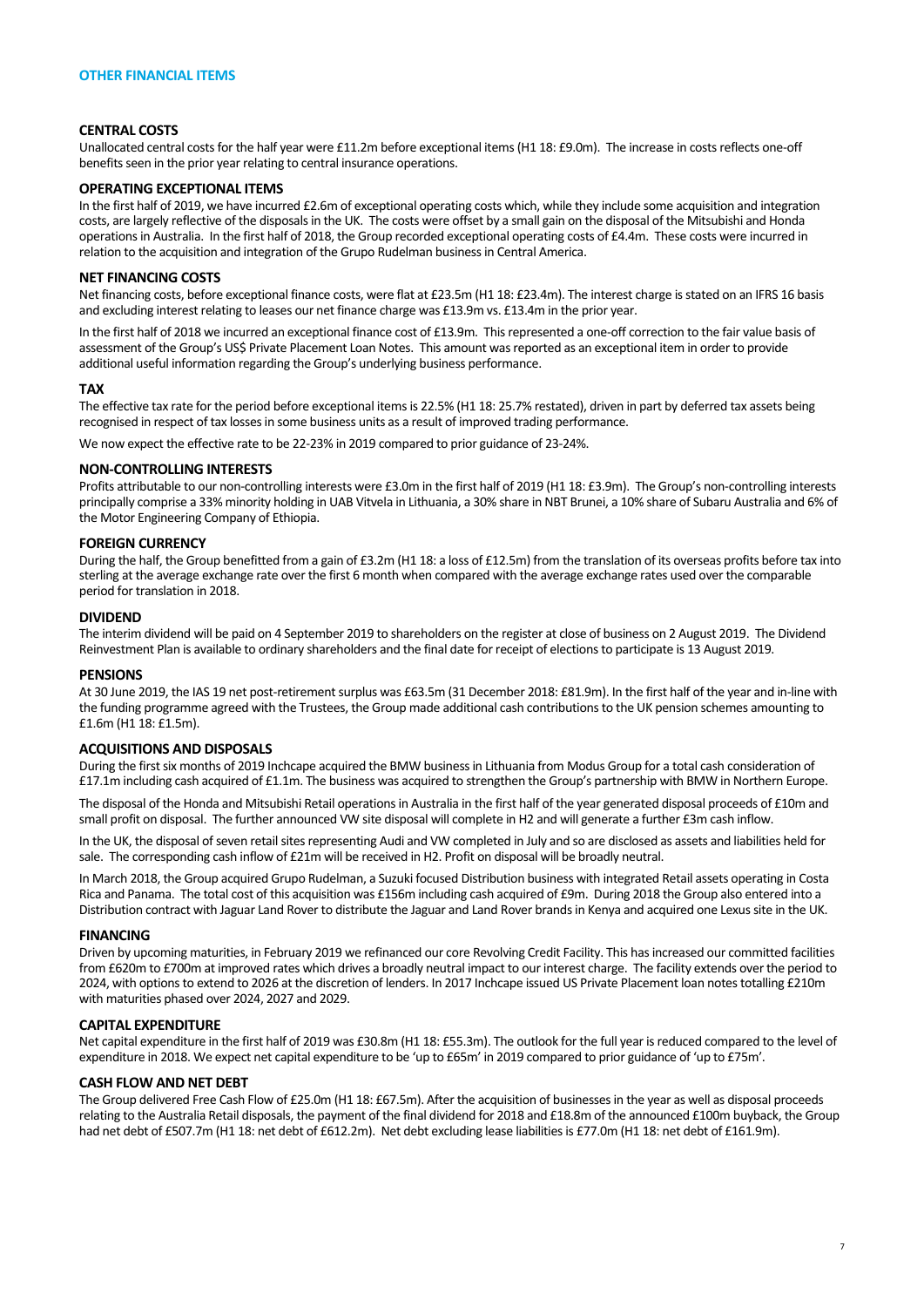#### **RECONCILIATION OF FREE CASH FLOW**

|                                                                        | Six months to<br>30.06.19<br>£m | Six months to<br>30.06.19<br>£m | Six months to<br>30.06.18<br>(restated)<br>£m | Six months to<br>30.06.18<br>(restated)<br>£m |
|------------------------------------------------------------------------|---------------------------------|---------------------------------|-----------------------------------------------|-----------------------------------------------|
| Net cash generated from operating activities                           |                                 | 89.4                            |                                               | 153.1                                         |
| Add back: Payments in respect of exceptional items                     |                                 | 2.5                             |                                               | 6.3                                           |
| Net cash generated from operating activities, before exceptional items |                                 | 91.9                            |                                               | 159.4                                         |
| Purchase of property, plant and equipment                              | (29.1)                          |                                 | (49.6)                                        |                                               |
| Purchase of intangible assets                                          | (8.8)                           |                                 | (13.2)                                        |                                               |
| Proceeds from disposal of property, plant and equipment                | 7.1                             |                                 | 7.5                                           |                                               |
| Net capital expenditure                                                |                                 | (30.8)                          |                                               | (55.3)                                        |
| Net payment in relation to leases                                      |                                 | (30.9)                          |                                               | (30.9)                                        |
| Dividends paid to non-controlling interests                            |                                 | (5.2)                           |                                               | (5.7)                                         |
| Free Cash Flow                                                         |                                 | 25.0                            |                                               | 67.5                                          |

Included within Free Cash Flow are movements in restricted cash balances described in note 9.

## **Lease accounting (IFRS 16)**

IFRS 16 introduces a comprehensive model for the identification of lease arrangements and accounting treatments for both lessees and lessors. IFRS 16 superseded the current guidance on leases including IAS 17 when it became effective for the Group's financial year commencing 1 January 2019. Under IFRS 16, the distinction between operating leases (off balance sheet) and finance leases (on balance sheet) is removed for lessee accounting and replaced with a model where a right‐of‐use asset and a corresponding liability are recognised for all leases by lessees. As a result, all leases will be on balance sheet except for short‐term leases and leases of low value assets.

The Group has applied a fully retrospective approach to leases where the Group is the lessee. Therefore, the cumulative effect of adoption of IFRS 16 is recognised as an adjustment to the opening balance of retained earnings at 1 January 2018, with restatement of comparative information. The impact on adoption adds £460m of lease liabilities to the balance sheet as at 31 December 2018 compared to the prior accounting standard. It therefore increased the ratio of net debt / EBITDA by 0.9x to 0.8x. The impact to FY18 PBT was £6m on a preexceptional basis. However, it is a non‐cash accounting adjustment and does not change the financial liquidity of the Group.

## **IFRS 16 RESTATEMENTS**

Table below demonstrates the movements between IAS 17 and IFRS 16 for the FY18 period on a pre‐exceptional basis. Restatements by segment on a pre‐exceptional and reported basis are provided in note 2.

|                                      | Year to 31.12.18<br>£m | Adjustment | Year to 31.12.18<br>£m |
|--------------------------------------|------------------------|------------|------------------------|
| Pre-exceptional performance measures | IAS <sub>17</sub>      |            | IFRS 16                |
| Revenue                              | 9,277.0                | ٠          | 9,277.0                |
| Gross profit                         | 1,301.3                |            | 1,301.3                |
| Operating leases                     | (86.0)                 | 81.8       | (4.2)                  |
| Depreciation                         | (43.9)                 | (68.0)     | (111.9)                |
| Other                                | (786.3)                | (0.3)      | (786.6)                |
| Net operating expenses               | (916.2)                | 13.5       | (902.7)                |
| <b>Operating profit</b>              | 385.1                  | 13.5       | 398.6                  |
| % margin                             | 4.2%                   |            | 4.3%                   |
| Net finance costs                    | (28.3)                 | (19.7)     | (48.0)                 |
| Profit before tax                    | 356.8                  | (6.2)      | 350.6                  |
| Tax                                  | (80.2)                 | 1.1        | (79.1)                 |
| Profit for the period                | 276.6                  | (5.1)      | 271.5                  |
| EPS (basic)                          | 65.0p                  |            | 63.8p                  |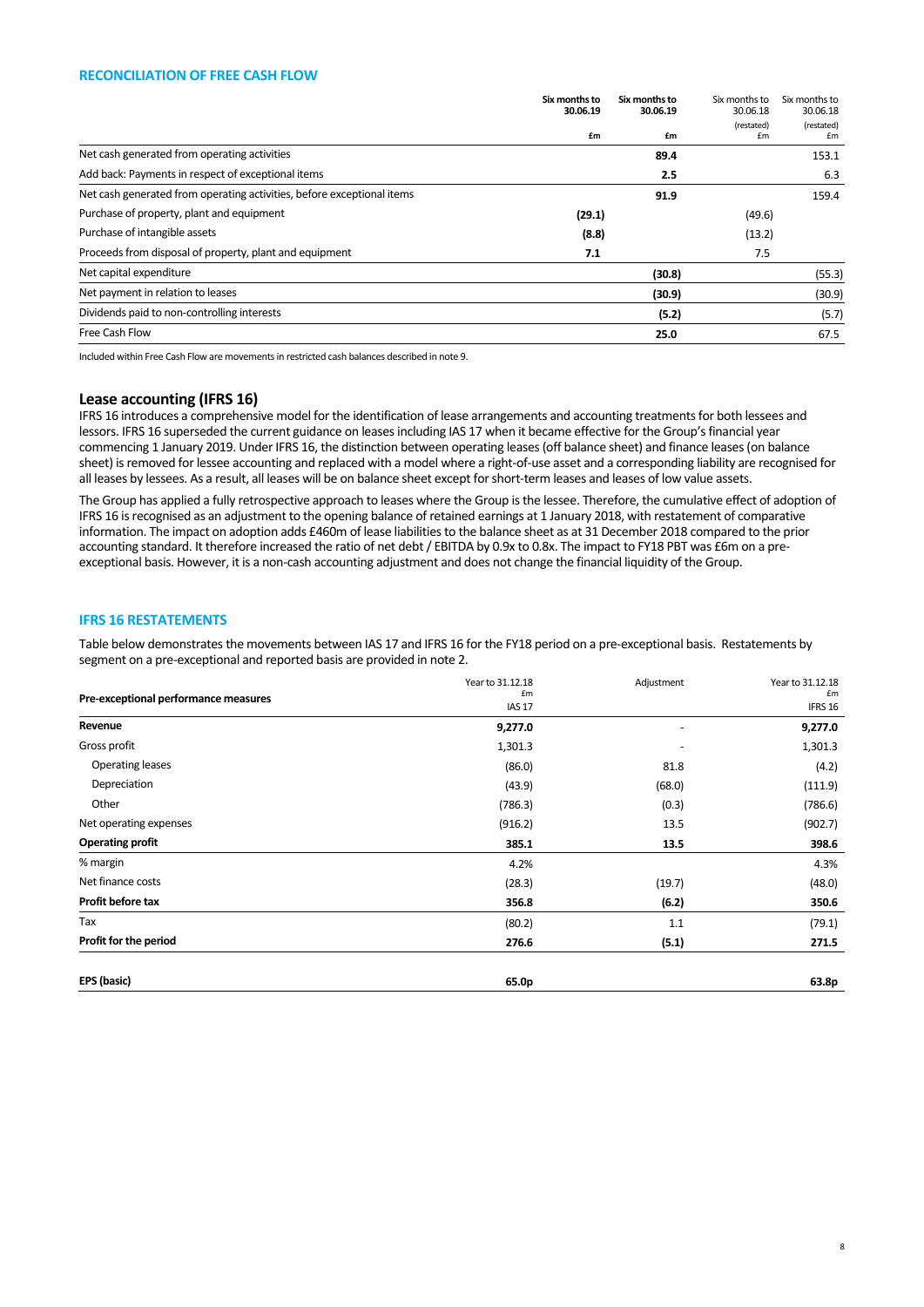## **CLARIFYING OUR FINANCIAL METRICS**

The following table shows the key profit measures that we use throughout this report to most accurately describe underlying operating performance and how they relate to statutory measures.

| Metric                                                           | £m      | Use of Metric                                                                   |
|------------------------------------------------------------------|---------|---------------------------------------------------------------------------------|
| <b>Gross Profit</b>                                              | 641.2   | Direct profit contribution from Value Drivers (e.g. Vehicles and<br>Aftersales) |
| Less: Segment operating expenses                                 | (450.2) |                                                                                 |
| <b>Trading Profit</b>                                            | 191.0   | Underlying profit generated by our Segments                                     |
| Less: Central Costs                                              | (11.2)  |                                                                                 |
| <b>Operating Profit (pre-exceptional Items)</b>                  | 179.8   | Underlying profit generated by the Group                                        |
| Less: Exceptional Items                                          | (2.6)   |                                                                                 |
| <b>Operating Profit</b>                                          | 177.2   | Statutory measure of Operating Profit                                           |
| Less: Net Finance Costs and JV profit<br>(inc exceptional items) | (23.5)  |                                                                                 |
| <b>Profit before Tax</b>                                         | 153.7   | Statutory measure of profit after the costs of financing the Group              |
| Add back: Exceptional Items                                      | 2.6     |                                                                                 |
| <b>Profit Before Tax &amp; Exceptional Items</b>                 | 156.3   | One of the Group's KPIs                                                         |

#### **RISKS**

#### **Principal business risks**

The Board set out in the Annual Report and Accounts 2018 a number of principal business risks which could impact the performance of the Group and these remain unchanged for this Interim Report and the remaining six months of 2019. The key risks comprised:

- Loss of Distribution contract with major brand partner
- Significant retrenchment of credit available to customers, dealer network or Inchcape plc negatively impacts Vehicle Sales and/or operational capability
- Material damage to OEM brand or product reputation, or major interruption to OEM operations or product supply negatively impacts Vehicle Sales
- Major loss or misappropriation of confidential or sensitive data results in financial penalty and/or reputational damage
- Failure to achieve sufficient return on investment through our acquisition strategy leads higher leverage, reduced EPS and / or deterioration of our relationships with our brand partners
- Impact of disruptive technologies and/or new entrants to the industry threatens our position in the value chain
- Failure to keep pace with changes in the digital economy impacts revenue and/or OEM Relations Fluctuations in exchange rates with negative impact on financial performance

The Group Inchcape Peace of Mind (iPOM) Committee has delegated authority from the Executive Committee to manage Inchcape's Risk Management process. The iPOM committee's aim is to ensure that Risk Management is core to all decision‐making and has a broad remit and responsibility to:

- Ensure systematic risks are effectively managed through the development of coherent policies, process, control framework and effective assurance monitoring processes;
- Ensure dynamic and emerging risks are identified at a market level and for the Group as a whole, mitigation actions are identified and implemented, and cross‐market best practice is shared.

Market iPOM committees are embedded in each market. They operate according to Standard Terms of Reference and report to the Group iPOM committee. Consistent risk management tools are developed centrally and utilised Group‐wide.

#### **Brexit**

The UK is currently scheduled to leave the European Union on 31 October 2019. There is uncertainty, however, as to whether this will indeed be the departure date and as to the terms of the UK/EU relationship after that date.

In "agreed deal" scenarios, there will be a sufficient planning period of at least 21 months available to plan and prepare for the implications of Brexit. In the event of a no-deal Brexit, however, there will be no such transition period.

Our immediate focus, therefore, has been on preparing for a no-deal scenario. We have taken steps to understand the potential impacts of such a scenario upon our business and have identified, and taken, those mitigating actions that are available to us.

The nature, and location, of our business means that there are three principal potential impacts. These are:

- Macro‐economic impacts in the UK economy lead to reduced consumer confidence and a reduction in the overall size of the addressable market;
- The introduction of tariffs on UK automotive exports to European markets, and certain third countries, results in increased costs that are not able to be recovered from customers;
- A fall in the value of sterling increases the sterling value of the Group's foreign currency earnings.

The Board has considered these potential impacts carefully together with the mitigation plans in place. We are working closely with our OEM partners to ensure that any impacts are minimised.

The Board and Group Executive Committee are actively monitoring the position and will continue to take the actions that are available to them to respond to events as they unfold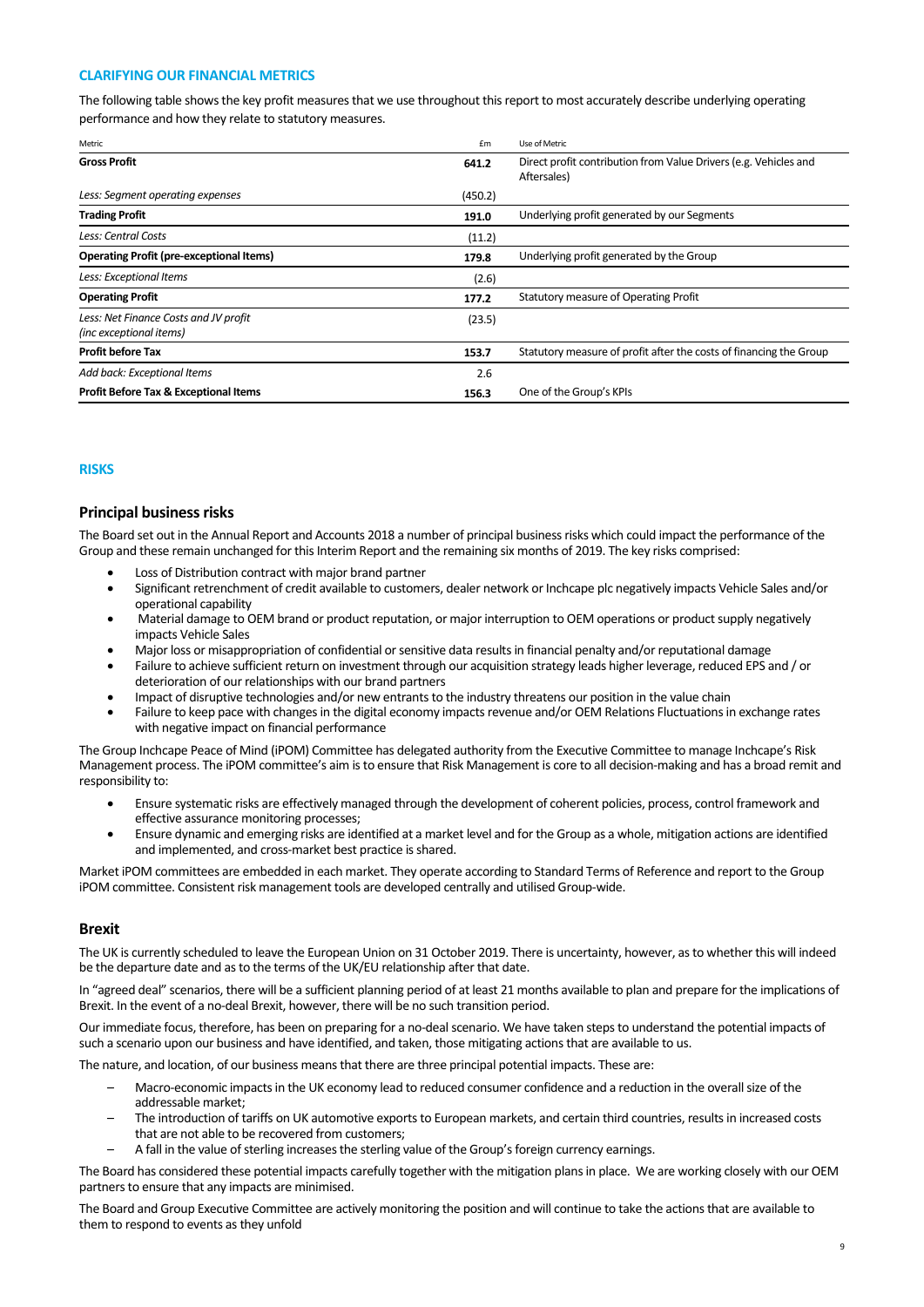## **RISKS (continued)**

## **Currency, funding and liquidity, interest rate and counterparty risks**

All material transactional foreign exchange exposures are hedged using forward contracts. Counterparties and limits are approved for cash deposits and these are monitored closely.

Funding and liquidity risk are actively managed through strict controls on inventory and the use of supplier credit to fund the largest cash outflows of the Group. The Group also maintains significant committed funding facilities.

Further details of the Group's principal risks and risk management process can be found on pages 35 – 46 of the Annual Report and Accounts 2018.

## **Going concern**

Having reassessed the principal risks, the Directors consider it appropriate to adopt the going concern basis of accounting in preparing the interim condensed consolidated financial information.

## **CONTACT DETAILS**

**Inchcape plc:**  Group Communications, +44 (0) 20 7546 0022 Investor Relations, +44 (0) 20 7546 8225

**Instinctif Partners:**  Mark Garraway +44 (0)7771 860 938 Inchcape@instinctif.com

## **AMERICAN DEPOSITORY RECEIPTS**

Inchcape American Depositary Receipts are traded in the US on the OTC Pink market: (OTC Pink: INCPY) http://www.otcmarkets.com/stock/INCPY/quote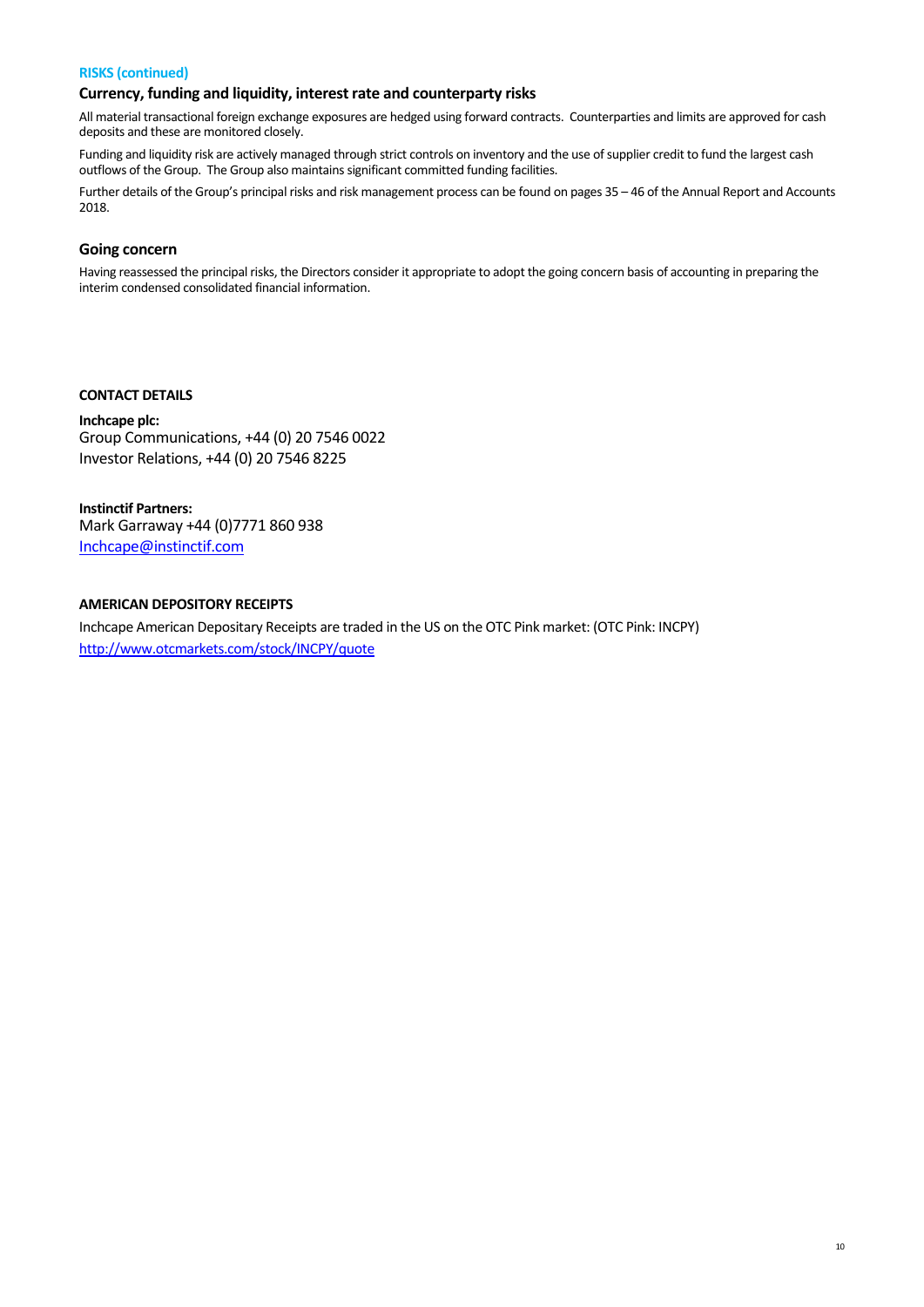## **APPENDIX ‐ BUSINESS MODELS**

## **ASIA**

At the heart of the Asia region, we are the Distributor and exclusive Retailer for Toyota, Lexus, Hino and Suzuki and operate Distribution and exclusive Retail for Jaguar, Land Rover and Ford in Hong Kong with additional Distribution and Retail franchises across the region.

| Country   | Route to market                 | Brands                                                         |
|-----------|---------------------------------|----------------------------------------------------------------|
| Hong Kong | Distribution & Exclusive Retail | Toyota, Lexus, Hino, Daihatsu, Jaguar, Land Rover, Ford, Maxus |
| Macau     |                                 |                                                                |
| Singapore | Distribution & Exclusive Retail | Toyota, Lexus, Hino, Suzuki                                    |
| Brunei    | Distribution & Exclusive Retail | Toyota, Lexus                                                  |
| Guam      | Distribution & Exclusive Retail | Toyota, Lexus, BMW, Chevrolet                                  |
| Saipan    | Distribution & Exclusive Retail | Toyota                                                         |
| Thailand  | Distribution & Exclusive Retail | Jaguar, Land Rover                                             |
| China     | Retail                          | Porsche, Lexus, Mercedes                                       |

### **AUSTRALASIA**

We are the Distributor for Subaru in both Australia and New Zealand, in addition to Peugeot and Citroen in Australia. We also operate multi‐franchise Retail operations in Sydney, Melbourne and Brisbane.

| Country     | Route to market       | <b>Brands</b>                                                                                             |
|-------------|-----------------------|-----------------------------------------------------------------------------------------------------------|
| Australia   | Distribution & Retail | Subaru, Peugeot, Citroen                                                                                  |
|             | Retail                | BMW, Jaguar, Land Rover, VW, MINI, Isuzu, Kia, Aston Martin, Bentley, McLaren, Rolls-Royce,<br>Mitsubishi |
| New Zealand | <b>Distribution</b>   | Subaru                                                                                                    |

## **UK AND EUROPE**

We have scale Retail operations across the core regions of the UK focused on premium and luxury brands. Our European operations are centred on Toyota and Lexus Distribution in Belgium, Greece and the Balkans, BMW Retail in Poland and a number of fast-growing businesses in the Baltic region focused on Jaguar Land Rover, Mazda and other brands.

| Country         | <b>Business Model</b> | <b>Brands</b>                                                                    |
|-----------------|-----------------------|----------------------------------------------------------------------------------|
| UK              | Retail                | Toyota, Lexus, Audi, BMW, MINI, Jaguar, Land Rover, Mercedes, VW, Porsche, Smart |
| Belgium         | Distribution & Retail | Toyota, Lexus                                                                    |
| Luxembourg      |                       |                                                                                  |
| Greece          |                       |                                                                                  |
| Romania         |                       |                                                                                  |
| <b>Bulgaria</b> |                       |                                                                                  |
| Macedonia       |                       |                                                                                  |
| Albania         |                       |                                                                                  |
| Finland         | <b>Distribution</b>   | Jaguar, Land Rover, Mazda                                                        |
| Estonia         | Distribution & Retail | Jaguar, Land Rover, Mazda, BMW, MINI, Kia                                        |
| Latvia          | Retail                | BMW, MINI, Ford, Jaguar, Land Rover, Mazda,                                      |
| Lithuania       | Distribution & Retail | Mitsubishi, Jaguar, Land Rover, Mazda, Ford, Hyundai, BMW, MINI, Rolls Royce     |
| Poland          | Retail                | BMW, MINI                                                                        |

#### **EMERGING MARKETS**

In South America, we have BMW Distribution businesses in Chile and Peru as well as Subaru and Hino operations across these markets, Colombia and Argentina. Our business in Ethiopia is centred on Distribution and exclusive Retail for Toyota. In Russia we operate 22 retail centres in Moscow and St Petersburg representing a number of our global OEM brand partners.

| Country             | <b>Business Model</b>           | <b>Brands</b>                                                          |
|---------------------|---------------------------------|------------------------------------------------------------------------|
| Ethiopia & Djibouti | Distribution & Exclusive Retail | Toyota, Daihatsu, Komatsu, New Holland, Hino                           |
| Kenya               | Distribution & Retail           | Jaguar, Land Rover, BMW                                                |
| Russia              | Retail                          | Toyota, Audi, BMW, Jaguar, Land Rover, Lexus, MINI, Rolls Royce, Volvo |
| Chile               | Distribution & Retail           | BMW, Subaru, Rolls Royce, Hino, DFSK, Kia                              |
| Peru                | Distribution & Retail           | BMW, Subaru, DFSK, BYD                                                 |
| Colombia            | Distribution & Retail           | Subaru, Hino, DFSK, Mack, Jaguar, Land Rover, Daihatsu, BAIC           |
| Argentina           | Distribution & Retail           | Subaru, Suzuki                                                         |
| Costa Rica          | Distribution & Retail           | Suzuki, BAIC, JAC, Changan, Kubota                                     |
| Panama              | Distribution & Retail           | Suzuki, JAC, Changan, Great Wall                                       |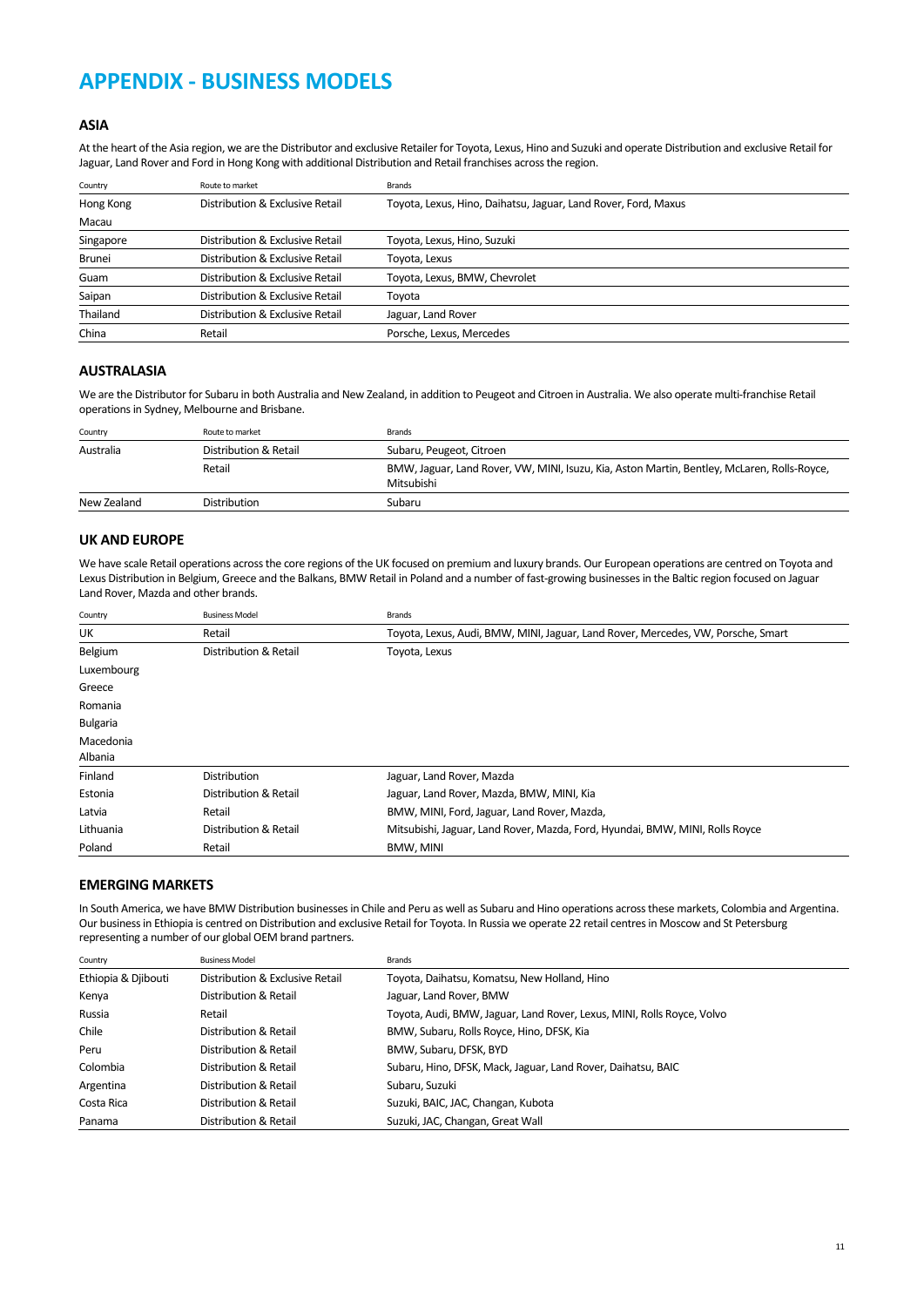## Consolidated Income Statement (unaudited)

For the six months ended 30 June 2019

|                                                            | <b>Notes</b>   | Six months to<br>30 Jun 2019<br>£m | Six months to<br>30 Jun 2018<br>(rested) <sup>1</sup><br>£m | Year to<br>31 Dec 2018<br>(restated) <sup>1</sup><br>£m |
|------------------------------------------------------------|----------------|------------------------------------|-------------------------------------------------------------|---------------------------------------------------------|
| Revenue                                                    | $\overline{2}$ | 4,725.1                            | 4,613.5                                                     | 9,277.0                                                 |
| Cost of sales                                              |                | (4,083.9)                          | (3,973.9)                                                   | (7, 975.7)                                              |
| <b>Gross profit</b>                                        | $\overline{2}$ | 641.2                              | 639.6                                                       | 1,301.3                                                 |
| Net operating expenses                                     |                | (464.0)                            | (443.4)                                                     | (1, 126.4)                                              |
| <b>Operating profit</b>                                    | $\overline{2}$ | 177.2                              | 196.2                                                       | 174.9                                                   |
| Operating profit before exceptional items                  |                | 179.8                              | 200.6                                                       | 398.6                                                   |
| <b>Exceptional operating items</b>                         | 3              | (2.6)                              | (4.4)                                                       | (223.7)                                                 |
| Share of profit after tax of joint ventures and associates |                | -                                  |                                                             | 0.1                                                     |
| Profit before finance and tax                              |                | 177.2                              | 196.2                                                       | 175.0                                                   |
| Finance income                                             | 4              | 11.0                               | 8.4                                                         | 20.1                                                    |
| Finance costs                                              | 5              | (34.5)                             | (45.7)                                                      | (82.1)                                                  |
| Finance costs before exceptional items                     | 5              | (34.5)                             | (31.8)                                                      | (68.2)                                                  |
| <b>Exceptional finance costs</b>                           | 3, 5           | -                                  | (13.9)                                                      | (13.9)                                                  |
| Profit before tax                                          |                | 153.7                              | 158.9                                                       | 113.0                                                   |
| Tax                                                        | 6              | (35.6)                             | (45.4)                                                      | (73.6)                                                  |
| Tax before exceptional tax                                 | 6              | (35.1)                             | (45.5)                                                      | (79.1)                                                  |
| <b>Exceptional tax</b>                                     | 3,6            | (0.5)                              | 0.1                                                         | $5.5\,$                                                 |
| Profit for the period                                      |                | 118.1                              | 113.5                                                       | 39.4                                                    |
| Profit attributable to:                                    |                |                                    |                                                             |                                                         |
| - Owners of the parent                                     |                | 115.1                              | 109.6                                                       | 32.4                                                    |
| - Non-controlling interests                                |                | 3.0                                | 3.9                                                         | 7.0                                                     |
|                                                            |                | 118.1                              | 113.5                                                       | 39.4                                                    |
| Basic earnings per share (pence)                           | $\overline{7}$ | 27.8                               | 26.4                                                        | 7.8                                                     |
| Diluted earnings per share (pence)                         | $\overline{7}$ | 27.7                               | 26.3                                                        | 7.8                                                     |

1. See note 14.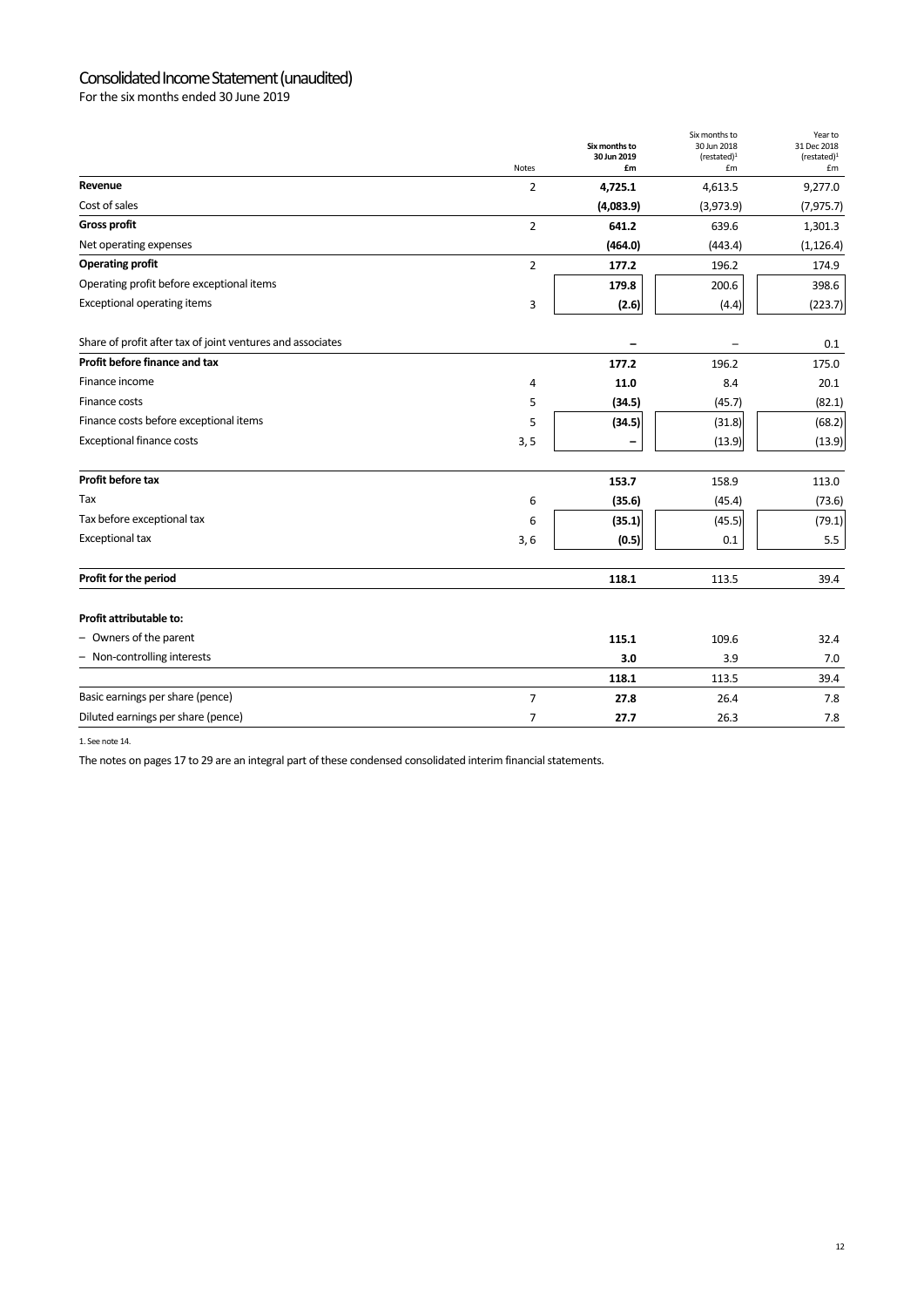## Statement of Comprehensive Income (unaudited)

For the six months ended 30 June 2019

|                                                                                  | Six months to<br>30 Jun 2019 | Six months to<br>30 Jun 2018<br>(rested) <sup>1</sup> | Year to<br>31 Dec 2018<br>(rested) <sup>1</sup> |
|----------------------------------------------------------------------------------|------------------------------|-------------------------------------------------------|-------------------------------------------------|
| Profit for the period                                                            | £m<br>118.1                  | £m<br>113.5                                           | £m<br>39.4                                      |
| Other comprehensive income / (loss):                                             |                              |                                                       |                                                 |
| Items that will not be reclassified to the consolidated income statement         |                              |                                                       |                                                 |
| Defined benefit pension scheme remeasurements                                    | (19.7)                       | 39.4                                                  | 36.4                                            |
| Current tax recognised in consolidated statement of comprehensive income         |                              | (5.9)                                                 | (6.1)                                           |
| Deferred tax recognised in consolidated statement of comprehensive income        | 3.1                          | (0.6)                                                 | (0.1)                                           |
|                                                                                  | (16.6)                       | 32.9                                                  | 30.2                                            |
| Items that may be reclassified subsequently to the consolidated income statement |                              |                                                       |                                                 |
| Cash flow hedges                                                                 | (12.9)                       | 23.4                                                  | 25.4                                            |
| Exchange differences on translation of foreign operations                        | 32.0                         | (8.0)                                                 | (9.6)                                           |
| Current tax recognised in consolidated statement of comprehensive income         |                              |                                                       | (0.6)                                           |
| Deferred tax recognised in consolidated statement of comprehensive income        | 2.5                          | (6.3)                                                 | (5.8)                                           |
|                                                                                  | 21.6                         | 9.1                                                   | 9.4                                             |
| Other comprehensive income for the period, net of tax                            | 5.0                          | 42.0                                                  | 39.6                                            |
| Total comprehensive income for the period                                        | 123.1                        | 155.5                                                 | 79.0                                            |
| Total comprehensive income attributable to:                                      |                              |                                                       |                                                 |
| - Owners of the parent                                                           | 120.9                        | 150.3                                                 | 70.3                                            |
| - Non-controlling interests                                                      | 2.2                          | 5.2                                                   | 8.7                                             |
|                                                                                  | 123.1                        | 155.5                                                 | 79.0                                            |

1. See note 14.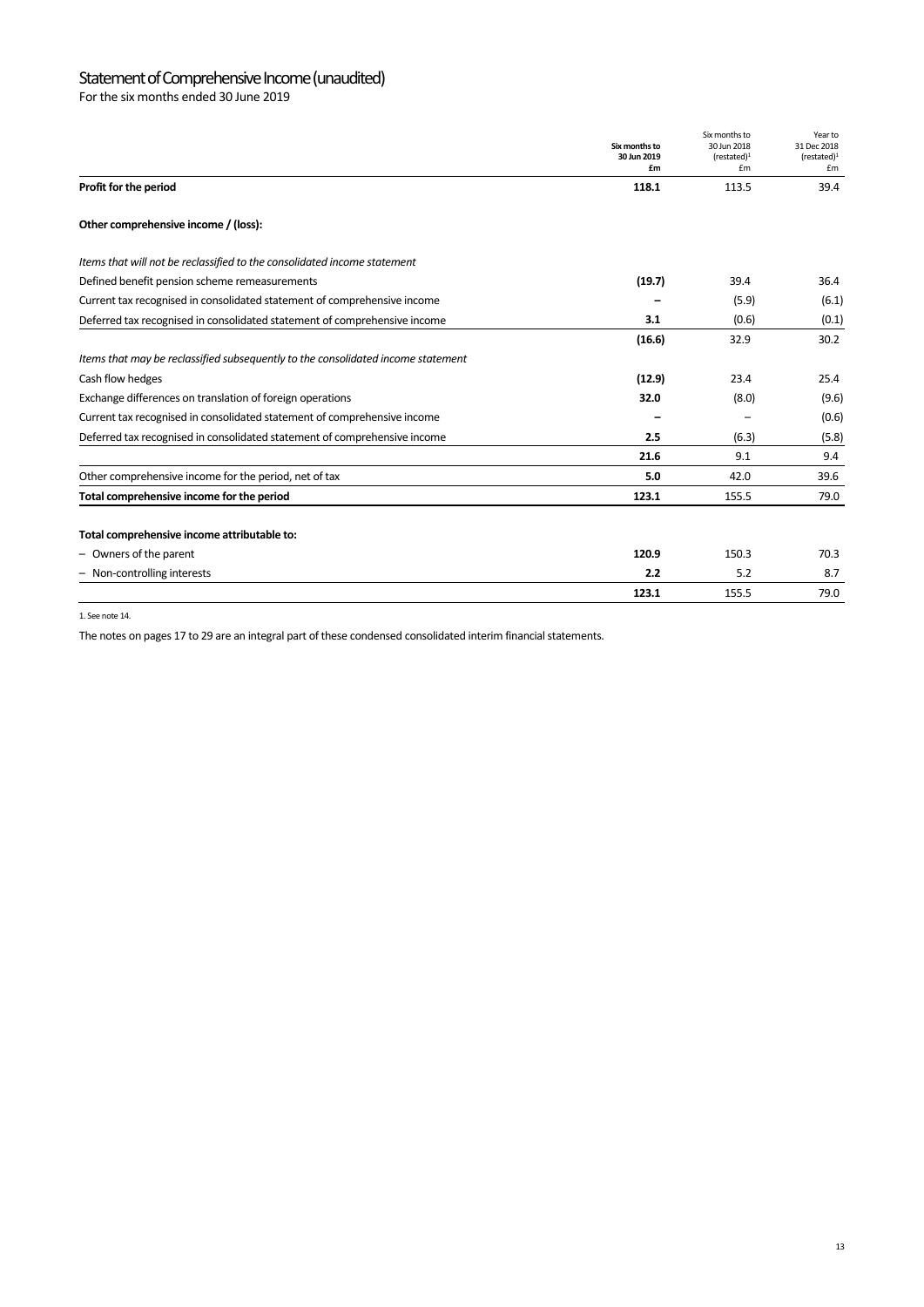## Consolidated Statement of Financial Position (unaudited)

As at 30 June 2019

|                                                                   |       | As at<br>30 Jun 2019 | As at<br>30 Jun 2018<br>(restated) <sup>1</sup> | As at<br>31 Dec 2018<br>(restated) <sup>1</sup> |
|-------------------------------------------------------------------|-------|----------------------|-------------------------------------------------|-------------------------------------------------|
| <b>Non-current assets</b>                                         | Notes | £m                   | £m                                              | £m                                              |
| Intangible assets                                                 |       | 628.6                | 772.3                                           | 606.0                                           |
| Property, plant and equipment                                     |       | 811.6                | 832.6                                           | 821.7                                           |
| Right-of-use assets                                               |       | 389.0                | 421.7                                           | 415.2                                           |
| Investments in joint ventures and associates                      |       | 4.1                  | 4.2                                             | 4.3                                             |
| Financial assets at fair value through other comprehensive income | 11d   | 6.7                  | 7.0                                             | 6.6                                             |
| Trade and other receivables                                       |       | 56.1                 | 37.7                                            | 52.4                                            |
| Deferred tax assets                                               |       | 37.8                 | 29.0                                            | 33.3                                            |
| Retirement benefit asset                                          |       | 106.8                | 120.3                                           | 116.5                                           |
|                                                                   |       | 2,040.7              | 2,224.8                                         | 2,056.0                                         |
| <b>Current assets</b>                                             |       |                      |                                                 |                                                 |
| Inventories                                                       |       | 1,785.0              | 1,747.4                                         | 1,851.9                                         |
| Trade and other receivables                                       |       | 605.3                | 521.4                                           | 512.6                                           |
| Financial assets at fair value through other comprehensive income | 11d   | 0.8                  | 0.2                                             | 0.8                                             |
| Derivative financial instruments                                  | 11d   | 13.5                 | 75.7                                            | 92.1                                            |
| Current tax assets                                                |       | 29.6                 | 10.3                                            | 22.6                                            |
| Cash and cash equivalents                                         | 9b    | 459.2                | 930.8                                           | 589.3                                           |
|                                                                   |       | 2,893.4              | 3,285.8                                         | 3,069.3                                         |
| Assets held for sale                                              | 12    | 105.4                | 13.7                                            | 8.9                                             |
|                                                                   |       | 2,998.8              | 3,299.5                                         | 3,078.2                                         |
| <b>Total assets</b>                                               |       | 5,039.5              | 5,524.3                                         | 5,134.2                                         |
|                                                                   |       |                      |                                                 |                                                 |
| <b>Current liabilities</b>                                        |       |                      |                                                 |                                                 |
| Trade and other payables                                          |       | (2, 284.1)           | (2, 170.1)                                      | (2,356.6)                                       |
| Derivative financial instruments                                  | 11d   | (4.2)                | (1.0)                                           | (13.3)                                          |
| <b>Current tax liabilities</b>                                    |       | (84.9)               | (68.8)                                          | (86.4)                                          |
| Provisions                                                        |       | (23.2)               | (20.0)                                          | (20.3)                                          |
| Lease liabilities                                                 | 9b    | (40.2)               | (63.6)                                          | (66.3)                                          |
| <b>Borrowings</b>                                                 | 9b    | (152.0)              | (869.5)                                         | (417.0)                                         |
|                                                                   |       | (2,588.6)            | (3, 193.0)                                      | (2,959.9)                                       |
| Liabilities directly associated with assets held for sale         | 12    | (76.0)               |                                                 |                                                 |
|                                                                   |       | (2,664.6)            | (3, 193.0)                                      | (2,959.9)                                       |
| <b>Non-current liabilities</b>                                    |       |                      |                                                 |                                                 |
| Trade and other payables                                          |       | (88.2)               | (59.7)                                          | (67.3)                                          |
| Provisions                                                        |       | (13.4)               | (13.5)                                          | (14.3)                                          |
| Deferred tax liabilities                                          |       | (90.8)               | (95.1)                                          | (92.3)                                          |
| Lease liabilities                                                 | 9b    | (390.5)              | (386.7)                                         | (394.1)                                         |
| Borrowings                                                        | 9b    | (384.2)              | (273.1)                                         | (210.0)                                         |
| Retirement benefit liability                                      |       | (43.3)               | (27.3)                                          | (34.6)                                          |
|                                                                   |       | (1,010.4)            | (855.4)                                         | (812.6)                                         |
| <b>Total liabilities</b>                                          |       | (3,675.0)            | (4,048.4)                                       | (3,772.5)                                       |
| <b>Net assets</b>                                                 |       | 1,364.5              | 1,475.9                                         | 1,361.7                                         |
|                                                                   |       |                      |                                                 |                                                 |
| <b>Equity</b>                                                     |       |                      |                                                 |                                                 |
| Share capital                                                     | 8     | 41.3                 | 41.6                                            | 41.6                                            |
| Share premium                                                     |       | 146.7                | 146.7                                           | 146.7                                           |
| Capital redemption reserve                                        | 8     | 139.3                | 139.0                                           | 139.0                                           |
| Other reserves                                                    |       | (53.5)               | (75.8)                                          | (75.9)                                          |
| Retained earnings                                                 |       | 1,070.4              | 1,204.5                                         | 1,087.0                                         |
| Equity attributable to owners of the parent                       |       | 1,344.2              | 1,456.0                                         | 1,338.4                                         |
| Non-controlling interests                                         |       | 20.3                 | 19.9                                            | 23.3                                            |
| <b>Total equity</b>                                               |       | 1,364.5              | 1,475.9                                         | 1,361.7                                         |

1. See note 14.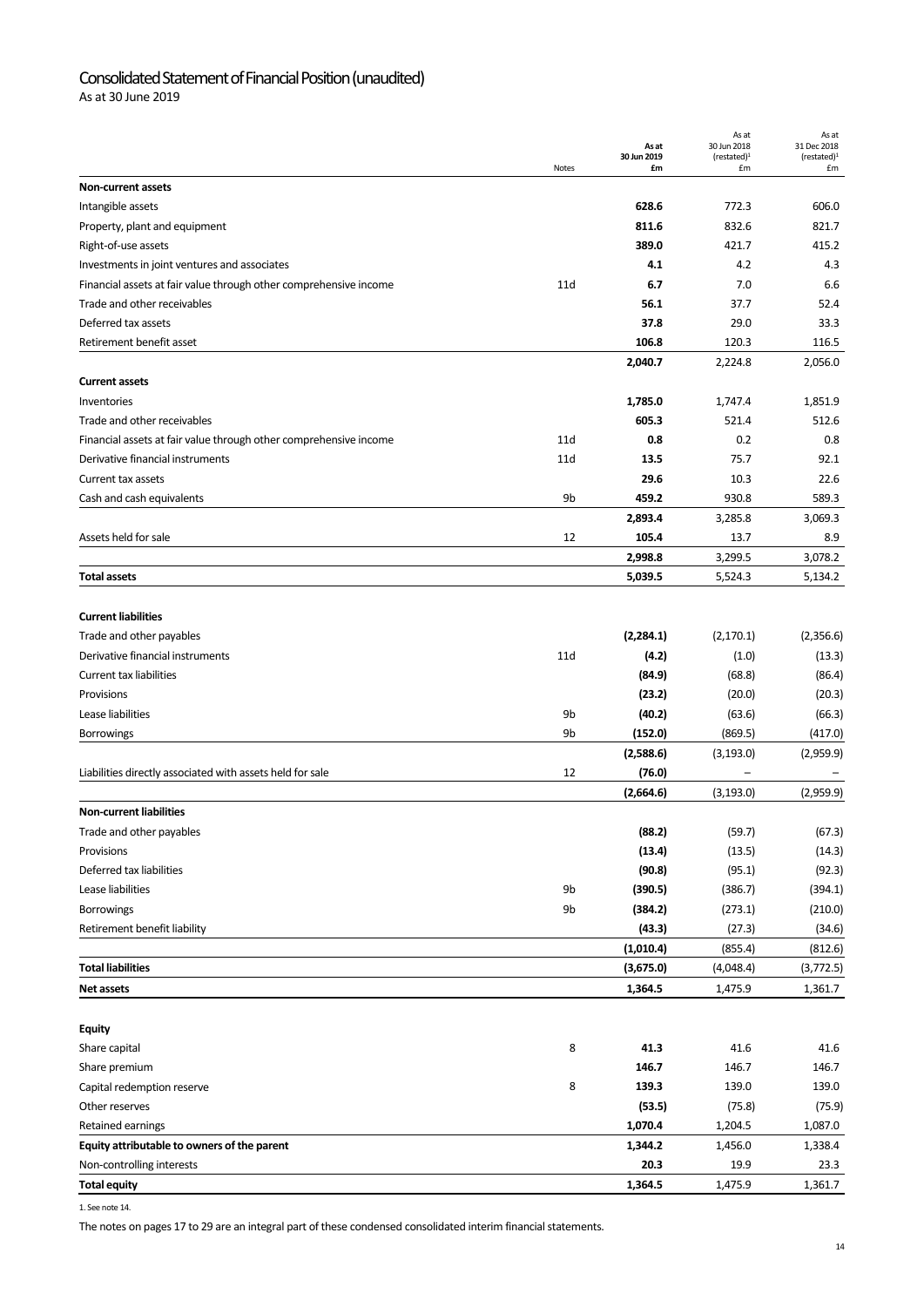## Consolidated Statement of Changes in Equity (unaudited)

For the six months ended 30 June 2019

|                                                                                | Notes | Share<br>capital<br>£m   | Share<br>premium<br>£m | Capital<br>redemption<br>reserve<br>£m | Other<br>reserves<br>£m  | Retained<br>earnings<br>£m | Equity<br>attributable to<br>equity owners of<br>the parent<br>£m | Non-<br>controlling<br>interests<br>£m | Total shareholders'<br>equity<br>£m |
|--------------------------------------------------------------------------------|-------|--------------------------|------------------------|----------------------------------------|--------------------------|----------------------------|-------------------------------------------------------------------|----------------------------------------|-------------------------------------|
| At 1 January 2018                                                              |       | 41.6                     | 146.7                  | 139.0                                  | (83.5)                   | 1,183.5                    | 1,427.3                                                           | 20.6                                   | 1,447.9                             |
| Adjustment for IFRS 16                                                         | 14    | $\overline{\phantom{0}}$ |                        |                                        | (0.1)                    | (38.5)                     | (38.6)                                                            | (0.2)                                  | (38.8)                              |
| At 1 January 2018 (restated) <sup>1</sup>                                      |       | 41.6                     | 146.7                  | 139.0                                  | (83.6)                   | 1,145.0                    | 1,388.7                                                           | 20.4                                   | 1,409.1                             |
| Profit for the period ended 30 June 2018 (restated) <sup>1</sup>               |       |                          |                        |                                        |                          | 109.6                      | 109.6                                                             | 3.9                                    | 113.5                               |
| Other comprehensive income for the period ended<br>30 June 2018 (restated) $1$ |       |                          |                        |                                        | 7.8                      | 32.9                       | 40.7                                                              | 1.3                                    | 42.0                                |
| Total comprehensive income for the period ended 30<br>June 2018 (restated) $1$ |       |                          |                        |                                        | 7.8                      | 142.5                      | 150.3                                                             | 5.2                                    | 155.5                               |
| Share-based payments, net of tax                                               |       |                          |                        |                                        |                          | 4.0                        | 4.0                                                               |                                        | 4.0                                 |
| Net purchase of own shares<br>by the Inchcape Employee Trust                   |       |                          |                        |                                        |                          | (8.7)                      | (8.7)                                                             |                                        | (8.7)                               |
| Dividends:                                                                     |       |                          |                        |                                        |                          |                            |                                                                   |                                        |                                     |
| - Owners of the parent                                                         | 8b    |                          |                        |                                        |                          | (78.3)                     | (78.3)                                                            |                                        | (78.3)                              |
| - Non-controlling interests                                                    |       |                          |                        |                                        |                          | $\overline{\phantom{0}}$   |                                                                   | (5.7)                                  | (5.7)                               |
| At 30 June 2018 (restated) $1$                                                 |       | 41.6                     | 146.7                  | 139.0                                  | (75.8)                   | 1,204.5                    | 1,456.0                                                           | 19.9                                   | 1,475.9                             |
| At 1 January 2018                                                              |       | 41.6                     | 146.7                  | 139.0                                  | (83.5)                   | 1,183.5                    | 1,427.3                                                           | 20.6                                   | 1,447.9                             |
| Adjustment for IFRS 16                                                         | 14    | $\qquad \qquad -$        | -                      |                                        | (0.1)                    | (38.5)                     | (38.6)                                                            | (0.2)                                  | (38.8)                              |
| At 1 January 2018 (restated) <sup>1</sup>                                      |       | 41.6                     | 146.7                  | 139.0                                  | (83.6)                   | 1,145.0                    | 1,388.7                                                           | 20.4                                   | 1,409.1                             |
| Profit for the year (restated) $1$                                             |       |                          |                        |                                        |                          | 32.4                       | 32.4                                                              | 7.0                                    | 39.4                                |
| Other comprehensive income<br>for the year (restated) $1$                      |       |                          |                        |                                        | 7.7                      | 30.2                       | 37.9                                                              | 1.7                                    | 39.6                                |
| Total comprehensive income for the year<br>$(re stated)^1$                     |       |                          |                        |                                        | 7.7                      | 62.6                       | 70.3                                                              | 8.7                                    | 79.0                                |
| Share-based payments, net of tax                                               |       |                          |                        |                                        |                          | 7.2                        | 7.2                                                               |                                        | 7.2                                 |
| Net purchase of own shares<br>by the Inchcape Employee Trust                   |       |                          |                        |                                        |                          | (12.6)                     | (12.6)                                                            |                                        | (12.6)                              |
| Dividends:                                                                     |       |                          |                        |                                        |                          |                            |                                                                   |                                        |                                     |
| - Owners of the parent                                                         | 8b    |                          |                        |                                        | -                        | (115.2)                    | (115.2)                                                           | $\overline{\phantom{0}}$               | (115.2)                             |
| - Non-controlling interests                                                    |       |                          |                        |                                        | $\overline{\phantom{0}}$ |                            |                                                                   | (5.8)                                  | (5.8)                               |
| At 1 January 2019 (restated) <sup>1</sup>                                      |       | 41.6                     | 146.7                  | 139.0                                  | (75.9)                   | 1,087.0                    | 1,338.4                                                           | 23.3                                   | 1,361.7                             |
| Profit for the period ended 30 June 2019                                       |       |                          |                        |                                        |                          | 115.1                      | 115.1                                                             | 3.0                                    | 118.1                               |
| Other comprehensive income / (loss)<br>for the period ended 30 June 2019       |       |                          |                        |                                        | 22.4                     | (16.6)                     | 5.8                                                               | (0.8)                                  | 5.0                                 |
| Total comprehensive income<br>for the period ended 30 June 2019                |       |                          |                        |                                        | 22.4                     | 98.5                       | 120.9                                                             | $2.2\,$                                | 123.1                               |
| Share-based payments, net of tax                                               |       |                          |                        |                                        |                          | 3.4                        | 3.4                                                               |                                        | 3.4                                 |
| Share buyback programme                                                        | 8a    | (0.3)                    |                        | 0.3                                    | -                        | (39.2)                     | (39.2)                                                            |                                        | (39.2)                              |
| Net purchase of own shares                                                     |       |                          |                        |                                        |                          |                            |                                                                   |                                        |                                     |
| by the Inchcape Employee Trust                                                 |       |                          |                        |                                        | -                        | (5.1)                      | (5.1)                                                             |                                        | (5.1)                               |
| Dividends:                                                                     |       |                          |                        |                                        |                          |                            |                                                                   |                                        |                                     |
| - Owners of the parent                                                         | 8b    |                          |                        |                                        | -                        | (74.2)                     | (74.2)                                                            | $\qquad \qquad \blacksquare$           | (74.2)                              |
| - Non-controlling interests                                                    |       |                          |                        |                                        |                          |                            |                                                                   | (5.2)                                  | (5.2)                               |
| At 30 June 2019                                                                |       | 41.3                     | 146.7                  | 139.3                                  | (53.5)                   | 1,070.4                    | 1,344.2                                                           | 20.3                                   | 1,364.5                             |

1. See note 14.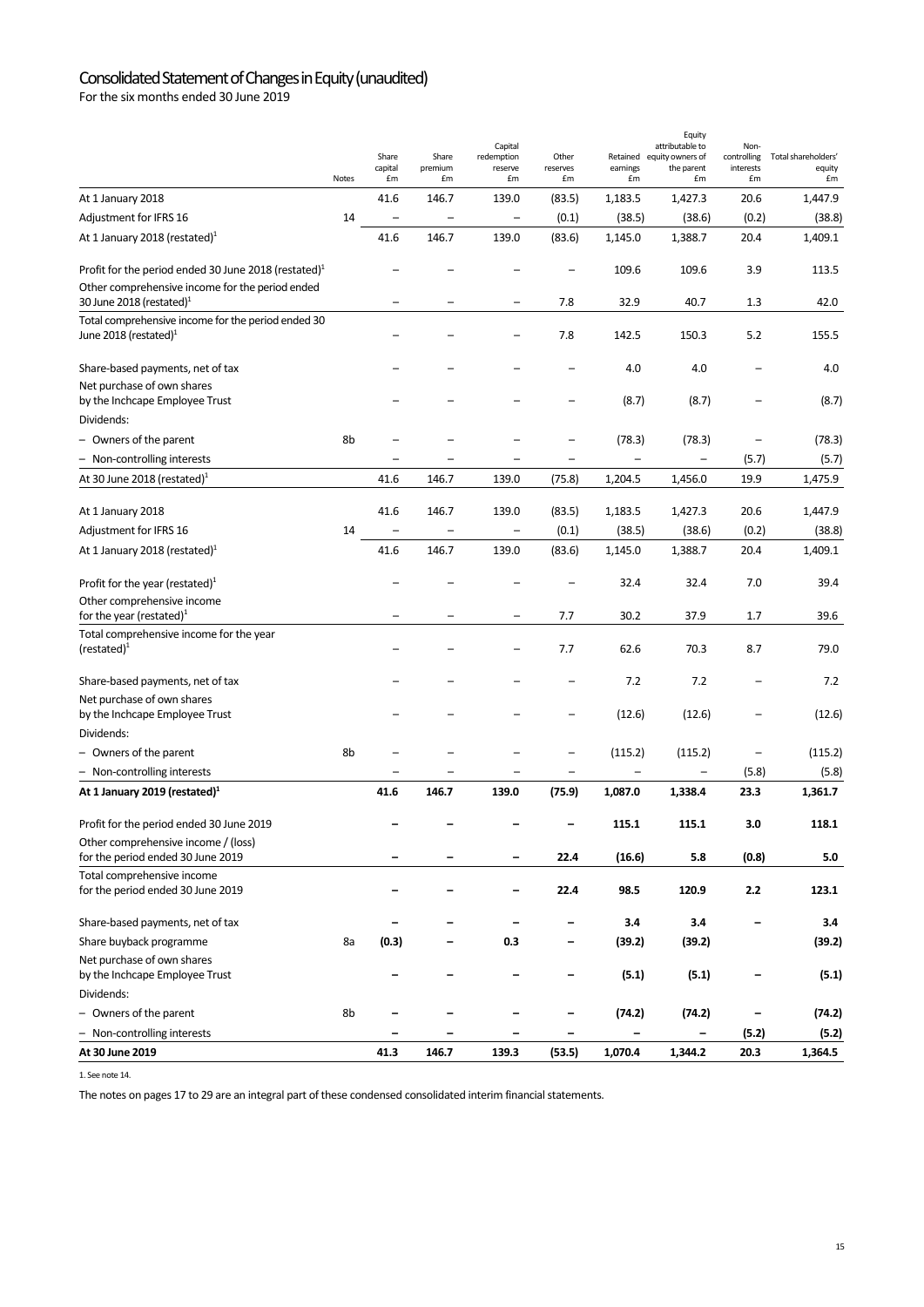## Consolidated Statement of Cash Flows (unaudited)

For the six months ended 30 June 2019

|                                                                                         |                | Six months to<br>30 Jun 2019 | Six months to<br>30 Jun 2018<br>(rested) <sup>1</sup> | Year to<br>31 Dec 2018<br>(restated) <sup>1</sup> |
|-----------------------------------------------------------------------------------------|----------------|------------------------------|-------------------------------------------------------|---------------------------------------------------|
|                                                                                         | <b>Notes</b>   | £m                           | £m                                                    | £m                                                |
| Cash generated from operating activities                                                |                |                              |                                                       |                                                   |
| Cash generated from operations                                                          | 9a             | 159.4                        | 233.4                                                 | 581.8                                             |
| Tax paid                                                                                |                | (47.0)                       | (56.7)                                                | (98.7)                                            |
| Interest received                                                                       |                | 10.3                         | 7.3                                                   | 17.9                                              |
| Interest paid                                                                           |                | (33.3)                       | (30.9)                                                | (64.1)                                            |
| Net cash generated from operating activities                                            |                | 89.4                         | 153.1                                                 | 436.9                                             |
| Cash flows from investing activities                                                    |                |                              |                                                       |                                                   |
| Acquisition of businesses, net of cash and overdrafts acquired                          | 10             | (16.0)                       | (148.9)                                               | (152.7)                                           |
| Net cash inflow from sale of businesses                                                 | 10             | 10.4                         | 11.3                                                  | 13.4                                              |
| Purchase of property, plant and equipment                                               |                | (29.1)                       | (49.6)                                                | (90.8)                                            |
| Purchase of intangible assets                                                           |                | (8.8)                        | (13.2)                                                | (34.4)                                            |
| Proceeds from disposal of property, plant and equipment                                 |                | 7.1                          | 7.5                                                   | 25.9                                              |
| Purchase of financial assets at fair value through other comprehensive income           |                |                              | $\overline{\phantom{0}}$                              | (0.6)                                             |
| Proceeds from sale of financial assets at fair value through other comprehensive income |                |                              | 0.5                                                   | 0.5                                               |
| Receipt from sub-lease receivables                                                      |                | 0.2                          | 0.5                                                   | 1.0                                               |
| Net cash used in investing activities                                                   |                | (36.2)                       | (191.9)                                               | (237.7)                                           |
| Cash flows from financing activities                                                    |                |                              |                                                       |                                                   |
| Share buyback programme                                                                 | 8a             | (18.8)                       |                                                       |                                                   |
| Net purchase of own shares by the Inchcape Employee Trust                               |                | (5.1)                        | (8.7)                                                 | (12.6)                                            |
| Repayment of Private Placement Ioan notes                                               | 9 <sub>b</sub> | (75.4)                       |                                                       |                                                   |
| Net cash inflow from other borrowings                                                   | 9 <sub>b</sub> | 51.9                         | 106.1                                                 | 35.6                                              |
| Payment of capital element of lease liabilities                                         | 9b             | (31.1)                       | (31.4)                                                | (64.0)                                            |
| Equity dividends paid                                                                   | 8b             | (74.2)                       | (78.3)                                                | (115.2)                                           |
| Dividends paid to non-controlling interests                                             |                | (5.2)                        | (5.7)                                                 | (5.8)                                             |
| Net cash used in financing activities                                                   |                | (157.9)                      | (18.0)                                                | (162.0)                                           |
| Net (decrease) / increase in cash and cash equivalents                                  | 9 <sub>b</sub> | (104.7)                      | (56.8)                                                | 37.2                                              |
| Cash and cash equivalents at beginning of the period                                    |                | 463.4                        | 416.6                                                 | 416.6                                             |
| Effect of foreign exchange rate changes                                                 |                | (2.8)                        | (4.5)                                                 | 9.6                                               |
| Cash and cash equivalents at end of the period                                          |                | 355.9                        | 355.3                                                 | 463.4                                             |
|                                                                                         |                |                              |                                                       |                                                   |
| Cash and cash equivalents consist of:                                                   |                | 354.2                        | 856.1                                                 | 370.3                                             |
| - Cash at bank and cash equivalents                                                     |                | 105.0                        | 74.7                                                  | 219.0                                             |
| - Short-term deposits<br>Bank overdrafts                                                |                |                              |                                                       |                                                   |
|                                                                                         |                | (103.3)                      | (575.5)                                               | (125.9)                                           |
|                                                                                         |                | 355.9                        | 355.3                                                 | 463.4                                             |

1. See note 14.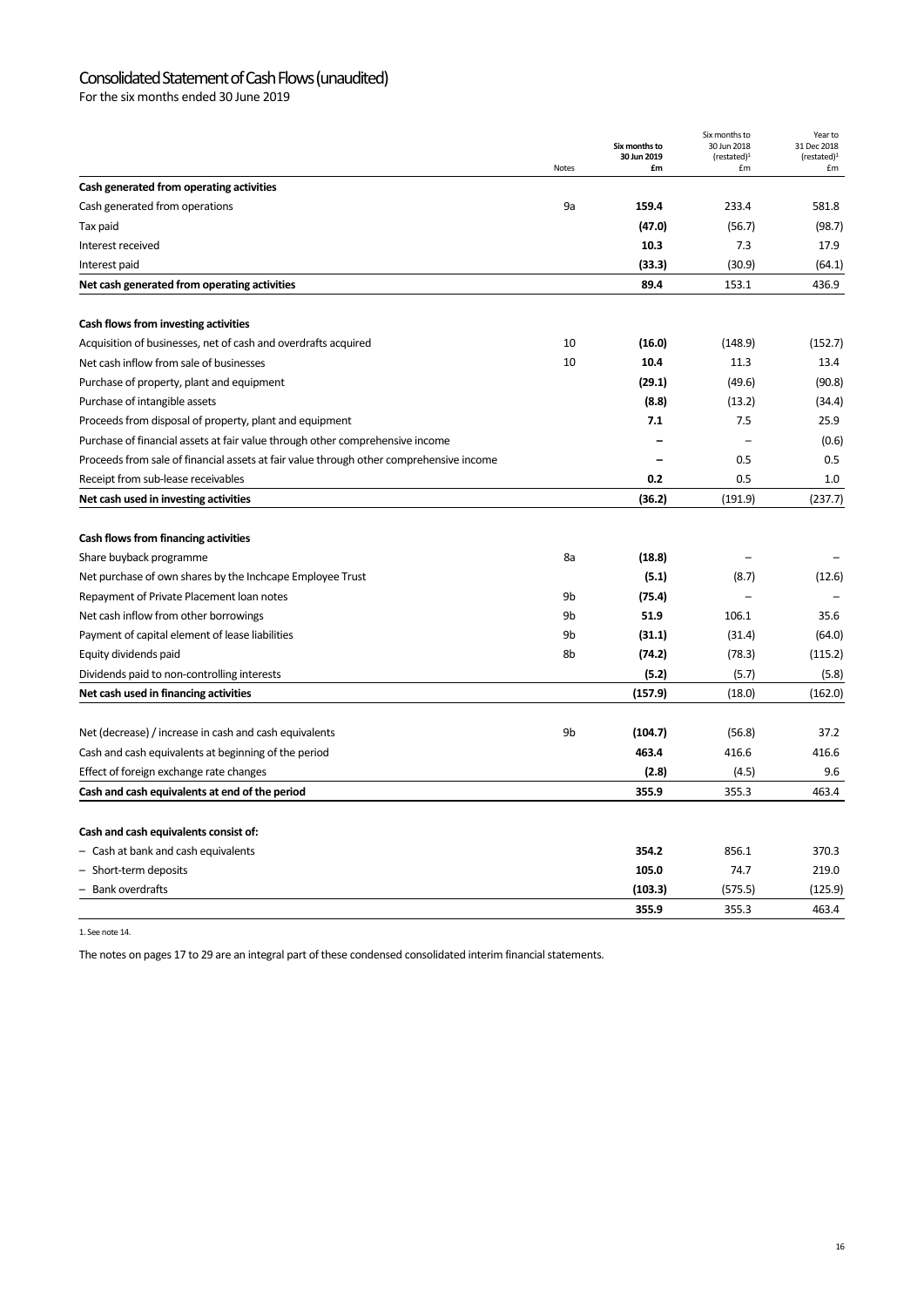## **1 BASIS OF PREPARATION AND ACCOUNTING POLICIES**

#### **Basis of preparation**

The condensed consolidated interim financial statements for the period ended 30 June 2019 have been prepared on a going concern basis in accordance with International Accounting Standard 34 'Interim Financial Reporting' as adopted by the European Union and the Disclosure and Transparency Rules of the Financial Conduct Authority. These condensed consolidated interim financial statements should be read in conjunction with the Annual Report and Accounts 2018, which have been prepared in accordance with IFRSs as adopted by the European Union and International Financial Reporting Interpretation Committee (IFRIC) interpretations and with those parts of the Companies Act 2006 applicable to companies reporting under IFRS.

These condensed consolidated interim financial statements are unaudited but have been reviewed by the external auditors. The condensed consolidated interim financial statements in the Interim Report do not constitute statutory accounts within the meaning of Section 434 of the Companies Act 2006. The Group's published consolidated financial statements for the year ended 31 December 2018 were approved by the Board of Directors on 27 February 2018 and delivered to the Registrar of Companies.

The report of the auditors on those accounts was unqualified and did not contain an emphasis of matter paragraph or a statement under section 498 of the Companies Act 2006. The condensed consolidated interim financial statements on pages 12 to 29 were approved by the Board of Directors on 24 July 2019.

#### **Newly adopted accounting policies**

The accounting policies adopted in the preparation of the condensed consolidated interim financial statements are consistent with those of the Group's Annual Report and Accounts 2018 other than taxes on income which are accrued using the tax rate that is expected to be applicable for the full financial year, and the following standard which have been newly adopted from 1 January 2019:

#### IFRS 16 Leases

IFRS 16 introduces a comprehensive model for the identification of lease arrangements and accounting treatments for both lessees and lessors. IFRS 16 superseded the previous guidance on leases including IAS 17 *Leases* and the related interpretations when it became effective for the Group's financial year commencing 1 January 2019.

Under IFRS 16, the distinction between operating leases (off balance sheet) and finance leases (on balance sheet) is removed for lessee accounting and replaced with a model where a right-of-use asset and a corresponding liability are recognised for all leases by lessees. As a result, all leases are on balance sheet except for short‐term leases and leases of low value assets. Payments associated with short‐term leases and leases of low‐value assets are recognised on a straight‐line basis as an expense in profit or loss as the Group has elected to apply the transition exemptions available. Short-term leases are leases with a lease term of 12 months or less.

Right-of-use assets are initially measured at cost and subsequently measured at cost less accumulated depreciation. Lease liabilities are initially measured at the present value of the lease payments. Subsequently, lease liabilities are adjusted for interest and lease payments. As a consequence, earnings before interest, tax, depreciation and amortisation (EBITDA) has increased because operating lease expenses previously included in EBITDA are now recognised instead as depreciation of the right-of-use asset and interest expense on the lease liability. However, there is an overall reduction in profit before tax in the early years of a lease because the depreciation and interest charges will exceed the previous straight-line expense incurred under IAS 17. In addition, the classification of cash flows has also been affected because operating lease payments under IAS 17 were presented within operating cash flows, whereas under IFRS 16 the payments are split into a principal and interest portion which are presented as financing and operating cash flows respectively.

For leases in which the Group is a lessor, the Group has reassessed the classification of sub-leases. When the Group is an intermediary lessor it will account for its interests in the head lease and sub-lease separately. It will assess the lease classification of a sub-lease with reference to the right-of-use asset arising from the head lease, not with reference to the underlying asset. Cash flows received from the principal and interest on finance lease receivables will be classified as cash flows from investing activities. As required by IFRS 9 an allowance for expected credit losses will be recognised on finance lease receivables where appropriate.

As at 31 December 2018, the Group had non‐cancellable operating lease commitments of £430.2m. When measuring lease liabilities for leases that were classified as operating leases, the Group discounted lease payments using its incremental borrowing rate at the date of initial application. Additionally, finance lease liabilities of £1.8m recognised have been reclassified and included in total lease liabilities recognised of £462.2m at 31 December 2018. Differences between the discounted operating lease commitment figure and total lease liabilities recognised relate to transition exemptions available for short-term and lowvalue leases recognised on a straight-line basis as an expense as well as adjustments as a result of a different treatment of extension and termination options.

The Group has elected to apply the new standard on a fully retrospective basis to each prior reporting period and has accordingly restated the comparative information for the immediately preceding periods in accordance with IAS 8 *Accounting Policies, Changes in Accounting Estimates and Errors*. Further details of the restatement can be seen in Note 14 to these condensed consolidated interim financial statements.

#### **Standards not yet effective**

The following standards were in issue but were not yet effective at the balance sheet date. These standards have not yet been early adopted by the Group, and will be applied for the Group's financial years commencing on or after 1 January 2020:

- Amendments to IAS 1 and IAS 8 Definition of Material
- Amendments to IFRS 3 Definition of a Business
- **IFRS 17, Insurance contracts**

Management are currently reviewing the new standards to assess the impact that they may have on the Group's reported position and performance. Management do not expect that the adoption of the standards listed above will have a material impact on the financial statements of the Group.

#### **Significant accounting judgements and estimates**

#### Goodwill

The Group's policy is that goodwill is not subject to amortisation but is tested for impairment annually and whenever events or circumstances indicate that the carrying amount may not be recoverable. An impairment loss is recognised for the amount by which the asset's carrying amount exceeds its recoverable amount, the latter being the higher of the asset's fair value less costs to sell and value in use. Value in use calculations are performed using cash flow projections, discounted at a pre-tax rate which reflects the asset specific risks and the time value of money.

During 2018, the UK New car market declined by 6.8% (source: SMMT), continuing the weak trend from 2017. In light of this and the performance of the retail business in the UK, the Board reassessed its short and medium‐term forecasts and updated the impairment test for the UK Retail CGU group based on a value in use calculation. The key assumptions for these forecasts were those relating to volumes, gross margins, the level of working capital required to support trading and capital expenditure. The forecasts were based on past experience, recent trading and expectations of future changes in the operation of our business and changes in the market, consistent with external sources of information. The results of the impairment review indicated that the value in use calculation was less than the carrying value of the assets attributable to the UK Retail CGU group and an impairment charge of £175m was recognised in 2018.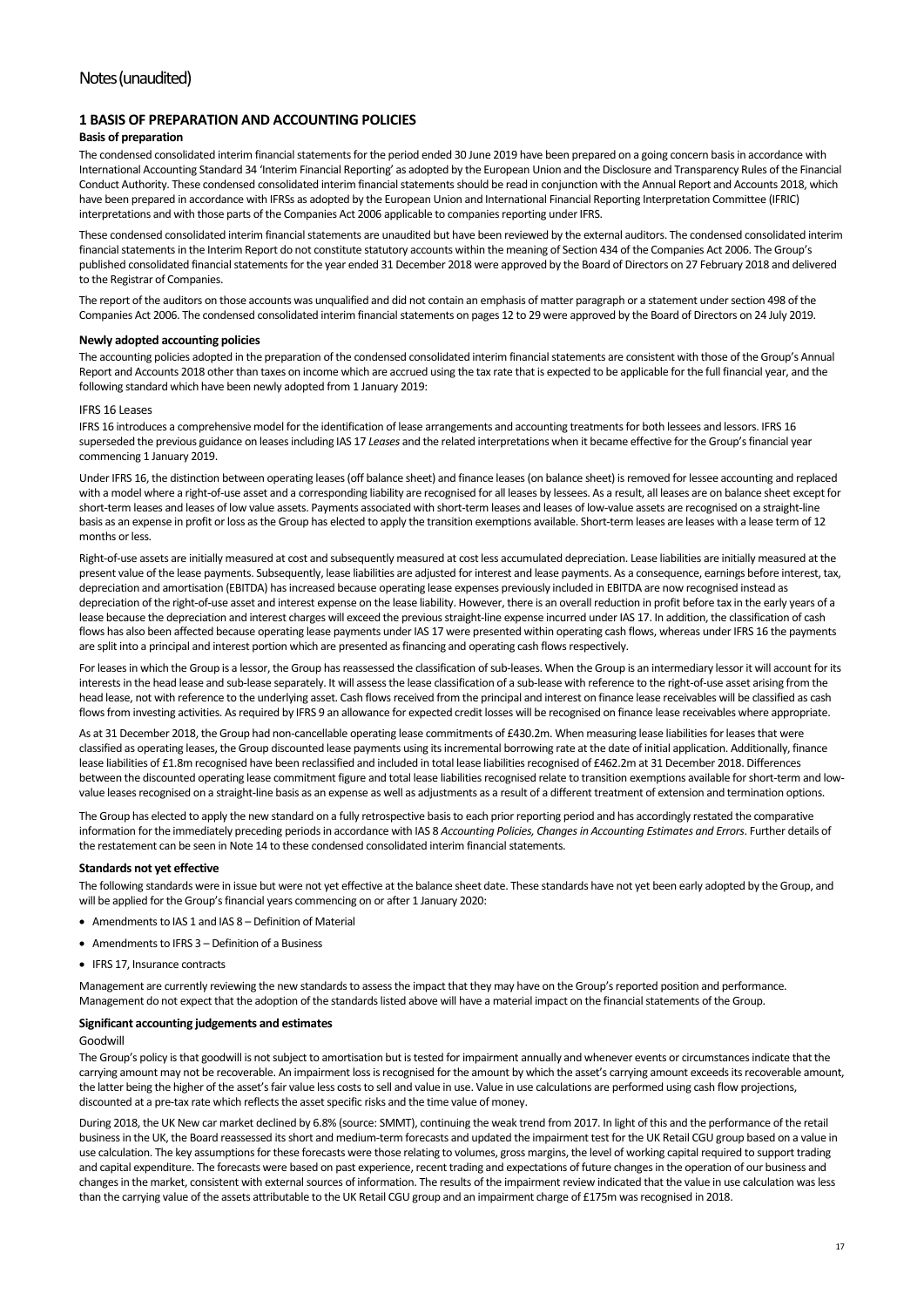## **1 BASIS OF PREPARATION AND ACCOUNTING POLICIES (CONTINUED)**

In the first half of 2019, the UK New Car market declined by 3.4% (source: SMMT). Notwithstanding the market decline, the performance of the UK Retail CGU has been consistent with the short-term forecasts that were reflected in the value in use calculations referred to above and consequently the Group has not updated the impairment test for the UK Retail CGU in the first half of the year.

The short and medium-term forecasts used in the value in use calculations are sensitive to changes in the key assumptions used. In addition, the forecasts assumed a non-disorderly exit from the European Union and are therefore also sensitive to the more disruptive consequences on the industry that may arise form a disorderly exit from the European Union. In light of the sensitivity of the value in use calculations to changes in the key assumptions, the Directors will continue to review the carrying value of UK Retail goodwill on a regular basis.

#### Right‐of‐use assets and lease liabilities ‐ Extension and termination options

In determining the lease term, management considers all facts and circumstances that create an economic incentive to exercise an extension option, or not exercise a termination option. Extension options (or periods after termination options) are only included in the lease term if the lease is reasonably certain to be extended (or not terminated). The assessment is reviewed if a significant event or a significant change in circumstances occurs which affects this assessment and that is within the control of the lessee.

Other key areas of critical accounting judgement and estimation uncertainty that have the most significant effect on the consolidated financial statements are further disclosed in the accounting policies within the Annual Report and Accounts for the year ended 31 December 2018.

#### **Comparative information**

In 2018, the adoption of IFRS 15 Revenue from Contracts with Customers resulted in certain deferred income balances, relating to warranties and service contracts, being recognised for the first time. In the interim financial statements for the period to 30 June 2018, the balances were not allocated appropriately between current and non‐current amounts. Comparative figures as at 30 June 2018 have therefore been amended accordingly and £42m of deferred income has been reclassified from current to non-current Trade and other payables.

#### **Foreign currency translation**

The principal exchange rates used for translation purposes are as follows:

|                   |             |             | Average rates |             | Period end rates |             |  |
|-------------------|-------------|-------------|---------------|-------------|------------------|-------------|--|
|                   | 30 Jun 2019 | 30 Jun 2018 | 31 Dec 2018   | 30 Jun 2019 | 30 Jun 2018      | 31 Dec 2018 |  |
| Australian dollar | 1.83        | 1.78        | 1.79          | 1.81        | 1.78             | 1.81        |  |
| Chilean peso      | 878.25      | 842.07      | 853.58        | 860.19      | 863.66           | 885.33      |  |
| Euro              | 1.15        | 1.14        | 1.13          | 1.12        | 1.13             | 1.11        |  |
| Hong Kong dollar  | 10.17       | 10.76       | 10.45         | 9.92        | 10.36            | 9.99        |  |
| Russian rouble    | 85.00       | 81.27       | 83.14         | 80.24       | 82.93            | 88.48       |  |
| Singapore dollar  | 1.76        | 1.82        | 1.80          | 1.72        | 1.80             | 1.74        |  |
| US dollar         | 1.30        | 1.37        | 1.33          | 1.27        | 1.32             | 1.28        |  |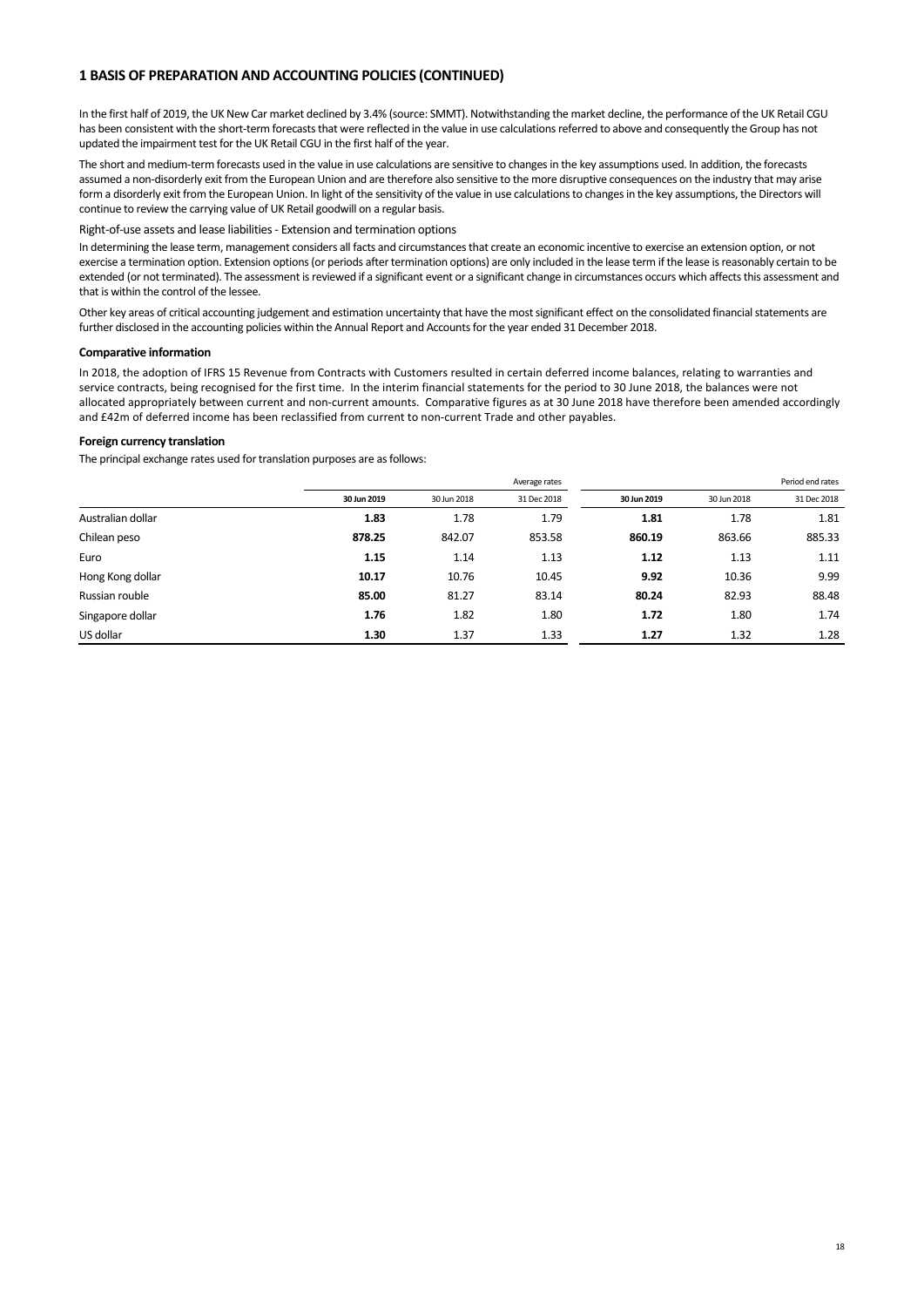## **2 SEGMENTAL ANALYSIS**

The Group has eight reportable segments which have been identified based on the operating segments of the Group that are regularly reviewed by the chief operating decision‐maker, which has been determined to be the Executive Committee, in order to assess performance and allocate resources. Operating segments are then aggregated into reporting segments to combine those with similar economic characteristics. In the second half of 2018, the Group reviewed the operating segments and determined that in those regions where we are the Distributor and manage a network that includes dealerships that we own and operate, the results of those retail operations are better reflected as part of the results from Distribution. This has resulted in the results from our Subaru, Peugeot and Citroen retail operations in Australia and Toyota retail operations in Europe being reported as part of Australasia and UK and Europe Distribution. The following summary describes the operations of each of the Group's reportable segments:

| <b>Distribution</b> | Australasia             | Distribution of new vehicles and parts in Australia and New Zealand together with associated marketing and<br>logistics operations. Sale of New and Used vehicles in Australia where the Group is also the Distributor of those<br>vehicles, together with associated Aftersales activities of service, bodyshop repairs and parts sales. |
|---------------------|-------------------------|-------------------------------------------------------------------------------------------------------------------------------------------------------------------------------------------------------------------------------------------------------------------------------------------------------------------------------------------|
|                     | UK and Europe           | Distribution of New vehicles and parts, together with associated marketing activities, in mature European markets.<br>Sale of New and Used vehicles in Europe where the Group is also the Distributor of those vehicles, together with<br>associated Aftersales activities of service, bodyshop repairs and parts sales.                  |
|                     | Asia                    | Exclusive distribution and sale of New vehicles and parts in Asian markets, together with associated Aftersales<br>activities of service and bodyshop repairs.                                                                                                                                                                            |
|                     | <b>Emerging Markets</b> | Distribution of New vehicles and parts in growing markets, together with associated Aftersales activities of service<br>and bodyshop repairs.                                                                                                                                                                                             |
| Retail              | Australasia             | Sale of New and Used vehicles in Australia together with associated Aftersales activities of service, bodyshop<br>repairs and parts sales.                                                                                                                                                                                                |
|                     | UK and Europe           | Sale of primarily New and Used premium vehicles in mature markets, together with associated Aftersales activities<br>of service, bodyshop repairs and parts sales.                                                                                                                                                                        |
|                     | <b>Emerging Markets</b> | Sale of New and Used vehicles in growing markets together with associated Aftersales activities of service,<br>bodyshop repairs and parts sales.                                                                                                                                                                                          |
| Central             |                         | Comprises the Group's head office function and includes all central activities including the Board, finance, human<br>resources, marketing, governance and global information services.                                                                                                                                                   |

|                                                   |                          |                        |                          |                               | <b>Distribution</b>                |
|---------------------------------------------------|--------------------------|------------------------|--------------------------|-------------------------------|------------------------------------|
| Six months to 30 June 2019                        | Australasia<br>£m        | UK and<br>Europe<br>£m | Asia<br>£m               | <b>Emerging Markets</b><br>£m | Total<br><b>Distribution</b><br>£m |
| Revenue from third parties                        | 500.5                    | 660.5                  | 865.8                    | 459.3                         | 2,486.1                            |
| <b>Results</b>                                    |                          |                        |                          |                               |                                    |
| Trading profit / (loss)                           | 32.2                     | 21.0                   | 93.2                     | 25.2                          | 171.6                              |
| Operating exceptional items                       | $\overline{\phantom{0}}$ |                        | $\overline{\phantom{m}}$ | (0.4)                         | (0.4)                              |
| Operating profit / (loss) after exceptional items | 32.2                     | 21.0                   | 93.2                     | 24.8                          | 171.2                              |

|                                                   |                   |                        |            |                               | Distribution                |
|---------------------------------------------------|-------------------|------------------------|------------|-------------------------------|-----------------------------|
| Six months to 30 June 2018 (restated)             | Australasia<br>£m | UK and<br>Europe<br>£m | Asia<br>£m | <b>Emerging Markets</b><br>£m | Total<br>Distribution<br>£m |
| Revenue from third parties                        | 621.4             | 576.2                  | 789.1      | 439.6                         | 2,426.3                     |
| <b>Results</b>                                    |                   |                        |            |                               |                             |
| Trading profit / (loss)                           | 48.0              | 19.5                   | 86.8       | 38.3                          | 192.6                       |
| Operating exceptional items                       |                   |                        |            |                               |                             |
| Operating profit / (loss) after exceptional items | 48.0              | 19.5                   | 86.8       | 38.3                          | 192.6                       |

|                                                   |                   |                        |            |                               | Distribution                |
|---------------------------------------------------|-------------------|------------------------|------------|-------------------------------|-----------------------------|
| Year to 31 December 2018 (restated)               | Australasia<br>£m | UK and<br>Europe<br>£m | Asia<br>£m | <b>Emerging Markets</b><br>£m | Total<br>Distribution<br>£m |
| Revenue from third parties                        | 1,198.4           | 1,145.5                | 1,687.7    | 956.5                         | 4,988.1                     |
| <b>Results</b>                                    |                   |                        |            |                               |                             |
| Trading profit / (loss)                           | 91.0              | 34.7                   | 172.2      | 86.5                          | 384.4                       |
| Operating exceptional items                       | -                 | (4.5)                  | -          | (1.8)                         | (6.3)                       |
| Operating profit / (loss) after exceptional items | 91.0              | 30.2                   | 172.2      | 84.7                          | 378.1                       |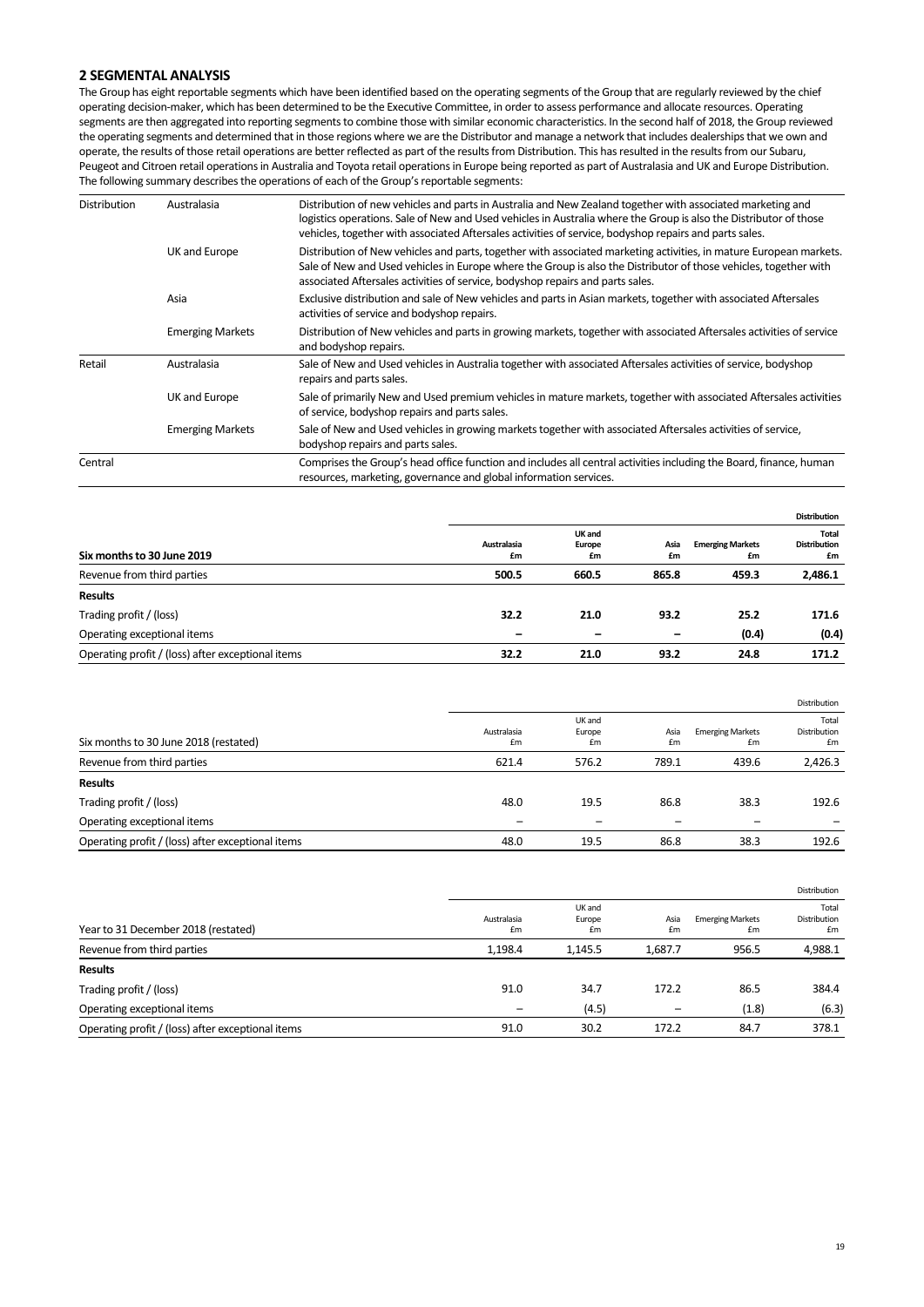## **2 SEGMENTAL ANALYSIS (CONTINUED)**

|                                                      |                   |                        |                               | Retail                       |                                   |               | Total<br>£m |
|------------------------------------------------------|-------------------|------------------------|-------------------------------|------------------------------|-----------------------------------|---------------|-------------|
| Six months to 30 June 2019                           | Australasia<br>£m | UK and<br>Europe<br>£m | <b>Emerging Markets</b><br>£m | <b>Total</b><br>Retail<br>£m | <b>Total pre</b><br>Central<br>£m | Central<br>£m |             |
| Revenue from third parties                           | 185.1             | 1,610.7                | 443.2                         | 2,239.0                      | 4,725.1                           | -             | 4,725.1     |
| <b>Results</b>                                       |                   |                        |                               |                              |                                   |               |             |
| Trading profit / (loss)                              | 0.3               | 11.7                   | 7.4                           | 19.4                         | 191.0                             | (11.2)        | 179.8       |
| Operating exceptional items                          | 0.1               | (1.9)                  | $\overline{\phantom{0}}$      | (1.8)                        | (2.2)                             | (0.4)         | (2.6)       |
| Operating profit / (loss) after<br>exceptional items | 0.4               | 9.8                    | 7.4                           | 17.6                         | 188.8                             | (11.6)        | 177.2       |
|                                                      |                   |                        |                               |                              |                                   |               |             |

Net finance costs of £23.5m are not allocated to individual segments.

|                                                      |                   |                        |                           | Retail                |                            | Central<br>£m |             |
|------------------------------------------------------|-------------------|------------------------|---------------------------|-----------------------|----------------------------|---------------|-------------|
| Six months to 30 June 2018 (restated)                | Australasia<br>£m | UK and<br>Europe<br>£m | Emerging<br>Markets<br>£m | Total<br>Retail<br>£m | Total pre<br>Central<br>£m |               | Total<br>£m |
| Revenue from third parties                           | 198.3             | 1,632.1                | 356.8                     | 2,187.2               | 4,613.5                    |               | 4,613.5     |
| <b>Results</b>                                       |                   |                        |                           |                       |                            |               |             |
| Trading profit / (loss)                              | (2.8)             | 14.4                   | 5.4                       | 17.0                  | 209.6                      | (9.0)         | 200.6       |
| Operating exceptional items                          |                   | -                      |                           |                       | -                          | (4.4)         | (4.4)       |
| Operating profit / (loss) after<br>exceptional items | (2.8)             | 14.4                   | 5.4                       | 17.0                  | 209.6                      | (13.4)        | 196.2       |

Net finance costs of £37.3m are not allocated to individual segments.

|                                                      |                   |                        |                           | Retail                |                            |               |             |
|------------------------------------------------------|-------------------|------------------------|---------------------------|-----------------------|----------------------------|---------------|-------------|
| Year to 31 December 2018 (restated)                  | Australasia<br>£m | UK and<br>Europe<br>£m | Emerging<br>Markets<br>£m | Total<br>Retail<br>£m | Total pre<br>Central<br>£m | Central<br>£m | Total<br>£m |
| Revenue from third parties                           | 382.2             | 3.057.6                | 849.1                     | 4.288.9               | 9.277.0                    |               | 9,277.0     |
| <b>Results</b>                                       |                   |                        |                           |                       |                            |               |             |
| Trading profit / (loss)                              | (7.4)             | 17.7                   | 20.2                      | 30.5                  | 414.9                      | (16.3)        | 398.6       |
| Operating exceptional items                          | -                 | (206.6)                | -                         | (206.6)               | (212.9)                    | (10.8)        | (223.7)     |
| Operating profit / (loss) after<br>exceptional items | (7.4)             | (188.9)                | 20.2                      | (176.1)               | 202.0                      | (27.1)        | 174.9       |

Net finance costs of £62.0m are not allocated to individual segments.

Gross profit for Distribution and Retail activities is analysed as follows. Certain prior period comparatives have been reclassified for consistency of presentation:

| Six months to 30 June 2019            | <b>Vehicles</b><br>£m | <b>Aftersales</b><br>£m        | <b>Total</b><br>£m |
|---------------------------------------|-----------------------|--------------------------------|--------------------|
|                                       |                       |                                |                    |
| Distribution                          | 257.0                 | 157.2                          | 414.2              |
| Retail                                | 141.3                 | 85.7                           | 227.0              |
| Group                                 | 398.3                 | 242.9                          | 641.2              |
|                                       |                       |                                |                    |
| Six months to 30 June 2018 (restated) | Vehicles<br>£m        | Aftersales<br>£m               | Total<br>£m        |
|                                       |                       |                                |                    |
| Distribution                          | 267.7                 | 157.6                          | 425.3              |
| Retail                                | 134.7                 | 79.6                           | 214.3              |
| Group                                 | 402.4                 | 237.2                          | 639.6              |
|                                       | Vehicles              | Aftersales                     | Total              |
| Year to 31 December 2018              | £m                    | $\pmb{\text{f}}\pmb{\text{m}}$ | £m                 |
| Distribution                          | 544.1                 | 325.6                          | 869.7              |
| Retail                                | 265.6                 | 166.0                          | 431.6              |
| Group                                 | 809.7                 | 491.6                          | 1,301.3            |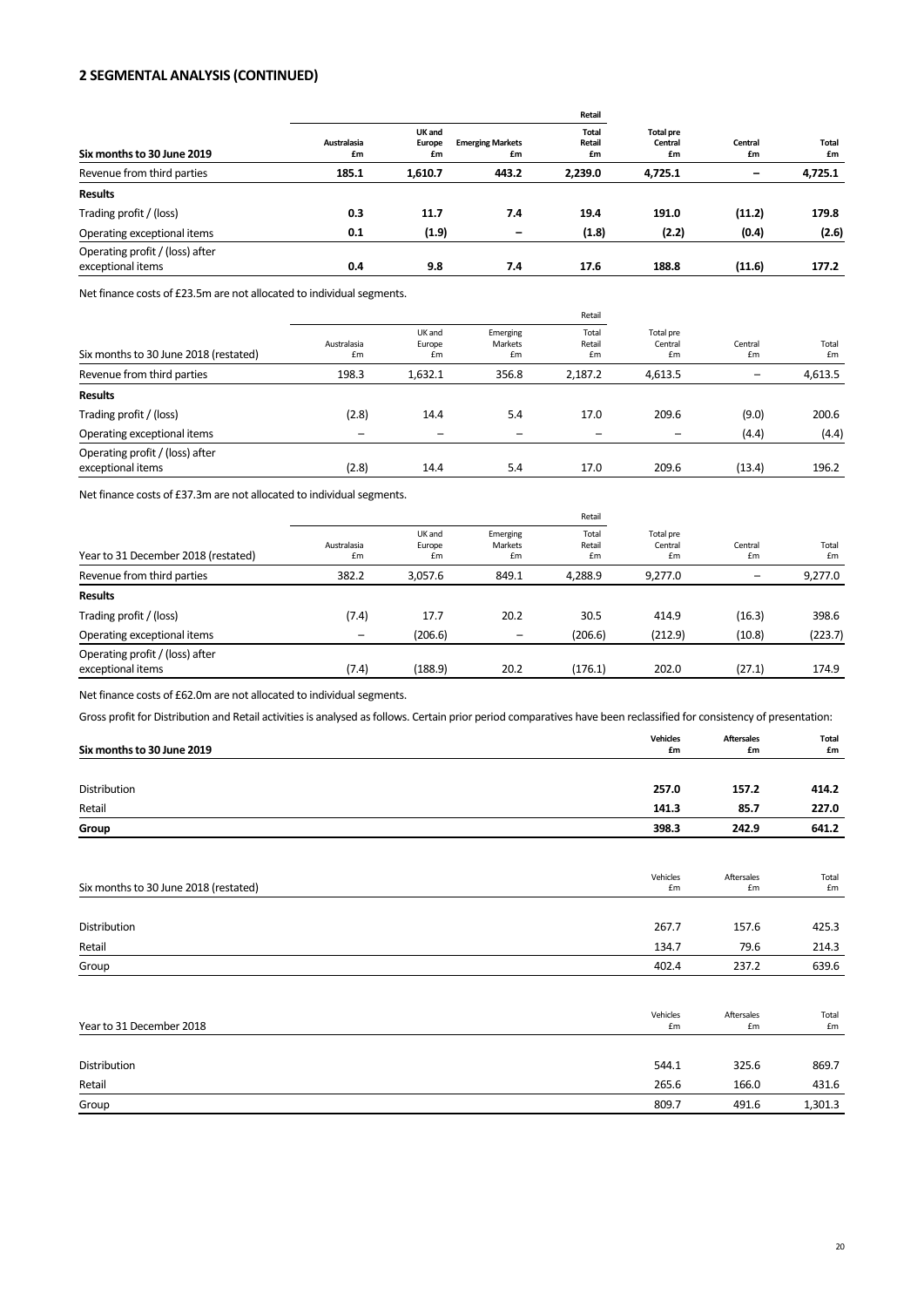## **3 EXCEPTIONAL ITEMS**

|                                        | Six months to<br>30 Jun 2019 | Six months to<br>30 Jun 2018 | וכםו נט<br>31 Dec 2018<br>(rested) <sup>1</sup> |
|----------------------------------------|------------------------------|------------------------------|-------------------------------------------------|
|                                        | £m                           | £m                           | £m                                              |
| Goodwill impairment                    |                              |                              | (175.0)                                         |
| Other asset impairment                 |                              |                              | (36.1)                                          |
| <b>Restructuring costs</b>             | (2.3)                        |                              |                                                 |
| Disposal of businesses                 | 0.6                          |                              |                                                 |
| Acquisition of businesses              | (0.9)                        | (4.4)                        | (7.2)                                           |
| Other operating exceptional items      |                              |                              | (5.4)                                           |
| Total exceptional operating items      | (2.6)                        | (4.4)                        | (223.7)                                         |
| Exceptional finance costs (see note 5) |                              | (13.9)                       | (13.9)                                          |
| Total exceptional items before tax     | (2.6)                        | (18.3)                       | (237.6)                                         |
| Exceptional tax                        | (0.5)                        | 0.1                          | 5.5                                             |
| Total exceptional items                | (3.1)                        | (18.2)                       | (232.1)                                         |

1. Restated, following adoption of IFRS16, to include a £12.9m impairment of right‐of‐use assets (see note 14).

As a direct result of the Group's optimisation of its retail market portfolio, £2.3m of restructuring costs have been incurred, principally related to the closure and disposal of several retail sites in the UK and Australia. The costs incurred comprised headcount reduction and costs associated with exiting the affected properties. An exceptional operating profit of £0.6m has also been recognised, largely related to the disposal of Honda and Mitsubishi retail sites in Australia.

During the period exceptional operating costs of £0.9m have been incurred in connection with the acquisition and integration of business, primarily the Krasta Auto business in Lithuania.

In 2018, exceptional operating costs of £7.2m were incurred in connection with the acquisition and integration of businesses, primarily the Grupo Rudelman business in Central America. Other operating exceptional items of £5.4m represents the cost of equalising Guaranteed Minimum Pensions in the Group's UK pension schemes following a ruling in the High Court in October 2018. Exceptional items also include asset impairments of £36.1m following an impairment review of certain site‐based assets, including right‐of‐use assets, in the UK and Europe.

#### **4 FINANCE INCOME**

|                                                                    |               |                       | Year to               |
|--------------------------------------------------------------------|---------------|-----------------------|-----------------------|
|                                                                    | Six months to | 30 Jun 2018           | 31 Dec 2018           |
|                                                                    | 30 Jun 2019   | (rested) <sup>1</sup> | (rested) <sup>1</sup> |
|                                                                    | £m            | £m                    | £m                    |
| Bank and other interest receivable                                 | 7.4           | 4.5                   | 12.7                  |
| Net interest income on post-retirement plan assets and liabilities | 1.3           | 1.0                   | 1.7                   |
| Lease finance income                                               | 0.3           | 0.4                   | 0.8                   |
| Other finance income                                               | 2.0           | 2.5                   | 4.9                   |
| Total finance income                                               | 11.0          | 8.4                   | 20.1                  |

1. See note 14.

#### **5 FINANCE COSTS**

|                                                                | Six months to<br>30 Jun 2019<br>£m | Six months to<br>30 Jun 2018<br>(rested) <sup>1</sup><br>£m | Year to<br>31 Dec 2018<br>(rested) <sup>1</sup><br>£m |
|----------------------------------------------------------------|------------------------------------|-------------------------------------------------------------|-------------------------------------------------------|
| Interest payable on bank borrowings                            | 5.6                                | 4.4                                                         | 11.5                                                  |
| Interest payable on Private Placement                          | 3.7                                | 3.5                                                         | 7.1                                                   |
| Interest payable on other borrowings                           |                                    | 0.1                                                         | 0.2                                                   |
| Fair value adjustment on Private Placement                     | (0.5)                              | 14.5                                                        | 17.1                                                  |
| Fair value loss / (gain) on cross-currency interest rate swaps | 0.6                                | (0.4)                                                       | (2.6)                                                 |
| Lease finance costs                                            | 9.9                                | 10.4                                                        | 20.8                                                  |
| Stock holding interest                                         | 13.5                               | 12.1                                                        | 25.2                                                  |
| Other finance costs                                            | 1.7                                | 1.1                                                         | 3.3                                                   |
| Capitalised borrowing costs                                    |                                    |                                                             | (0.5)                                                 |
| Total finance costs                                            | 34.5                               | 45.7                                                        | 82.1                                                  |
| Total finance costs are analysed as follows:                   |                                    |                                                             |                                                       |
| Finance costs before exceptional items                         | 34.5                               | 31.8                                                        | 68.2                                                  |
| Exceptional finance costs <sup>2</sup>                         |                                    | 13.9                                                        | 13.9                                                  |
| Total finance costs                                            | 34.5                               | 45.7                                                        | 82.1                                                  |

1. See note 14.

Included within finance costs, in 2018, is a fair value adjustment in relation to the Group's Private Placement Loan Notes of £14.5m. Included within this is £13.9m which represents a non‐recurring correction to the fair value basis of assessment relating to prior periods. This amount has been reported as an exceptional item in order to provide additional useful information regarding the Group's underlying business performance.

Year to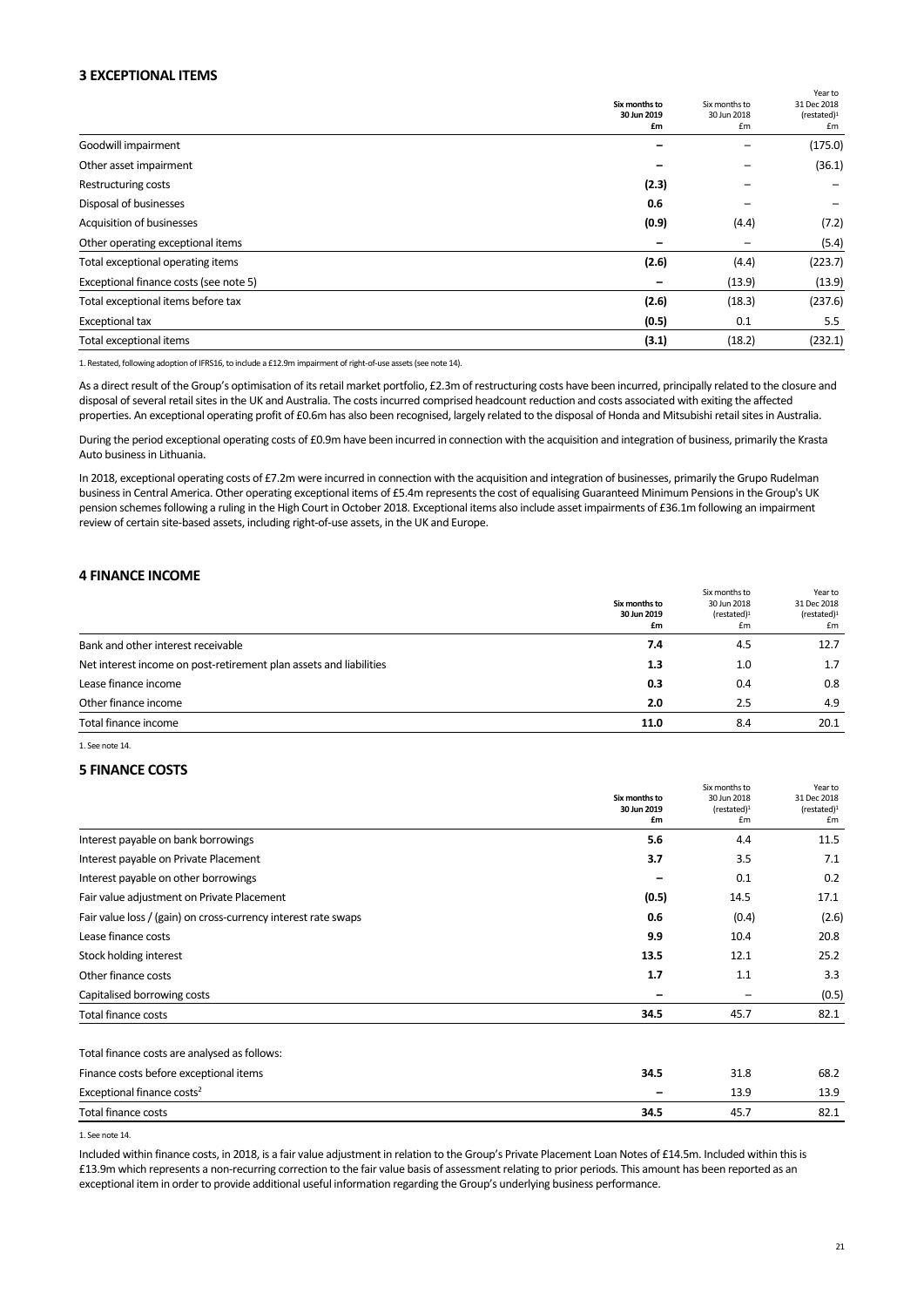|                                                 |                      | Six months to<br>30 Jun 2019<br>£m | Six months to<br>30 Jun 2018<br>(rested) <sup>1</sup><br>£m | Year to<br>31 Dec 2018<br>(rested) <sup>1</sup><br>£m |
|-------------------------------------------------|----------------------|------------------------------------|-------------------------------------------------------------|-------------------------------------------------------|
| Current tax                                     | - UK corporation tax |                                    | 0.9                                                         | 0.1                                                   |
|                                                 | - Overseas tax       | 43.3                               | 42.4                                                        | 80.5                                                  |
| Adjustments to prior year liabilities           | – UK                 |                                    | 0.9                                                         | 0.2                                                   |
|                                                 | - Overseas           | (3.7)                              | (0.1)                                                       | (1.4)                                                 |
| Current tax                                     |                      | 39.6                               | 44.1                                                        | 79.4                                                  |
| Deferred tax                                    |                      | (4.0)                              | 1.3                                                         | (5.8)                                                 |
| Total tax charge                                |                      | 35.6                               | 45.4                                                        | 73.6                                                  |
| - Tax charge on profit before exceptional items |                      | 35.1                               | 45.5                                                        | 79.1                                                  |
| - Tax charge/(credit) on exceptional items      |                      | 0.5                                | (0.1)                                                       | (5.5)                                                 |
| Total tax charge                                |                      | 35.6                               | 45.4                                                        | 73.6                                                  |

1. See note 14.

The effective tax rate for the half year, before exceptional items, is 22.5% compared to 25.7% (restated) for the same period last year. The effective rate for the half year, after exceptional items, is 23.2% (28.6% (restated) for the same period last year).

In October 2017 the EU Commission opened a formal State Aid investigation into an exemption within the UK's current Controlled Foreign Company (CFC) regime (introduced in 2013) for certain finance income. In April 2019, the Commission issued its final decision, concluding that the exemption partly constitutes unlawful State Aid which means that the UK Government is now required to recover the unlawful State Aid from all recipients.

In the meantime, the UK Government has already announced that it has made an annulment application against this decision and the Group is analysing the full decision before taking further action. In common with many other multinational groups, Inchcape has claimed the benefit of this exemption and may, therefore, be adversely affected by the Commission's decision if it is not successfully challenged in the EU Courts or if no other exemptions are available. The Group estimates the maximum potential tax liability to be £5m plus interest. Due to the current level of uncertainty no provision has been recorded in respect of this issue.

#### **7 EARNINGS PER SHARE**

|                                     | Six months to<br>30 Jun 2019<br>£m | Six months to<br>30 Jun 2018<br>(rested) <sup>1</sup><br>£m | Year to<br>31 Dec 2018<br>(rested) <sup>1</sup><br>£m |
|-------------------------------------|------------------------------------|-------------------------------------------------------------|-------------------------------------------------------|
| Profit for the period               | 118.1                              | 113.5                                                       | 39.4                                                  |
| Non-controlling interests           | (3.0)                              | (3.9)                                                       | (7.0)                                                 |
| <b>Basic earnings</b>               | 115.1                              | 109.6                                                       | 32.4                                                  |
| <b>Exceptional items</b>            | 3.1                                | 18.2                                                        | 232.1                                                 |
| <b>Adjusted earnings</b>            | 118.2                              | 127.8                                                       | 264.5                                                 |
| Basic earnings per share            | 27.8p                              | 26.4p                                                       | 7.8p                                                  |
| Diluted earnings per share          | 27.7 <sub>p</sub>                  | 26.3p                                                       | 7.8p                                                  |
| Basic Adjusted earnings per share   | 28.6p                              | 30.8p                                                       | 63.8p                                                 |
| Diluted Adjusted earnings per share | 28.4p                              | 30.7p                                                       | 63.4p                                                 |
| 1. See note 14.                     |                                    |                                                             |                                                       |

 **Six months to 30 Jun 2019 number**  Six months to 30 Jun 2018 number Year to 31 Dec 2018 number Weighted average number of fully paid ordinary shares in issue during the period **414,872,477**  415,052,664 415,090,366 Weighted average number of fully paid ordinary shares in issue during the period: – Held by the Inchcape Employee Trust **(873,178)**  (632,844) (611,860) Weighted average number of fully paid ordinary shares for the purposes of basic EPS **413,999,299**  414,419,820 414,478,506 Dilutive effect of potential ordinary shares **2,227,029**  2,270,094 2,883,558 Adjusted weighted average number of fully paid ordinary shares in issue during the period for the purposes of diluted EPS **416,226,328**  416,689,914 417,362,064

Basic earnings per share is calculated by dividing the Basic earnings for the period by the weighted average number of fully paid ordinary shares in issue during the period, less those shares held by the Inchcape Employee Trust and repurchased as part of the share buyback programme.

Diluted earnings per share is calculated on the same basis as the Basic earnings per share with a further adjustment to the weighted average number of fully paid ordinary shares to reflect the effect of all dilutive potential ordinary shares. Dilutive potential ordinary shares comprise share options and other share‐based awards.

Basic Adjusted earnings (which excludes exceptional items) is adopted to assist the reader in understanding the underlying performance of the Group. Adjusted earnings per share is calculated by dividing the Adjusted earnings for the period by the weighted average number of fully paid ordinary shares in issue during the period, less those shares held by the Inchcape Employee Trust and repurchased as part of the share buyback programme.

Diluted Adjusted earnings per share is calculated on the same basis as the Basic Adjusted earnings per share with a further adjustment to the weighted average number of fully paid ordinary shares to reflect the effect of all dilutive potential ordinary shares. Dilutive potential ordinary shares comprise share options and other share‐based awards.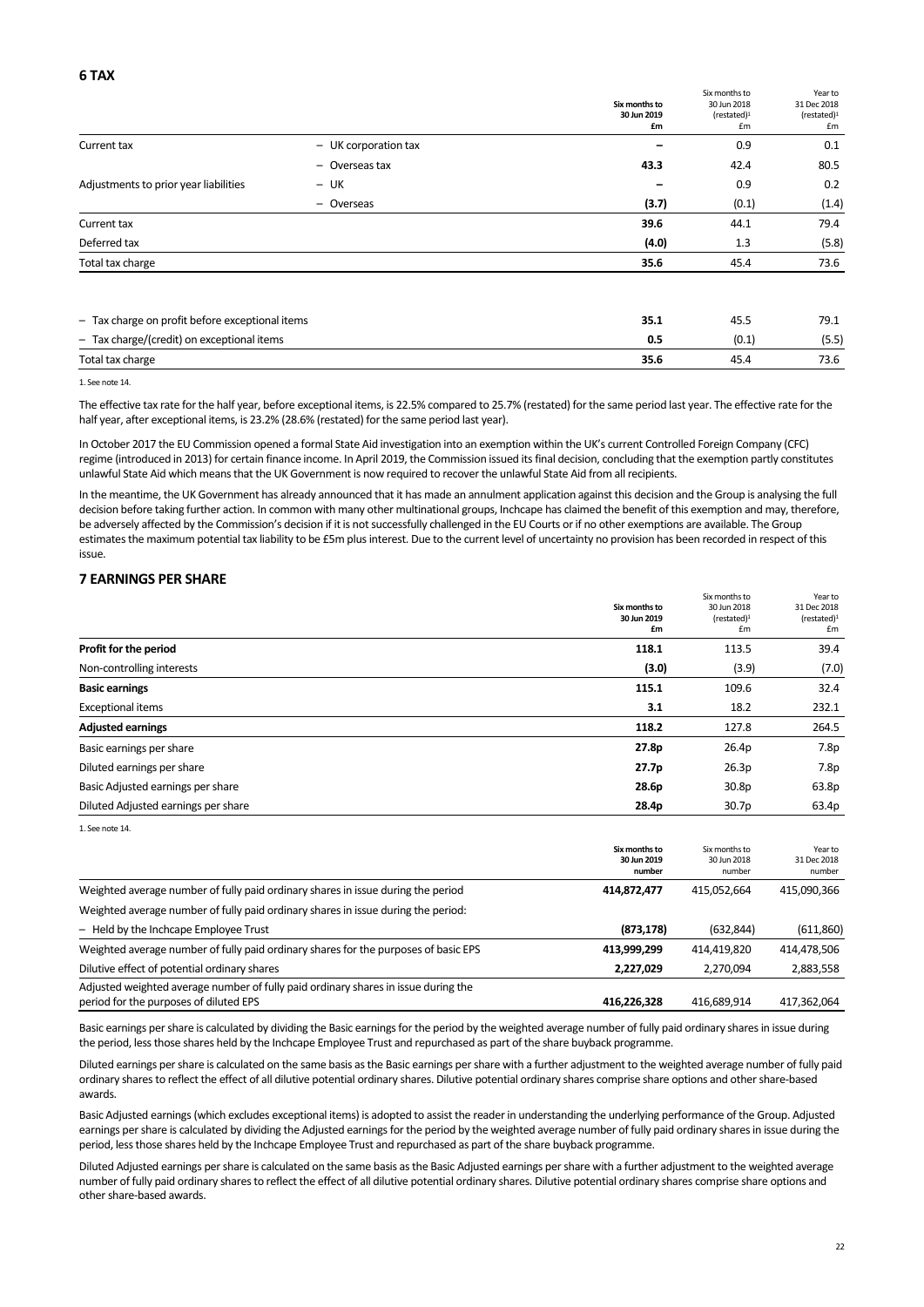## **8 SHAREHOLDERS' EQUITY**

## **A. Issue of ordinary shares**

During the period, the Group issued £nil (June 2018 – £nil, Dec 2018 – £nil) of ordinary shares exercised under the Group's share option schemes.

#### **Share buyback programme**

During the six months ended 30 June 2019, the Company repurchased 3,090,497 of its own shares (June 2018 – none, Dec 2018 – none) through purchases on the London Stock Exchange, at a cost of £18.8m (June 2018 – £nil, Dec 2018 – £nil). The shares repurchased during the period were cancelled, with none held as treasury shares at the end of the reporting period. An amount of £0.3m (June 2018 – £nil, Dec 2018 – £nil), equivalent to the nominal value of the cancelled shares, has been transferred to the capital redemption reserve.

The Group has a contract in place with a broker to purchase its own shares for cash in connection with the £100m buyback announced on 23 May 2019. The noncancellable component of the contract gives rise to an additional financial liability as at 30 June 2019 which has been measured based on the average of actual share purchase costs made since the inception of the contract. A liability of £20.4m has been recognised (June 2018 - £nil, Dec 2018 - £nil) which has been charged to retained earnings.

#### **B. Dividends**

The following dividends were paid by the Group:

|                                                                          | Six months to<br>30 Jun 2019<br>£m | Six months to<br>30 Jun 2018<br>£m | Year to<br>31 Dec 2018<br>£m |
|--------------------------------------------------------------------------|------------------------------------|------------------------------------|------------------------------|
| Final dividend for the year ended 31 December 2018 of 17.9p per share    |                                    |                                    |                              |
| $(2017 - 18.9p \text{ per share})$                                       | 74.2                               | 78.3                               | 78.3                         |
| Interim dividend for the six months ended 30 June 2018 of 8.9p per share |                                    |                                    |                              |
| $(2017 - 7.9p \text{ per share})$                                        |                                    |                                    | 36.9                         |
|                                                                          | 74.2                               | 78.3                               | 115.2                        |

An interim dividend of 8.9p per share for the period ending 30 June 2019 was approved by the Board on 25 July 2019 and will be paid on Wednesday 4 September 2019 to shareholders who are on the register at close of business on Friday 2 August 2019. The Dividend Reinvestment Plan (DRIP) is available to ordinary shareholders and the final date for receipt of elections to participate in the DRIP is 13 August 2019.

## **9 NOTES TO THE STATEMENT OF CASH FLOWS**

#### **A. Reconciliation of cash generated from operations**

|                                                                           | Six months to<br>30 Jun 2019 | Six months to<br>30 Jun 2018 | Year to<br>31 Dec 2018 |
|---------------------------------------------------------------------------|------------------------------|------------------------------|------------------------|
|                                                                           |                              | (rested) <sup>1</sup>        | (rested) <sup>1</sup>  |
|                                                                           | £m                           | £m                           | £m                     |
| Cash flows from operating activities                                      |                              |                              |                        |
| Operating profit                                                          | 177.2                        | 196.2                        | 174.9                  |
| <b>Exceptional items</b>                                                  | 2.6                          | 4.4                          | 223.7                  |
| Amortisation including non-exceptional impairment of intangible assets    | 8.1                          | 5.5                          | 14.2                   |
| Depreciation of property, plant and equipment                             | 22.6                         | 22.0                         | 43.8                   |
| Depreciation of right-of-use assets                                       | 32.7                         | 31.7                         | 68.1                   |
| Profit on disposal of property, plant and equipment                       | (1.5)                        | (1.1)                        | (2.1)                  |
| (Gain) on disposal of right-of-use assets                                 | (0.5)                        |                              |                        |
| Share-based payments charge                                               | 3.6                          | 3.7                          | 7.5                    |
| Decrease / (increase) in inventories                                      | 29.4                         | 65.9                         | (41.5)                 |
| Increase in trade and other receivables                                   | (88.4)                       | (30.2)                       | (15.4)                 |
| (Decrease) / increase in trade and other payables                         | (24.5)                       | (80.4)                       | 94.6                   |
| Increase / (decrease) in provisions                                       | 0.4                          | 1.1                          | 1.0                    |
| Pension contributions less the pension charge for the period <sup>2</sup> | (0.7)                        | 18.7                         | 21.3                   |
| Decrease / (increase) in interest in leased vehicles                      | 2.0                          | 4.2                          | 2.9                    |
| Payments in respect of operating exceptional items                        | (2.5)                        | (6.3)                        | (10.1)                 |
| Other non-cash items                                                      | (1.1)                        | (2.0)                        | (1.1)                  |
| Cash generated from operations                                            | 159.4                        | 233.4                        | 581.8                  |

1. See note 14.

2. Includes additional payments of £1.6m (June 2018 – £1.5m, Dec 2018 – £2.7m).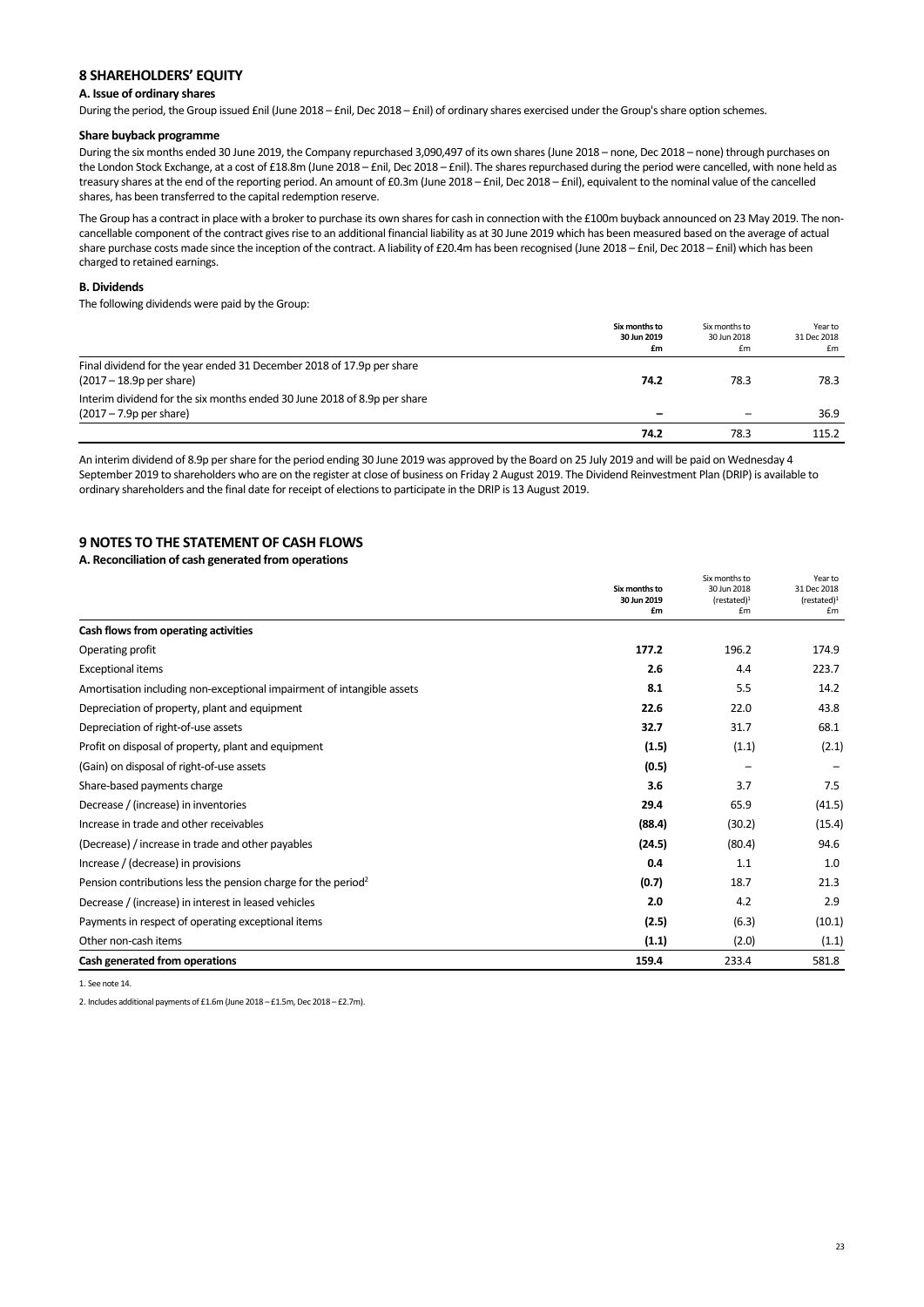## **9 NOTES TO THE STATEMENT OF CASH FLOWS (CONTINUED)**

**B. Reconciliation of net cash flow to movement in net debt** 

|                                                                        |                              | Six months to                        | Year to                              |
|------------------------------------------------------------------------|------------------------------|--------------------------------------|--------------------------------------|
|                                                                        | Six months to<br>30 Jun 2019 | 30 Jun 2018<br>(rested) <sup>1</sup> | 31 Dec 2018<br>(rested) <sup>1</sup> |
|                                                                        | £m                           | £m                                   | £m                                   |
| Net (decrease) / increase in cash and cash equivalents                 | (104.7)                      | (56.8)                               | 37.2                                 |
| Net cash outflow / (inflow) from borrowings and lease liabilities      | 54.6                         | (74.7)                               | 28.4                                 |
| Change in net cash and debt resulting from cash flows                  | (50.1)                       | (131.5)                              | 65.6                                 |
| Effect of foreign exchange rate changes on net cash and debt           | (7.2)                        | (3.2)                                | 8.8                                  |
| Net movement in fair value                                             | (0.1)                        | (14.1)                               | (14.5)                               |
| New lease liabilities                                                  | (8.4)                        | (59.6)                               | (93.5)                               |
| Reclassified to liabilities held for sale                              | 22.1                         |                                      |                                      |
| Net loans and lease liabilities relating to acquisitions and disposals | (18.1)                       | (64.8)                               | (73.3)                               |
| Movement in net debt                                                   | (61.8)                       | (273.2)                              | (106.9)                              |
| Opening net debt                                                       | (445.9)                      | (339.0)                              | (339.0)                              |
| Closing net debt                                                       | (507.7)                      | (612.2)                              | (445.9)                              |

Net debt is analysed as follows:

|                                                                                         |                      | As at                                | As at                                |
|-----------------------------------------------------------------------------------------|----------------------|--------------------------------------|--------------------------------------|
|                                                                                         | As at<br>30 Jun 2019 | 30 Jun 2018<br>(rested) <sup>1</sup> | 31 Dec 2018<br>(rested) <sup>1</sup> |
|                                                                                         | £m                   | £m                                   | £m                                   |
| Cash and cash equivalents as per the balance sheet                                      | 459.2                | 930.8                                | 589.3                                |
| Borrowings - disclosed as current liabilities                                           | (152.0)              | (869.5)                              | (417.0)                              |
| Add back: amounts treated as debt financing (see below)                                 | 48.7                 | 294.0                                | 291.1                                |
| Cash and cash equivalents as per the statement of cash flows                            | 355.9                | 355.3                                | 463.4                                |
| Debt financing                                                                          |                      |                                      |                                      |
| Borrowings – disclosed as current liabilities and treated as debt financing (see above) | (48.7)               | (294.0)                              | (291.1)                              |
| Borrowings - disclosed as non-current liabilities                                       | (384.2)              | (273.1)                              | (210.0)                              |
| Lease liabilities                                                                       | (430.7)              | (450.3)                              | (460.4)                              |
| Fair value of related cross-currency interest rate swaps                                |                      | 49.9                                 | 52.2                                 |
| Debt financing                                                                          | (863.6)              | (967.5)                              | (909.3)                              |
| Net debt                                                                                | (507.7)              | (612.2)                              | (445.9)                              |

Borrowings disclosed as current liabilities include bank overdrafts held in cash pooling arrangements which have not been offset in the consolidated statement of financial position. These are included within cash and cash equivalents in the consolidated statement of cash flows.

In February 2019, the £400m syndicated revolving credit facility and bilateral revolving credit facilities totalling £221m were replaced with a syndicated revolving credit facility of £700m (see note 11b).

|                                   | As at<br>30 Jun 2019<br>£m | As at<br>30 Jun 2018<br>£m | As at<br>31 Dec 2018<br>£m |
|-----------------------------------|----------------------------|----------------------------|----------------------------|
| Cash at bank and cash equivalents | 354.2                      | 856.1                      | 370.3                      |
| Short-term deposits               | 105.0                      | 74.7                       | 219.0                      |
|                                   | 459.2                      | 930.8                      | 589.3                      |

£88.4m (30 June 2018 – £80.2m; 31 December 2018 – £100.1m) of cash and cash equivalents is held in countries where prior approval is required to transfer funds abroad, and currency may not be available locally to effect such transfers.

#### **10 ACQUISITIONS AND DISPOSALS**

On 31 January 2019, the Group acquired the full share capital of Krasta Auto in Lithuania, an authorised dealer of BMW Group, from Modus Group for a total cash consideration of £16.0m (net of cash acquired). The business was acquired to strengthen the Group's partnership with BMW in Northern Europe. A distribution agreement with a provisional fair value of £18.9m has been recognised at the date of acquisition. The goodwill arising on the acquisition represents intangible assets that do not qualify for separate recognition and the premium paid to complete the Group's consolidation of BMW's representation across the Baltic region. None of the goodwill is expected to be deductible for tax purposes.

The acquired business contributed £21.4m revenue and £0.7m operating profit before exceptional items to the Group's reported figures between the date of acquisition and 30 June 2019.

If the acquisition had occurred on 1 January 2019, the Group's approximate revenue and operating profit before exceptional items for the period ended 30 June 2019 would have been £4,728.4m and £179.7m respectively.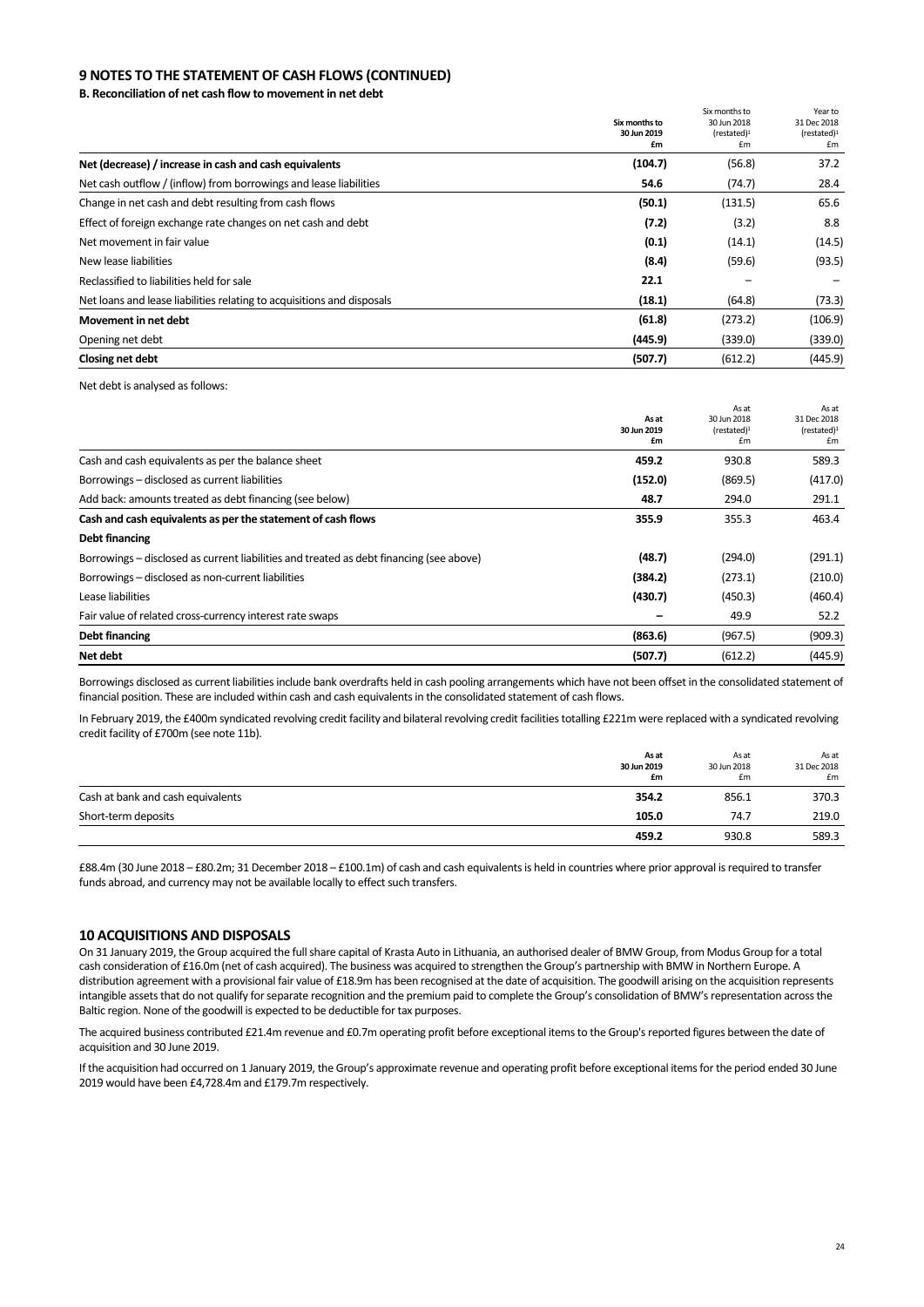#### **10 ACQUISITIONS AND DISPOSALS CONTINUED**

During the period, the Group has made progress optimising its retail portfolio and has disposed of its Honda and Mitsubishi retail operations in Australia generating disposal proceeds of £10.4m.

In 2018 the Group acquired the full share capital of Grupo Rudelman, an Automotive Distribution business in Central America focused on Suzuki, for a total cash consideration of £155.5m. The business was acquired to establish the Group's presence in markets with structural growth potential and to expand the partnership with Suzuki in a strategically important region, adjacent to existing South American operations. The goodwill arising on the acquisition represents intangible assets that do not qualify for separate recognition and the premium paid to establish the Group's presence in Panama and Costa Rica in order to provide a platform to deliver growth and returns far quicker than would otherwise have been achievable. None of the goodwill is expected to be deductible for tax purposes. The Group also acquired one Lexus site in the UK for consideration of £1.8m and disposed of its Jaguar Land Rover operations in Shaoxing, China, generating disposal proceeds of £12.0m.

## **11 FINANCIAL RISK MANAGEMENT**

#### **A. Financial risk factors**

Exposure to financial risks comprising market risks (currency risk and interest rate risk), funding and liquidity risk and counterparty risk arises in the normal course of the Group's business.

During the six months to 30 June 2019, the Group has continued to apply the financial risk management process and policies as detailed in the Group's principal risks and risk management process included in the Annual Report and Accounts 2018.

The condensed consolidated interim financial statements do not include all financial risk management information and disclosures required in the annual financial statements and further details can be found in the Annual Report and Accounts 2018.

#### **B. Liquidity risk**

In February 2019, the group signed a syndicated revolving credit facility agreement for £700m maturing in February 2024 and with options to renew until 2026. This facility replaced the Group's existing syndicated revolving credit facility agreement for £400m and existing bi lateral facility agreements of £221m. The Group has also drawn £41.1m of new £65.0m committed facilities in the period.

All the remaining US\$161m Private Placement loan notes were repaid in May 2019.

Other than the refinancing mentioned above, there have been no material changes to the contractual undiscounted cash flows of the Group's liabilities during the six months to June 2019.

#### **C. Vehicle funding arrangements**

The Group finances the purchase of new vehicles for sale and a portion of used vehicle inventories using vehicle funding facilities provided by various lenders including the captive finance companies associated with brand partners. Such arrangements generally have a maturity of 90 days or less and the Group is normally required to repay amounts outstanding on the earlier of the sale of the vehicles that have been funded under the facilities or the stated maturity date. Amounts due under these vehicle funding arrangements are included within trade and other payables in the consolidated statement of financial position. Related cash flows are reported within cash flows from operating activities in the consolidated statement of cash flows. As at 30 June 2019, the total amount outstanding under such arrangements was £1,522m (30 June 2018 – £1,468m; 31 December 2018 – £1,622m).

Vehicle funding facilities are subject to LIBOR-based (or similar) interest rates. The interest incurred under these arrangements is included within finance costs in the consolidated income statement and reported as stock holding interest (see note 5). Related cash flows are reported as interest paid in the consolidated statement of cash flows.

#### **D. Fair value measurements**

In accordance with IFRS 13, disclosure is required for financial instruments that are measured in the consolidated statement of financial position at fair value. This requires disclosure of fair value measurements by level for the following fair value measurement hierarchy:

- quoted prices in active markets (level 1):
- inputs other than quoted prices that are observable for the asset or liability, either directly or indirectly (level 2); or
- inputs for the asset or liability that are not based on observable market data (level 3).

The following table presents the Group's assets and liabilities that are measured at fair value:

|                                                                      | Six months to 30 June 2019 |                 |                          |             | Six months to 30 June 2018 |               |                 | Year to 31 December 2018 |               |               |                          |             |
|----------------------------------------------------------------------|----------------------------|-----------------|--------------------------|-------------|----------------------------|---------------|-----------------|--------------------------|---------------|---------------|--------------------------|-------------|
|                                                                      | Level 1<br>£m              | Level 2<br>£m   | Level 3<br>£m            | Total<br>£m | Level 1<br>£m              | Level 2<br>£m | Level 3<br>£m   | Total<br>£m              | Level 1<br>£m | Level 2<br>£m | Level 3<br>£m            | Total<br>£m |
| <b>Assets</b>                                                        |                            |                 |                          |             |                            |               |                 |                          |               |               |                          |             |
| Derivatives used for hedging                                         |                            | 13.5            | $\overline{\phantom{0}}$ | 13.5        | -                          | 75.7          | -               | 75.7                     | -             | 92.1          | $\overline{\phantom{m}}$ | 92.1        |
| Financial assets at fair value through other<br>comprehensive income | 0.7                        | $\qquad \qquad$ | 6.8                      | 7.5         | 0.7                        |               | 6.5             | 7.2                      | 0.5           | -             | 6.9                      | 7.4         |
|                                                                      | 0.7                        | 13.5            | 6.8                      | 21.0        | 0.7                        | 75.7          | 6.5             | 82.9                     | 0.5           | 92.1          | 6.9                      | 99.5        |
| <b>Liabilities</b>                                                   |                            |                 |                          |             |                            |               |                 |                          |               |               |                          |             |
| Derivatives used for hedging                                         |                            | (4.2)           | $\overline{\phantom{0}}$ | (4.2)       | -                          | (1.0)         | $\qquad \qquad$ | (1.0)                    | -             | (13.3)        | $\overline{\phantom{m}}$ | (13.3)      |

Level 1 represents the fair value of financial instruments that are traded in active markets and is based on quoted market prices at the end of the reporting period.

The fair value of financial instruments that are not traded in an active market (level 2) is determined by using valuation techniques which include the present value of estimated future cash flows. These valuation techniques maximise the use of observable market data where it is available and rely as little as possible on entity specific estimates.

Level 3 assets relate entirely to a 15% equity interest in Hino Motors Manufacturing Company SAS in Colombia.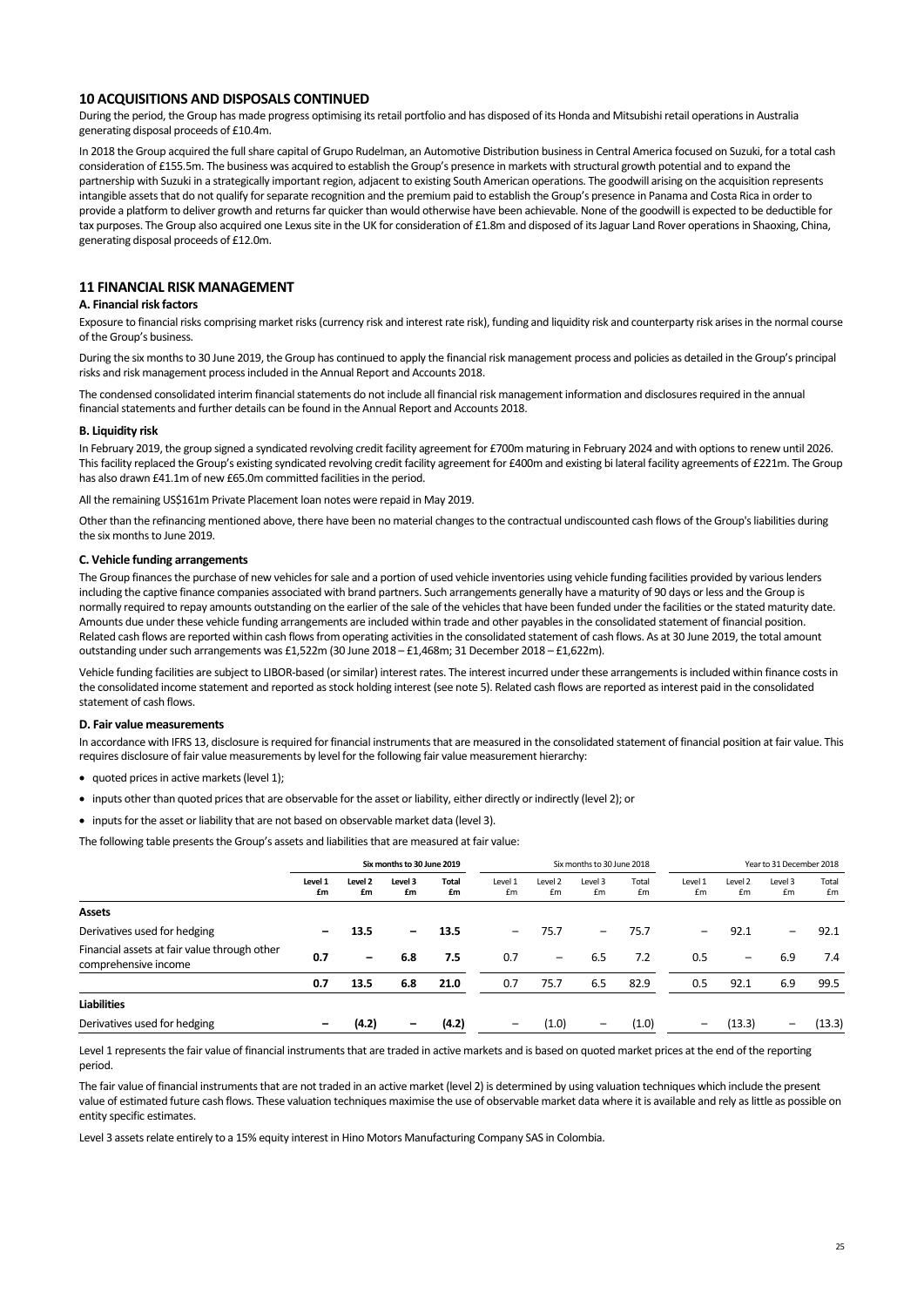#### **11 FINANCIAL RISK MANAGEMENT CONTINUED**

Derivative financial instruments are carried at their fair values. The fair value of forward foreign exchange contracts and foreign exchange swaps represents the difference between the value of the outstanding contracts at their contracted rates and a valuation calculated using the spot rates of exchange and prevailing forward interest rates at 30 June 2019.

The Group's derivative financial instruments comprise the following:

|                                    |                                    | Assets                             |                              |                                    |                                    | Liabilities                  |
|------------------------------------|------------------------------------|------------------------------------|------------------------------|------------------------------------|------------------------------------|------------------------------|
|                                    | Six months to<br>30 Jun 2019<br>£m | Six months to<br>30 Jun 2018<br>£m | Year to<br>31 Dec 2018<br>£m | Six months to<br>30 Jun 2019<br>£m | Six months to<br>30 Jun 2018<br>£m | Year to<br>31 Dec 2018<br>£m |
| Cross currency interest rate swap  |                                    | 49.9                               | 52.2                         |                                    | (0.1)                              |                              |
| Forward foreign exchange contracts | 13.5                               | 25.8                               | 39.9                         | (4.2)                              | (0.9)                              | (13.3)                       |
|                                    | 13.5                               | 75.7                               | 92.1                         | (4.2)                              | (1.0)                              | (13.3)                       |

## **12 ASSETS AND LIABILITIES DIRECTLY ASSOCIATED WITH ASSETS HELD FOR SALE**

|                                                           | As at<br>30 Jun 2019<br>£m | As at<br>30 Jun 2018<br>£m | As at<br>31 Dec 2018<br>£m |
|-----------------------------------------------------------|----------------------------|----------------------------|----------------------------|
| Assets held for sale                                      | 105.4                      | 13.                        | 8.9                        |
| Liabilities directly associated with assets held for sale | (76.0)                     | $\overline{\phantom{0}}$   |                            |

As at 30 December 2018 assets held for sale relate to surplus properties within the UK, Russia and Colombia which are actively marketed with a view to sale.

During 2019, the Group has recognised additional assets and liabilities as held for sale, related to VW and Audi retail sites in both the UK and Australia.

## **13 OTHER DISCLOSURES**

#### **A. Related parties**

There have been no material changes to the principal subsidiaries and joint ventures as listed in the Annual Report and Accounts for the year ended 31 December 2018, except for the addition of those subsidiaries acquired as part of the acquisition of the Krasta Auto business in the period.

All related party transactions arise during the ordinary course of business and are on an arm's length basis.

There were no material transactions or balances between the Group and its key management personnel during the six months to 30 June 2019.

#### **B. Contingencies**

#### **Franked Investment Income Group Litigation Order**

Inchcape is a participant in an action in the United Kingdom against HM Revenue and Customs (HMRC) in the Franked Investment Income Group Litigation Order (FII GLO). There are 25 corporate groups in the FII GLO. The action concerns the treatment for UK corporate tax purposes of profits earned overseas and distributed to the UK.

HMRC has now been granted leave to appeal a number of items at the Supreme Court and so resolution of the test case in the FII GLO remains incomplete. As reported previously, Inchcape had in the meantime joined an action at the High Court to establish whether judgment should be entered for non‐test claims which, if successful, would have resulted in receipt from HMRC of the minimum claim value. However, this action has now been adjourned pending resolution of the test case.

As at 30 June 2019, no further receipts have been recognised in relation to the balance of Inchcape's claim in the FII GLO due to the uncertainty of the eventual outcome given the test case has not yet completed nor has Inchcape's specific claim been heard by the Courts.

#### **Other**

While this does not represent a contingent liability, we note that a class action has been brought against our subsidiary, Subaru (Australia) Pty Limited, in connection with the global Takata airbag inflator recall. Subaru (Australia) Pty Limited is one of a number of named defendants and is, along with others, taking steps to defend the action.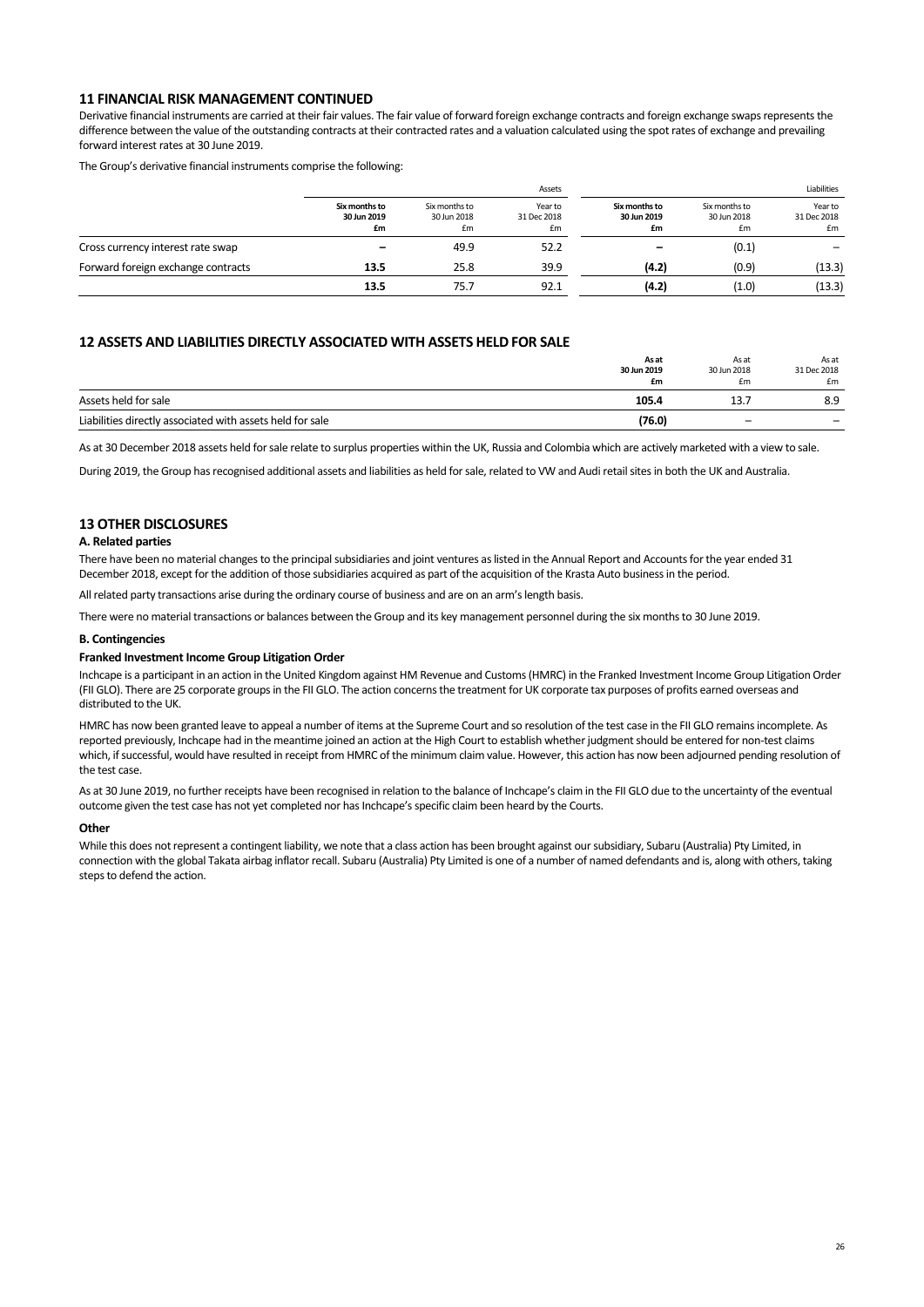## **14 RESTATEMENT ON INITIAL ADOPTION OF IFRS 16**

The application of IFRS 16 to leases previously classified as operating leases under IAS 17 resulted in the recognition of right-of-use assets and lease liabilities. Provisions for onerous lease contracts have been derecognised and operating lease incentives previously recognised as liabilities have been derecognised and factored into the measurement of the right‐of‐use assets and lease liabilities. The principal restatements as a result of the initial adoption of IFRS 16 *Leases* are set out in the following tables. The tables show the adjustments recognised for each individual line item as at 30 June 2018 and 31 December 2018. Line items that were not affected by the changes have not been included. As a result, the sub‐totals and totals disclosed cannot be recalculated from the numbers provided.

The impacts on the consolidated income statement are:

|                         | Six months to<br>30 Jun 2018<br>£m | IFRS 16<br>£m | Six months to<br>30 Jun 2018<br>restated<br>£m | Year to<br>31 Dec 2018<br>£m | IFRS 16<br>£m | <b>Year to</b><br>31 Dec 2018<br>restated<br>£m |
|-------------------------|------------------------------------|---------------|------------------------------------------------|------------------------------|---------------|-------------------------------------------------|
| Net operating expenses  | (450.8)                            | 7.4           | (443.4)                                        | (1, 127.0)                   | 0.6           | (1, 126.4)                                      |
| <b>Operating profit</b> | 188.8                              | 7.4           | 196.2                                          | 174.3                        | 0.6           | 174.9                                           |
| Finance income          | 8.0                                | 0.4           | 8.4                                            | 19.3                         | 0.8           | 20.1                                            |
| Finance costs           | (35.6)                             | (10.1)        | (45.7)                                         | (61.6)                       | (20.5)        | (82.1)                                          |
| Profit before tax       | 161.2                              | (2.3)         | 158.9                                          | 132.1                        | (19.1)        | 113.0                                           |
| Tax                     | (45.7)                             | 0.3           | (45.4)                                         | (76.9)                       | 3.3           | (73.6)                                          |
| Profit for the period   | 115.5                              | (2.0)         | 113.5                                          | 55.2                         | (15.8)        | 39.4                                            |

The impacts on the consolidated statement of financial position are:

|                                                           |                   |               | As at          |                   |               | As at<br>31 Dec 2018<br>restated<br>£m |
|-----------------------------------------------------------|-------------------|---------------|----------------|-------------------|---------------|----------------------------------------|
|                                                           | As at             |               | 30 Jun 2018    | As at             |               |                                        |
|                                                           | 30 Jun 2018<br>£m | IFRS 16<br>£m | restated<br>£m | 31 Dec 2018<br>£m | IFRS 16<br>£m |                                        |
| <b>Non-current assets</b>                                 |                   |               |                |                   |               |                                        |
| Property, plant and equipment                             | 833.6             | (1.0)         | 832.6          | 822.9             | (1.2)         | 821.7                                  |
| Right-of-use assets                                       | -                 | 421.7         | 421.7          | $\qquad \qquad -$ | 415.2         | 415.2                                  |
| Trade and other receivables                               | 56.2              | (18.5)        | 37.7           | 70.9              | (18.5)        | 52.4                                   |
| Deferred tax assets                                       | 25.8              | 3.2           | 29.0           | 30.8              | 2.5           | 33.3                                   |
| <b>Current assets</b>                                     |                   |               |                |                   |               |                                        |
| Trade and other receivables                               | 522.0             | (0.6)         | 521.4          | 512.8             | (0.2)         | 512.6                                  |
| <b>Total assets</b>                                       | 5,119.5           | 404.8         | 5,524.3        | 4,736.4           | 397.8         | 5,134.2                                |
| 14 RESTATEMENT ON INITIAL ADOPTION OF IFRS 16 (CONTINUED) |                   |               |                |                   |               |                                        |
| <b>Current liabilities</b>                                |                   |               |                |                   |               |                                        |
|                                                           |                   |               |                |                   |               |                                        |
| Trade and other payables                                  | (2, 170.0)        | (0.1)         | (2, 170.1)     | (2,356.5)         | (0.1)         | (2,356.6)                              |
| Provisions                                                | (18.5)            | (1.5)         | (20.0)         | (18.5)            | (1.8)         | (20.3)                                 |

| Lease liabilities                           | -         | (63.6)  | (63.6)    | -         | (66.3)  | (66.3)    |
|---------------------------------------------|-----------|---------|-----------|-----------|---------|-----------|
| <b>Borrowings</b>                           | (869.6)   | 0.1     | (869.5)   | (417.1)   | 0.1     | (417.0)   |
| <b>Non-current liabilities</b>              |           |         |           |           |         |           |
| Provisions                                  | (13.7)    | 0.2     | (13.5)    | (14.5)    | 0.2     | (14.3)    |
| Lease liabilities                           | -         | (386.7) | (386.7)   | —         | (394.1) | (394.1)   |
| Deferred tax liabilities                    | (100.0)   | 4.9     | (95.1)    | (100.7)   | 8.4     | (92.3)    |
| <b>Borrowings</b>                           | (274.8)   | 1.7     | (273.1)   | (211.7)   | 1.7     | (210.0)   |
| <b>Total liabilities</b>                    | (3,603.4) | (445.0) | (4,048.4) | (3,320.6) | (451.9) | (3,772.5) |
| <b>Net assets</b>                           | 1,516.1   | (40.2)  | 1,475.9   | 1,415.8   | (54.1)  | 1,361.7   |
| <b>Equity</b>                               |           |         |           |           |         |           |
| Other reserves                              | (76.4)    | 0.6     | (75.8)    | (76.3)    | 0.4     | (75.9)    |
| Retained earnings                           | 1,245.1   | (40.6)  | 1,204.5   | 1,141.3   | (54.3)  | 1,087.0   |
| Equity attributable to owners of the parent | 1,496.0   | (40.0)  | 1,456.0   | 1,392.3   | (53.9)  | 1,338.4   |
| Non-controlling interests                   | 20.1      | (0.2)   | 19.9      | 23.5      | (0.2)   | 23.3      |
| <b>Total equity</b>                         | 1,516.1   | (40.2)  | 1,475.9   | 1,415.8   | (54.1)  | 1,361.7   |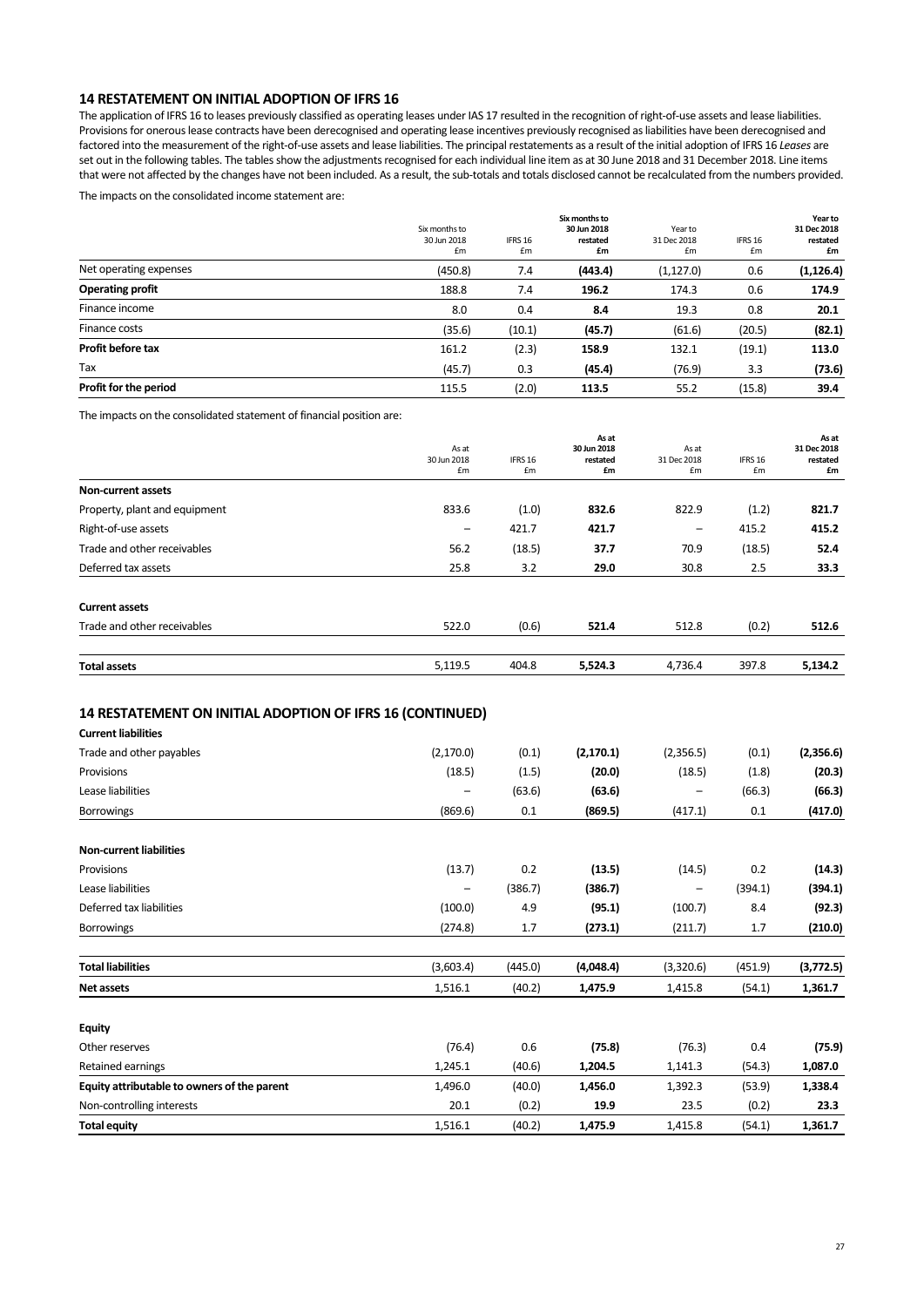## **14 RESTATEMENT ON INITIAL ADOPTION OF IFRS 16 CONTINUED**

The impacts on the consolidated statement of cash flows are:

|                                                        | Six months to<br>30 Jun 2018<br>£m | IFRS 16<br>£m | Six months to<br>30 Jun 2018<br>restated<br>£m | Year to<br>31 Dec 2018<br>£m | IFRS 16<br>£m | Year to<br>31 Dec 2018<br>restated<br>£m |
|--------------------------------------------------------|------------------------------------|---------------|------------------------------------------------|------------------------------|---------------|------------------------------------------|
| Cash generated from operations                         | 194.5                              | 38.9          | 233.4                                          | 501.5                        | 80.3          | 581.8                                    |
| Interest received                                      | 6.9                                | 0.4           | 7.3                                            | 17.1                         | 0.8           | 17.9                                     |
| Interest paid                                          | (20.8)                             | (10.1)        | (30.9)                                         | (44.2)                       | (19.9)        | (64.1)                                   |
| Net cash generated from operating activities           | 123.9                              | 29.2          | 153.1                                          | 375.7                        | 61.2          | 436.9                                    |
| Receipt of sub-lease receivables                       | -                                  | 0.5           | 0.5                                            | $\qquad \qquad -$            | 1.0           | 1.0                                      |
| Net cash used in investing activities                  | (192.4)                            | 0.5           | (191.9)                                        | (238.7)                      | 1.0           | (237.7)                                  |
| Payment of capital element of finance leases           | (1.7)                              | (29.7)        | (31.4)                                         | (1.8)                        | (62.2)        | (64.0)                                   |
| Net cash generated from/(used in) financing activities | 11.7                               | (29.7)        | (18.0)                                         | (99.8)                       | (62.2)        | (162.0)                                  |
| Net (decrease)/increase in cash and cash equivalents   | (56.8)                             | -             | (56.8)                                         | 37.2                         |               | 37.2                                     |

Refer to Note 1 for details of the change in accounting policies arising from the adoption of IFRS 16.

## **15 ALTERNATIVE PERFORMANCE MEASURES**

The Group assesses its performance using a variety of alternative performance measures which are not defined under International Financial Reporting Standards. These provide insight into how the Board and Executive Committee monitor the Group's strategic and financial performance, and provide useful information on the underlying trends, performance and position of the Group.

| <b>Performance Measure</b>                                                                                                                                                                      | <b>Definition</b>                                                                                                                                                                  | Why we measure it                                                                                                                                                                                                                                                                |
|-------------------------------------------------------------------------------------------------------------------------------------------------------------------------------------------------|------------------------------------------------------------------------------------------------------------------------------------------------------------------------------------|----------------------------------------------------------------------------------------------------------------------------------------------------------------------------------------------------------------------------------------------------------------------------------|
| <b>Trading profit</b>                                                                                                                                                                           | Operating profit (before exceptional items) and unallocated<br>central costs. Refer to note 2.                                                                                     | A measure of the contribution of the Group's segmental<br>performance.                                                                                                                                                                                                           |
| <b>Operating profit before</b><br>exceptional items                                                                                                                                             | Operating profit before exceptional items. Refer<br>to the consolidated income statement.                                                                                          | A key metric of the Group's underlying business performance.                                                                                                                                                                                                                     |
| <b>Operating margin</b><br>Operating profit (before exceptional items) divided by<br>revenue.                                                                                                   |                                                                                                                                                                                    | A key metric of operational efficiency, ensuring that we are<br>leveraging global scale to translate sales growth to profit.                                                                                                                                                     |
| Profit before tax &<br>Represents the profit made after operating and interest<br>expense excluding the impact of exceptional items and<br>exceptional Items<br>before tax is charged.          |                                                                                                                                                                                    | A key driver of delivering sustainable and growing earnings to<br>shareholders.                                                                                                                                                                                                  |
| <b>Exceptional items</b><br>Items that are charged or credited in the consolidated<br>income statement which are material and non-recurring in<br>nature.                                       |                                                                                                                                                                                    | The separate reporting of exceptional items helps provide<br>additional useful information regarding the Group's underlying<br>business performance and is consistent with the way that<br>financial performance is measured by the Board and the<br><b>Executive Committee.</b> |
| Free cash flow                                                                                                                                                                                  | Net cash flows from operating activities, before exceptional<br>cash flows, less normalised net capital expenditure and<br>dividends paid to non-controlling interests.            | A key driver of the Group's ability to 'Invest to Accelerate<br>Growth' and to make distributions to shareholders.                                                                                                                                                               |
| Return on capital employed<br>(ROCE)                                                                                                                                                            | Operating profit (before exceptional items) divided by the<br>average of opening and closing capital employed, where<br>capital employed is defined as net assets less net funds.  | A key measure of Ignite (Invest to Accelerate Growth), ROCE is a<br>measure of the Group's ability to drive better returns for<br>investors on the capital we invest.                                                                                                            |
| Net funds / (debt)<br>Cash and cash equivalents less borrowings and lease<br>liabilities adjusted for the fair value of derivatives that hedge<br>interest rate or currency risk on borrowings. |                                                                                                                                                                                    | A measure of the Group's net indebtedness that provides an<br>indicator of the overall balance sheet strength.                                                                                                                                                                   |
| Net capital<br>expenditure                                                                                                                                                                      | Cash outflows from the purchase of property, plant,<br>equipment and intangible assets less the proceeds from the<br>disposal of property, plant, equipment and intangible assets. | A measure of the net amount invested in operational facilities in<br>the period.                                                                                                                                                                                                 |
| <b>Constant currency</b>                                                                                                                                                                        | Presentation of reported results translated using constant<br>rates of exchange.                                                                                                   | A measure of underlying business performance which excludes<br>the impact of changes in exchange rates used for translation.                                                                                                                                                     |